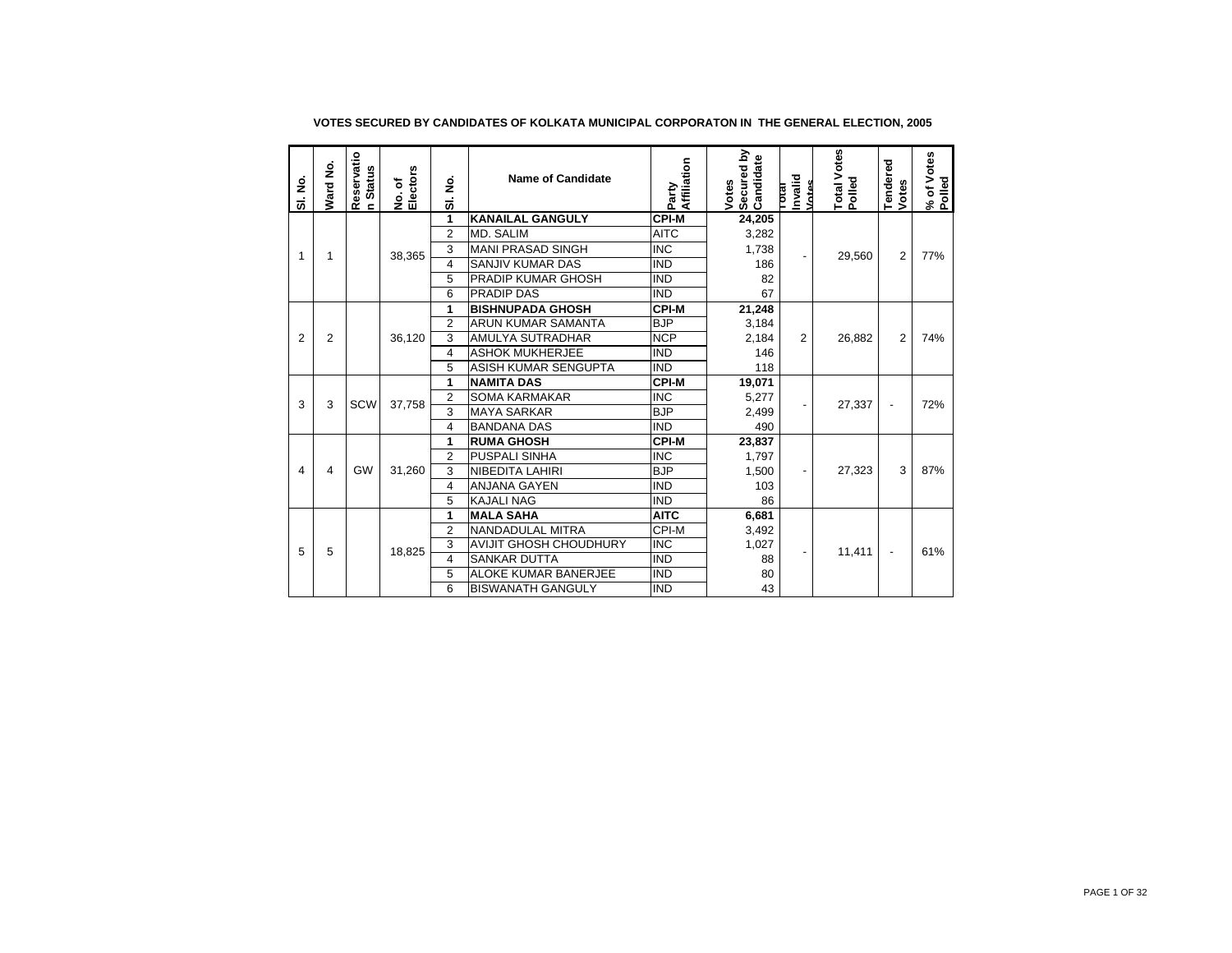| SI. No.        | Ward No.       | Reservatio<br><b>Status</b><br>$\epsilon$ | No. of<br>Electors | SI. No.        | <b>Name of Candidate</b>  | Party<br>Affiliation    | Secured by<br>Candidate<br>Votes | Invalid<br>Votes<br><b>IPOLE</b> | Total Votes<br>Polled | Tendered<br>Votes        | % of Votes<br>Polled |
|----------------|----------------|-------------------------------------------|--------------------|----------------|---------------------------|-------------------------|----------------------------------|----------------------------------|-----------------------|--------------------------|----------------------|
|                |                |                                           |                    | 1              | <b>SUMAN SINGH</b>        | <b>INC</b>              | 9,396                            |                                  |                       |                          |                      |
|                |                |                                           |                    | $\overline{2}$ | <b>VINAY SINGH</b>        | CPI                     | 5,368                            |                                  |                       |                          |                      |
|                |                |                                           |                    | 3              | PROVAKAR TEWARI           | <b>BJP</b>              | 1,927                            |                                  |                       |                          |                      |
| 6              | 6              |                                           | 30,718             | $\overline{4}$ | <b>GIRIDHARI SHAW</b>     | <b>BSP</b>              | 207                              | $\overline{\phantom{a}}$         | 17,237                | 1                        | 56%                  |
|                |                |                                           |                    | 5              | SHEO MANGAL SINGH         | <b>IND</b>              | 136                              |                                  |                       |                          |                      |
|                |                |                                           |                    | 6              | RAJESH VISHWAKARMA        | <b>IND</b>              | 131                              |                                  |                       |                          |                      |
|                |                |                                           |                    | $\overline{7}$ | <b>SHIPRA BISWAS</b>      | <b>IND</b>              | 72                               |                                  |                       |                          |                      |
|                |                |                                           |                    | 1              | <b>DR. GAUTAM DAS</b>     | CPI-M                   | 4,586                            |                                  |                       |                          |                      |
|                |                |                                           |                    | $\overline{2}$ | <b>MAHADEB PATRA</b>      | <b>INC</b>              | 2,653                            |                                  |                       |                          |                      |
|                |                |                                           |                    | 3              | <b>TAPAN SAHA</b>         | <b>AITC</b>             | 2,109                            |                                  |                       |                          |                      |
|                |                |                                           |                    | $\overline{4}$ | <b>RAM NATH NISHAD</b>    | <b>IND</b>              | 62                               |                                  |                       |                          |                      |
| $\overline{7}$ | $\overline{7}$ | SC                                        | 15,375             | 5              | <b>BIKASH BAG</b>         | <b>IND</b>              | 52                               | $\overline{\phantom{a}}$         | 9,568                 | $\overline{\phantom{m}}$ | 62%                  |
|                |                |                                           |                    | 6              | <b>KABITA PATRA</b>       | <b>IND</b>              | 39                               |                                  |                       |                          |                      |
|                |                |                                           |                    | $\overline{7}$ | RANAJIT KUMAR RAJAK       | <b>IND</b>              | 27                               |                                  |                       |                          |                      |
|                |                |                                           |                    | 8              | PINAKI SAHA               | <b>IND</b>              | 23                               |                                  |                       |                          |                      |
|                |                |                                           |                    | 9              | <b>GOPAL CH. SAHA</b>     | <b>IND</b>              | 17                               |                                  |                       |                          |                      |
|                |                |                                           |                    | 1              | <b>KALYANI MITRA</b>      | <b>CPI-M</b>            | 6,731                            |                                  |                       |                          |                      |
|                |                |                                           |                    | $\overline{2}$ | <b>GEETA RAI</b>          | <b>BJP</b>              | 1,814                            |                                  |                       |                          |                      |
|                |                |                                           |                    | 3              | <b>INDRANI BANERJEE</b>   | $\overline{\text{INC}}$ | 1,310                            |                                  |                       |                          |                      |
|                |                |                                           |                    | $\overline{4}$ | <b>ROSHNI MUKHERJEE</b>   | <b>IND</b>              | 140                              |                                  |                       |                          |                      |
| 8              | 8              | <b>GW</b>                                 | 15,139             | 5              | MUNMUN CHOWDHARY          | <b>IND</b>              | 54                               |                                  | 10,121                | $\overline{7}$           | 67%                  |
|                |                |                                           |                    | 6              | <b>REKHA CHATTERJEE</b>   | <b>IND</b>              | 25                               |                                  |                       |                          |                      |
|                |                |                                           |                    | $\overline{7}$ | <b>KALPANA GHOSH</b>      | <b>IND</b>              | 17                               |                                  |                       |                          |                      |
|                |                |                                           |                    | 8              | <b>MITA SHAW</b>          | <b>IND</b>              | 17                               |                                  |                       |                          |                      |
|                |                |                                           |                    | 9              | MANJU BHATTACHARYA        | <b>IND</b>              | 13                               |                                  |                       |                          |                      |
|                |                |                                           |                    | 1              | <b>MAHUA MALLICK</b>      | <b>CPI-M</b>            | 5,152                            |                                  |                       |                          |                      |
|                |                |                                           |                    | $\overline{2}$ | <b>JAYA MONDAL</b>        | <b>AITC</b>             | 3,059                            |                                  |                       |                          |                      |
|                |                |                                           |                    | 3              | SMT. RINA SAHA (ROY)      | <b>INC</b>              | 1,106                            |                                  |                       |                          |                      |
| 9              | 9              | SCW                                       | 15,254             | $\overline{4}$ | <b>DIPA MULLICK</b>       | <b>IND</b>              | 51                               |                                  | 9,463                 | 1                        | 62%                  |
|                |                |                                           |                    | 5              | PADMA MONDAL              | <b>IND</b>              | 41                               |                                  |                       |                          |                      |
|                |                |                                           |                    | 6              | <b>ARATI SARDAR (DAS)</b> | <b>IND</b>              | 23                               |                                  |                       |                          |                      |
|                |                |                                           |                    | $\overline{7}$ | <b>ANITA MONDAL</b>       | <b>IND</b>              | 17                               |                                  |                       |                          |                      |
|                |                |                                           |                    | 8              | <b>ARCHANA DEWAN</b>      | <b>IND</b>              | 14                               |                                  |                       |                          |                      |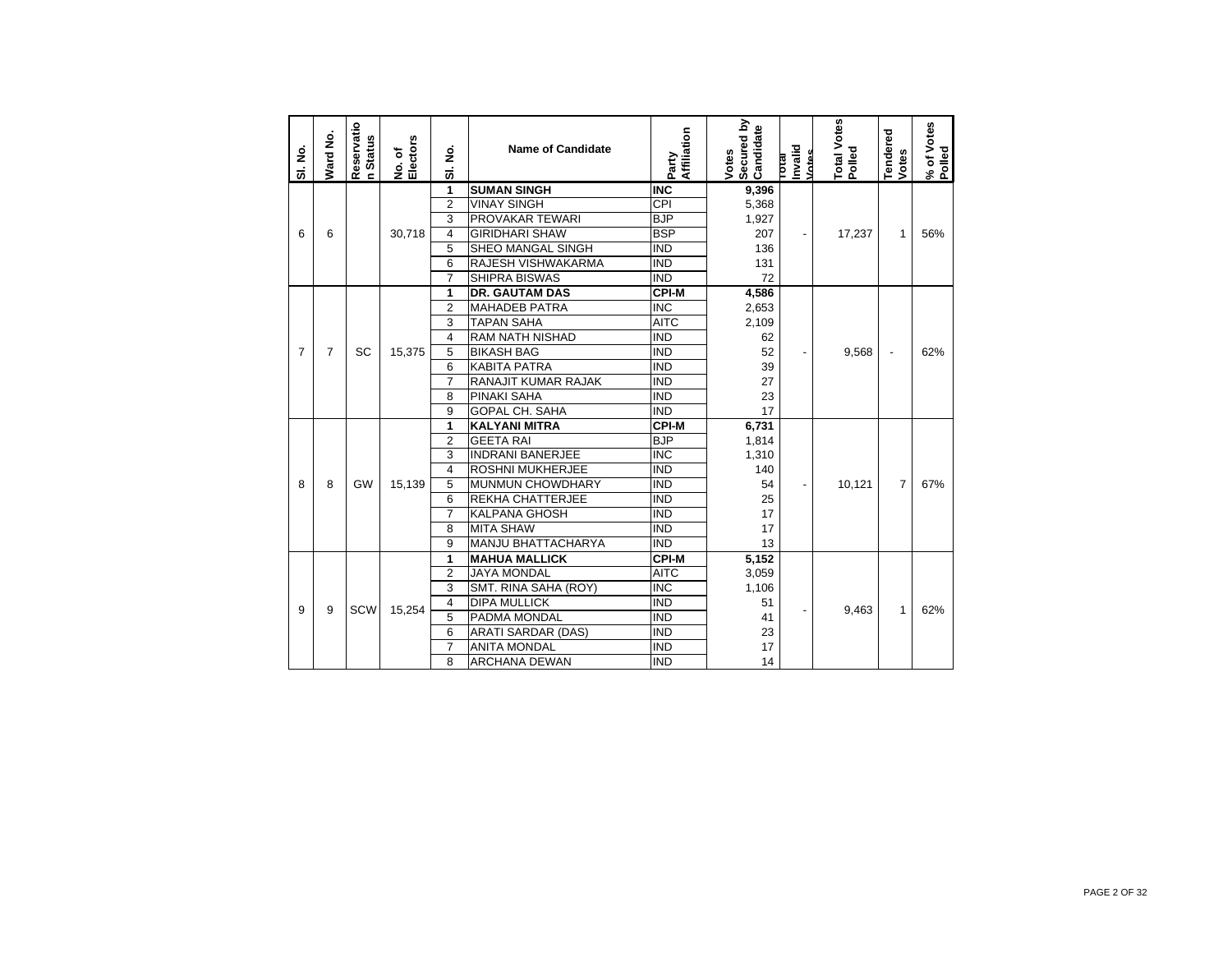| SI. No. | Ward No. | Reservatio<br>n Status | No. of<br>Electors | SI. No.        | <b>Name of Candidate</b>     | Party<br>Affiliation | Secured by<br>Candidate<br>Votes | hvalid<br>Votes<br><b>TOTAL</b> | Total Votes<br>Polled | Tendered<br>Votes        | % of Votes<br>Polled |
|---------|----------|------------------------|--------------------|----------------|------------------------------|----------------------|----------------------------------|---------------------------------|-----------------------|--------------------------|----------------------|
|         |          |                        |                    | 1              | <b>KARUNA SENGUPTA</b>       | <b>CPI</b>           | 14,177                           |                                 |                       |                          |                      |
|         |          |                        |                    | $\overline{2}$ | <b>SWARUP BOSE</b>           | <b>INC</b>           | 1,052                            |                                 |                       |                          |                      |
|         |          |                        |                    | 3              | SUBODH ROY                   | <b>BJP</b>           | 784                              |                                 |                       |                          |                      |
| 10      | 10       |                        | 20,876             | $\overline{4}$ | <b>SUSIL KUMAR ROY</b>       | <b>IND</b>           | 65                               |                                 | 16,173                | $\overline{\phantom{a}}$ | 77%                  |
|         |          |                        |                    | 5              | TAMASHA BHATTACHARJEE        | <b>IND</b>           | 35                               |                                 |                       |                          |                      |
|         |          |                        |                    | 6              | <b>SANDIP ROY</b>            | <b>IND</b>           | 23                               |                                 |                       |                          |                      |
|         |          |                        |                    | $\overline{7}$ | <b>TARUN BANERJEE</b>        | <b>IND</b>           | 22                               |                                 |                       |                          |                      |
|         |          |                        |                    | 8              | RAHUL CHATTERJEE             | <b>IND</b>           | 15                               |                                 |                       |                          |                      |
|         |          |                        |                    | 1              | <b>ATIN GHOSH</b>            | <b>AITC</b>          | 4,733                            |                                 |                       |                          |                      |
|         |          |                        |                    | $\overline{2}$ | <b>TAPAN GHOSAL</b>          | <b>AIFB</b>          | 4,160                            |                                 |                       |                          |                      |
|         |          |                        |                    | 3              | PRABIR KR. MONDAL            | <b>NCP</b>           | 1,586                            |                                 |                       |                          |                      |
|         |          |                        |                    | $\overline{4}$ | <b>SURENDRA VERMA</b>        | <b>BSP</b>           | 123                              |                                 |                       |                          |                      |
|         |          |                        |                    | 5              | <b>BISWAJIT NANDI</b>        | <b>IND</b>           | 98                               |                                 |                       |                          |                      |
| 11      | 11       |                        | 16,714             | 6              | <b>SANDIP SARKAR</b>         | <b>IND</b>           | 74                               |                                 | 10,915                | 6                        | 65%                  |
|         |          |                        |                    | $\overline{7}$ | <b>TRIDIB SINHA</b>          | <b>IND</b>           | 67                               |                                 |                       |                          |                      |
|         |          |                        |                    | 8              | <b>KALPANA ROY</b>           | <b>IND</b>           | 32                               |                                 |                       |                          |                      |
|         |          |                        |                    | 9              | <b>TAPAS MAJUMDER</b>        | <b>IND</b>           | 22                               |                                 |                       |                          |                      |
|         |          |                        |                    | 10             | <b>AMAR MONDAL</b>           | <b>IND</b>           | 12                               |                                 |                       |                          |                      |
|         |          |                        |                    | 11             | <b>JIBAN CH. PAYNE</b>       | <b>IND</b>           | 8                                |                                 |                       |                          |                      |
|         |          |                        |                    | 1              | <b>PRANATI BHATTACHARJEE</b> | <b>AITC</b>          | 5,950                            |                                 |                       |                          |                      |
|         |          |                        |                    | $\overline{2}$ | <b>SIMA MUKHERJEE</b>        | CPI                  | 2,476                            |                                 |                       |                          |                      |
| 12      | 12       | GW                     | 16,573             | 3              | <b>CHANDANA MITRA</b>        | <b>NCP</b>           | 1,134                            |                                 | 9,762                 | 2                        | 59%                  |
|         |          |                        |                    | $\overline{4}$ | <b>SANDHYA DAS</b>           | CPI-ML               | 92                               |                                 |                       |                          |                      |
|         |          |                        |                    | 5              | <b>LIPIKA DWIBEDI</b>        | <b>IND</b>           | 67                               |                                 |                       |                          |                      |
|         |          |                        |                    | 6              | <b>ANWITA GHOSHAL</b>        | <b>IND</b>           | 43                               |                                 |                       |                          |                      |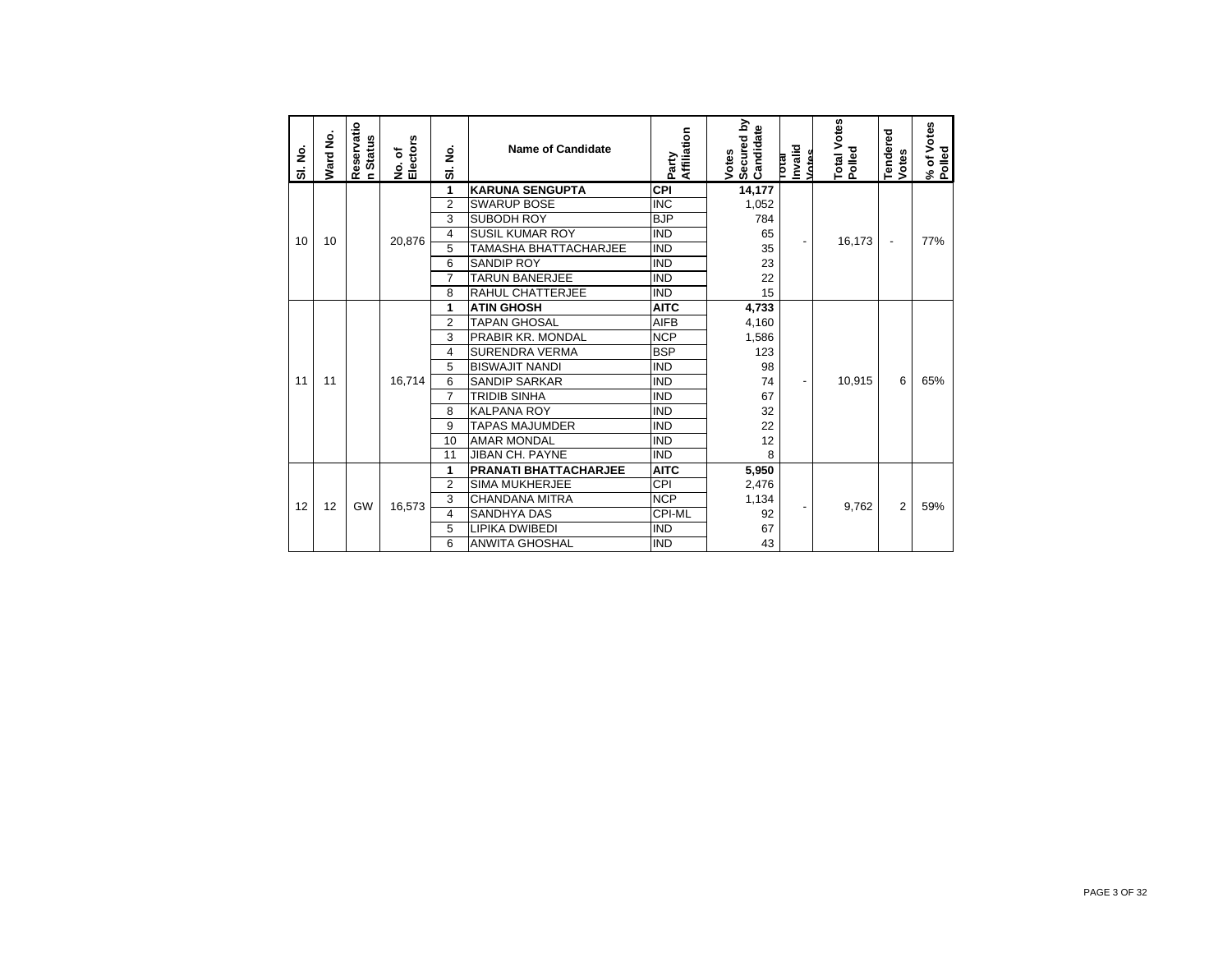| SI. No. | Ward No. | Reservatio<br>n Status | No. of<br>Electors | ş<br>ಹ                  | <b>Name of Candidate</b>      | Affiliation<br>Party      | Secured by<br>Candidate<br>Votes | Invalid<br>Votes<br><b>IP10</b> | Total Votes<br>Polled | <b>Tendered</b><br>Votes | % of Votes<br>Polled |
|---------|----------|------------------------|--------------------|-------------------------|-------------------------------|---------------------------|----------------------------------|---------------------------------|-----------------------|--------------------------|----------------------|
|         |          |                        |                    | 1                       | <b>TUHIN BERA</b>             | <b>CPI-M</b>              | 10,788                           |                                 |                       |                          |                      |
|         |          |                        |                    | $\overline{2}$          | <b>SATYA NARAYAN GUPTA</b>    | <b>AITC</b>               | 4,932                            |                                 |                       |                          |                      |
|         |          |                        |                    | 3                       | <b>DIPANKAR DUTTA</b>         | $\overline{\text{INC}}$   | 851                              |                                 |                       |                          |                      |
| 13      | 13       |                        | 23,860             | 4                       | SATYA NARAYAN PODDAR          | IND                       | 193                              |                                 | 16,987                | $\overline{a}$           | 71%                  |
|         |          |                        |                    | 5                       | <b>RAJESH SHAW</b>            | <b>IND</b>                | 83                               |                                 |                       |                          |                      |
|         |          |                        |                    | 6                       | <b>JOGENDRA SINGH</b>         | <b>IND</b>                | 78                               |                                 |                       |                          |                      |
|         |          |                        |                    | $\overline{7}$          | <b>RABIN DAS</b>              | IND                       | 62                               |                                 |                       |                          |                      |
|         |          |                        |                    | 1                       | <b>KALYAN MUKHERJEE</b>       | <b>RSP</b>                | 16,466                           |                                 |                       |                          |                      |
|         |          |                        |                    | $\overline{2}$          | AMAL CHAKRABORTY (BHOLA)      | <b>AITC</b>               | 9,309                            |                                 |                       |                          |                      |
|         |          |                        |                    | 3                       | <b>DIPEN GHOSH</b>            | <b>INC</b>                | 2,195                            |                                 |                       |                          |                      |
| 14      | 14       |                        | 40,913             | $\overline{\mathbf{4}}$ | SWAPAN CHAKRABORTY            | <b>SUCI</b>               | 738                              | $\mathbf{1}$                    | 29,047                | 6                        | 71%                  |
|         |          |                        |                    | 5                       | <b>MARY SINGHA</b>            | ind                       | 146                              |                                 |                       |                          |                      |
|         |          |                        |                    | 6                       | <b>BEAUTY DEY</b>             | <b>IND</b>                | 112                              |                                 |                       |                          |                      |
|         |          |                        |                    | 7                       | APARNA SENGUPTA               | IND                       | 80                               |                                 |                       |                          |                      |
|         |          |                        |                    | 1                       | <b>DIPU SAHA</b>              | <b>RSP</b>                | 6,584                            |                                 |                       |                          |                      |
|         |          |                        |                    | $\overline{2}$          | <b>SADHAN SAHA</b>            | AITC                      | 5,505                            |                                 |                       |                          |                      |
| 15      | 15       | SC                     | 19,441             | 3                       | <b>ANIL SONKAR</b>            | $\overline{\mathsf{INC}}$ | 754                              |                                 | 13,243                | 11                       | 68%                  |
|         |          |                        |                    | 4                       | <b>NARENDRA DAS</b>           | <b>BSP</b>                | 158                              |                                 |                       |                          |                      |
|         |          |                        |                    | 5                       | <b>SITAL KANDAR</b>           | $\overline{\text{IND}}$   | 150                              |                                 |                       |                          |                      |
|         |          |                        |                    | 6                       | <b>ASISH MALLICK</b>          | IND                       | 92                               |                                 |                       |                          |                      |
|         |          |                        |                    | 1                       | <b>SUKHLA BHORE</b>           | <b>AITC</b>               | 5,568                            |                                 |                       |                          |                      |
|         |          |                        |                    | $\overline{2}$          | <b>MITHU GHOSH</b>            | CPI-M                     | 4,671                            |                                 |                       |                          |                      |
|         |          |                        |                    | 3                       | PRIYANJALI MAJUMDER           | <b>INC</b>                | 707                              |                                 |                       |                          |                      |
| 16      | 16       | GW                     | 15,833             | 4                       | RUMA CHATTERJEE               | ind                       | 58                               | 1                               | 11,130                | 10                       | 70%                  |
|         |          |                        |                    | 5                       | <b>MONALISA BHATTACHARJEE</b> | <b>IND</b>                | 45                               |                                 |                       |                          |                      |
|         |          |                        |                    | 6                       | <b>JHUMA KUNDU</b>            | <b>IND</b>                | 43                               |                                 |                       |                          |                      |
|         |          |                        |                    | $\overline{7}$          | <b>MANJU RANI DHAR</b>        | <b>IND</b>                | 37                               |                                 |                       |                          |                      |
|         |          |                        |                    | 1                       | <b>ANUSHILA SENGUPTA</b>      | <b>CPI-M</b>              | 10,001                           |                                 |                       |                          |                      |
|         |          |                        |                    | $\overline{2}$          | <b>SUBRATA HALDER</b>         | <b>AITC</b>               | 2,030                            |                                 |                       |                          |                      |
|         |          |                        |                    | 3                       | <b>GORA CHAND DUTTA</b>       | <b>INC</b>                | 837                              |                                 |                       |                          |                      |
|         |          |                        |                    | 4                       | <b>RAJAT GHOSH</b>            | $\overline{\text{IND}}$   | 38                               |                                 |                       | 1                        | 69%                  |
| 17      | 17       |                        | 18,762             | 5                       | <b>RITA MUKHERJEE</b>         | IND                       | 32                               |                                 | 13,005                |                          |                      |
|         |          |                        |                    | 6                       | MANANGSHU CHATTERJEE          | IND                       | 30                               |                                 |                       |                          |                      |
|         |          |                        |                    | $\overline{7}$          | <b>DEPANKAR DEY ROY</b>       | <b>IND</b>                | 21                               |                                 |                       |                          |                      |
|         |          |                        |                    | 8                       | <b>MAYA DAS</b>               | <b>IND</b>                | 16                               |                                 |                       |                          |                      |
|         |          |                        |                    | 1                       | <b>BISWANATH DAS</b>          | <b>CPI-M</b>              | 13,580                           |                                 |                       |                          |                      |
|         |          |                        |                    | $\overline{2}$          | JAGABANDHU PAUL               | $\overline{\mathsf{INC}}$ | 821                              |                                 |                       |                          |                      |
| 18      | 18       |                        | 19,006             | 3                       | <b>BRINDABAN KARMAKAR</b>     | BJP                       | 451                              | $\mathbf{1}$                    | 14,950                | $\blacksquare$           | 79%                  |
|         |          |                        |                    | 4                       | SATISH CH. SHOW               | <b>IND</b>                | 50                               |                                 |                       |                          |                      |
|         |          |                        |                    | 5                       | UTTAM KUMAR SHOW              | <b>IND</b>                | 47                               |                                 |                       |                          |                      |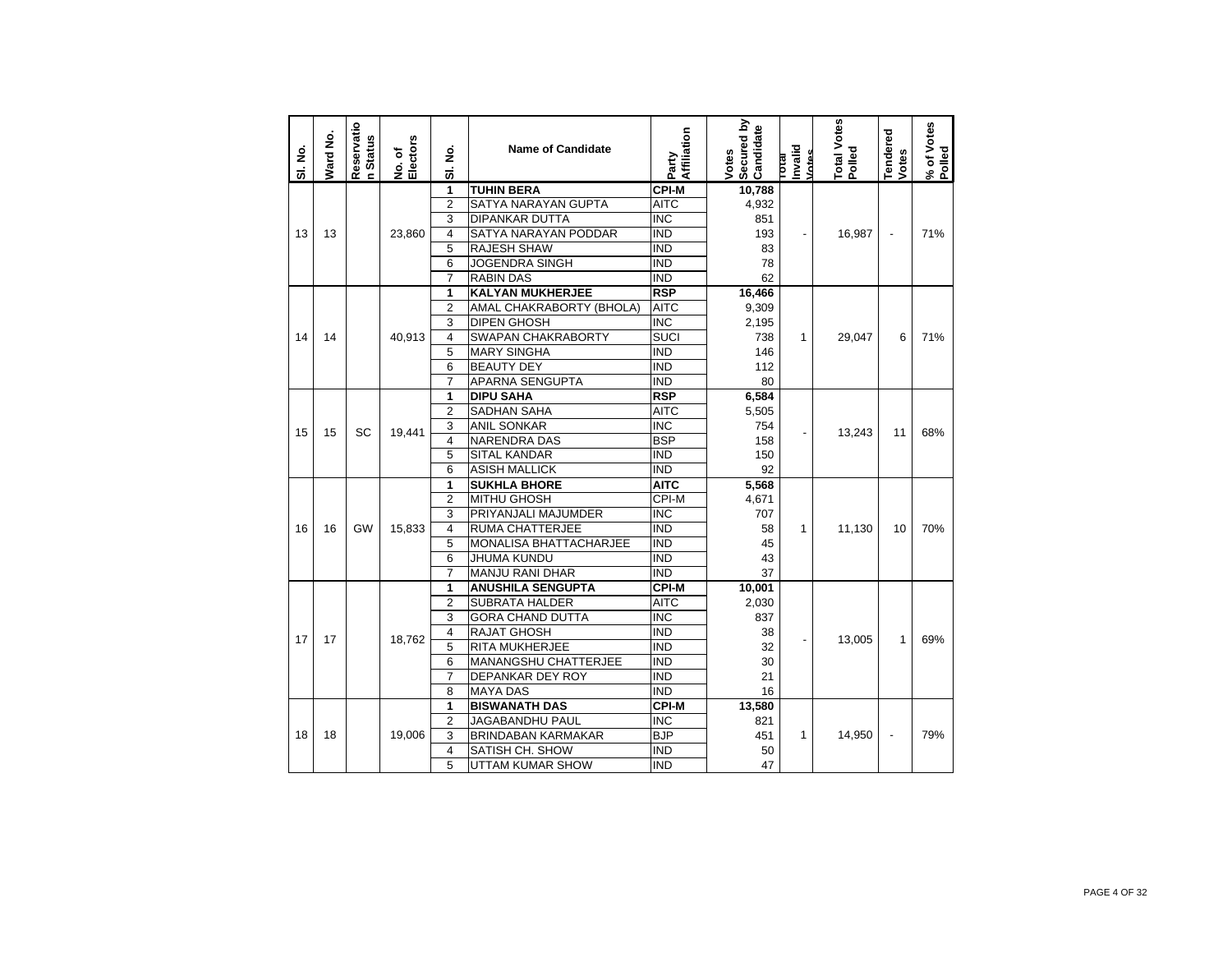| SI. No. | Ward No. | Reservatio<br>n Status | No. of<br>Electors | ş<br>ಹ         | <b>Name of Candidate</b>     | Affiliation<br>Party | Secured by<br>Candidate<br>Votes | Invalid<br><b>Intas</b><br>σtaτ | otal Votes<br>Polled | <b>Tendered</b><br>Votes | % of Votes<br>Polled |
|---------|----------|------------------------|--------------------|----------------|------------------------------|----------------------|----------------------------------|---------------------------------|----------------------|--------------------------|----------------------|
|         |          |                        |                    | 1              | <b>ALOK PAIK</b>             | <b>CPI-M</b>         | 6,498                            |                                 |                      |                          |                      |
|         |          |                        |                    | $\overline{2}$ | <b>BADAL MONDOL</b>          | <b>AITC</b>          | 3,378                            |                                 |                      |                          |                      |
|         |          |                        |                    | 3              | <b>BHOLANATH DALUI</b>       | INC                  | 632                              |                                 |                      |                          |                      |
|         |          |                        |                    | 4              | RAJ KUMAR SAHA               | <b>IND</b>           | 83                               |                                 |                      |                          |                      |
| 19      | 19       | SC                     | 15,078             | 5              | MONORANJAN MONDAL            | IND                  | 28                               |                                 | 10,694               | 3                        | 71%                  |
|         |          |                        |                    | 6              | <b>AMARNATH SAHA</b>         | <b>IND</b>           | 19                               |                                 |                      |                          |                      |
|         |          |                        |                    | 7              | <b>BISWANATH HAZRA</b>       | <b>IND</b>           | 18                               |                                 |                      |                          |                      |
|         |          |                        |                    | 8              | <b>BISWANATH BAG</b>         | IND                  | 15                               |                                 |                      |                          |                      |
|         |          |                        |                    | 9              | <b>PROTAP SARKAR</b>         | <b>IND</b>           | 13                               |                                 |                      |                          |                      |
|         |          |                        |                    | 10             | <b>DIPAK HAZRA</b>           | <b>IND</b>           | 10                               |                                 |                      |                          |                      |
|         |          |                        |                    | 1              | <b>CHANDANA CHOWDHURY</b>    | <b>CPI-M</b>         | 8,652                            |                                 |                      |                          |                      |
|         |          |                        |                    | $\overline{2}$ | <b>SABITA SEN</b>            | <b>AITC</b>          | 1,685                            |                                 |                      |                          |                      |
|         |          |                        |                    | 3              | <b>DALI GOSWAMI</b>          | <b>INC</b>           | 592                              |                                 |                      |                          |                      |
| 20      | 20       | GW                     | 15,527             | 4              | <b>SUMITA DUTTA</b>          | <b>IND</b>           | 76                               |                                 | 11.092               | 3                        | 71%                  |
|         |          |                        |                    | 5              | <b>KALPANA DAS</b>           | <b>IND</b>           | 52                               |                                 |                      |                          |                      |
|         |          |                        |                    | 6              | <b>MITHU DEY</b>             | <b>IND</b>           | 19                               |                                 |                      |                          |                      |
|         |          |                        |                    | $\overline{7}$ | <b>LAXMI SHOW</b>            | <b>IND</b>           | 16                               |                                 |                      |                          |                      |
|         |          |                        |                    | 1              | <b>AJOY KUMAR SAHA</b>       | <b>CPI-M</b>         | 4,835                            |                                 |                      |                          |                      |
|         |          |                        |                    | $\overline{2}$ | <b>KAJAL BISWAS</b>          | <b>AITC</b>          | 3,170                            |                                 |                      |                          |                      |
|         |          |                        |                    | 3              | <b>SOUREN MUKHERJEE</b>      | <b>INC</b>           | 748                              |                                 |                      |                          |                      |
|         |          |                        |                    | $\overline{4}$ | <b>SADHAN DAS</b>            | $\overline{IND}$     | 42                               |                                 |                      |                          |                      |
| 21      | 21       |                        | 19,270             | 5              | AMAR NATH BHATTACHARJEE      | <b>IND</b>           | 34                               | 2                               | 8,897                | $\overline{\phantom{a}}$ | 46%                  |
|         |          |                        |                    | 6              | <b>RAMESH SHAW</b>           | <b>IND</b>           | 31                               |                                 |                      |                          |                      |
|         |          |                        |                    | $\overline{7}$ | <b>RANJIT ROY</b>            | <b>IND</b>           | 13                               |                                 |                      |                          |                      |
|         |          |                        |                    | 8              | <b>DEBASISH CHOWDHURY</b>    | IND                  | 11                               |                                 |                      |                          |                      |
|         |          |                        |                    | 9              | <b>NARESH SANGHAI</b>        | <b>IND</b>           | 11                               |                                 |                      |                          |                      |
|         |          |                        |                    | 1              | <b>MINA DEVI PUROHIT</b>     | <b>BJP</b>           | 4,196                            |                                 |                      |                          |                      |
|         |          |                        |                    | 2              | <b>DIPAK SHARMA</b>          | CPI-M                | 1,011                            |                                 |                      |                          |                      |
|         |          |                        |                    | 3              | ANIL KHARWAR                 | INC                  | 679                              |                                 |                      |                          |                      |
|         |          |                        |                    | $\overline{4}$ | ALOKESH GANGULY              | <b>IND</b>           | 35                               |                                 |                      |                          |                      |
|         |          |                        |                    | 5              | <b>RATAN LAL SONI</b>        | <b>IND</b>           | 33                               |                                 |                      |                          |                      |
|         |          |                        |                    | 6              | <b>SUNIL VYAS</b>            | <b>IND</b>           | 16                               |                                 |                      |                          |                      |
|         |          |                        |                    | $\overline{7}$ | SHYAMLAL GUPTA               | IND                  | 12                               |                                 |                      |                          |                      |
| 22      | 22       |                        | 16.690             | 8              | <b>AMARJEET KURMI</b>        | IND                  | 11                               |                                 | 6.022                | $\overline{a}$           | 36%                  |
|         |          |                        |                    | 9              | <b>GOPAL GOUR</b>            | <b>IND</b>           | 8                                |                                 |                      |                          |                      |
|         |          |                        |                    | 10             | <b>VIJAY KUMAR SHARMA</b>    | <b>IND</b>           | 7                                |                                 |                      |                          |                      |
|         |          |                        |                    | 11             | <b>MAHABIR PRASAD RATHI</b>  | <b>IND</b>           | 5                                |                                 |                      |                          |                      |
|         |          |                        |                    | 12             | <b>BIRENDRA KUMAR PATHAK</b> | <b>IND</b>           | 3                                |                                 |                      |                          |                      |
|         |          |                        |                    | 13             | <b>RAJESH BURMA</b>          | <b>IND</b>           | 3                                |                                 |                      |                          |                      |
|         |          |                        |                    | 14             | <b>UMESH CHOUBEY</b>         | <b>IND</b>           | $\overline{2}$                   |                                 |                      |                          |                      |
|         |          |                        |                    | 15             | NARAYAN DAS PUROHIT          | <b>IND</b>           | $\mathbf{1}$                     |                                 |                      |                          |                      |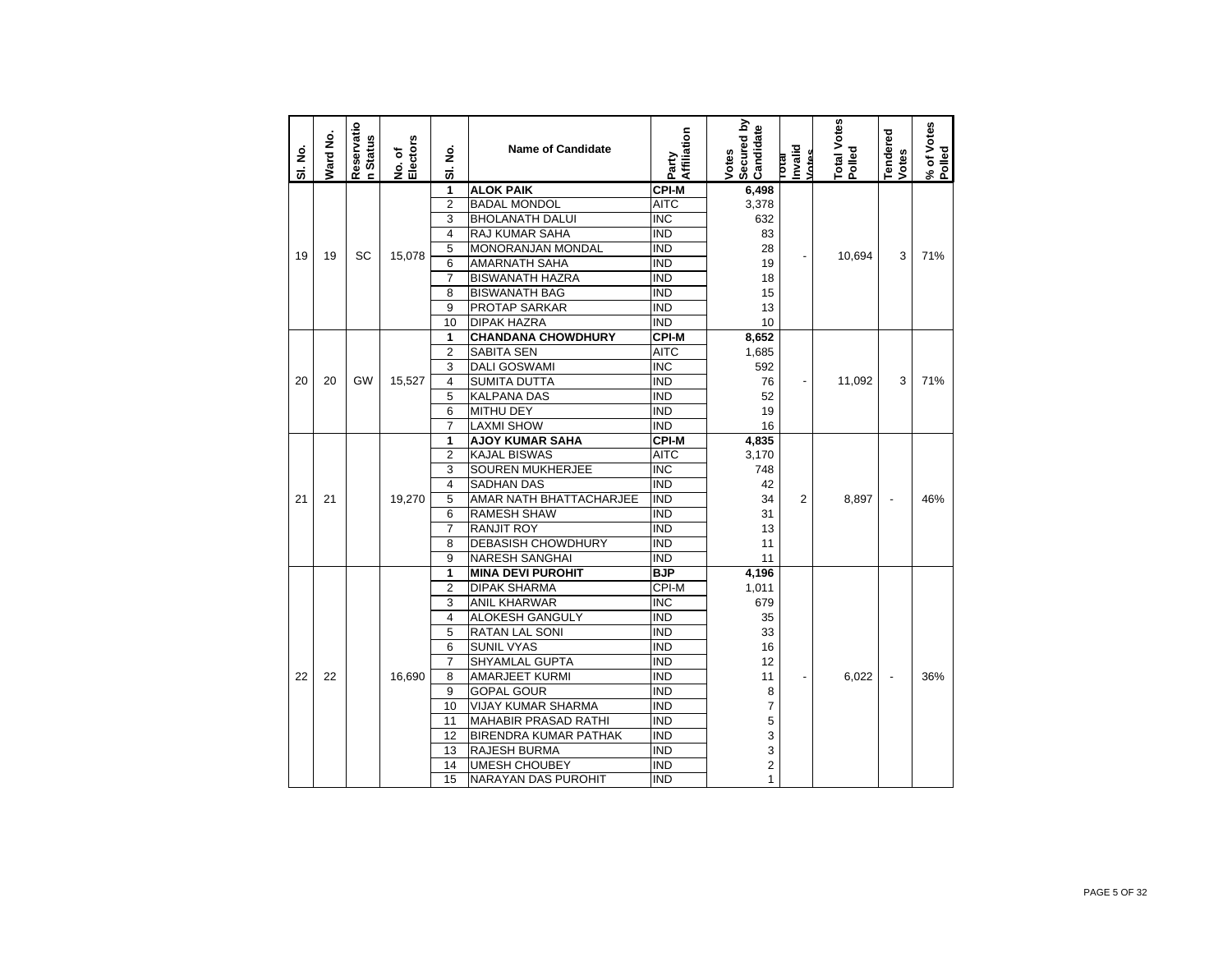| SI. No. | Ward No. | Reservatio<br>n Status | No. of<br>Electors | غ<br>ع<br>ಹ       | <b>Name of Candidate</b>   | Affiliation<br>Party    | Secured by<br>Candidate<br>Votes | Invalid<br>Votes<br>leno | Total Votes<br>Polled | <b>Tendered</b><br>Votes | % of Votes<br>Polled |
|---------|----------|------------------------|--------------------|-------------------|----------------------------|-------------------------|----------------------------------|--------------------------|-----------------------|--------------------------|----------------------|
|         |          |                        |                    | 1                 | <b>BHARATI JHA</b>         | <b>CPI-M</b>            | 5,261                            |                          |                       |                          |                      |
|         |          |                        |                    | $\overline{2}$    | <b>SHASHI MIMANI</b>       | <b>AITC</b>             | 2,133                            |                          |                       |                          |                      |
|         |          |                        |                    | 3                 | <b>RITA SINGHANIA</b>      | $\overline{\text{INC}}$ | 1,231                            |                          |                       |                          |                      |
|         |          |                        |                    | 4                 | ANURADHA JHA               | <b>NCP</b>              | 313                              |                          |                       |                          |                      |
|         |          |                        |                    | 5                 | <b>GAYATRI VERMA</b>       | <b>IND</b>              | 55                               |                          |                       |                          |                      |
|         |          |                        |                    | 6                 | ANNU CHOUDHARY             | <b>IND</b>              | 46                               |                          |                       |                          |                      |
| 23      | 23       | GW                     | 19,269             | $\overline{7}$    | <b>SHAILI SINGH</b>        | <b>IND</b>              | 18                               |                          | 9,124                 |                          | 47%                  |
|         |          |                        |                    | 8                 | <b>LATA SONKAR</b>         | <b>IND</b>              | 17                               |                          |                       |                          |                      |
|         |          |                        |                    | 9                 | <b>SWAGATA DUTTA</b>       | <b>IND</b>              | 16                               |                          |                       |                          |                      |
|         |          |                        |                    | 10                | <b>BHARATI DEVI SHARMA</b> | <b>IND</b>              | 14                               |                          |                       |                          |                      |
|         |          |                        |                    | 11                | RADHA DEVI LAL             | <b>IND</b>              | 13                               |                          |                       |                          |                      |
|         |          |                        |                    | 12                | <b>MIRA DHAR</b>           | <b>IND</b>              | $\overline{7}$                   |                          |                       |                          |                      |
|         |          |                        |                    | 1                 | <b>MIHIR KUMAR SAHA</b>    | AITC                    | 3,773                            |                          |                       |                          |                      |
|         |          |                        |                    | $\overline{2}$    | <b>GOUTAM BAJPAI</b>       | $\overline{\text{INC}}$ | 2,082                            |                          |                       |                          |                      |
|         |          |                        |                    | 3                 | <b>TAPAN GOSWAMI</b>       | AIFB                    | 1,302                            |                          |                       |                          |                      |
|         | 24<br>24 |                        |                    | 4                 | ARUN KR. SAHA              | <b>IND</b>              | 54                               |                          |                       |                          |                      |
|         |          |                        | 17,379             | 5                 | <b>BIJOY SHARMA</b>        | <b>IND</b>              | 39                               |                          | 7,329                 | $\overline{\phantom{a}}$ | 42%                  |
|         |          |                        |                    | 6                 | <b>AJOY BERA</b>           | <b>IND</b>              | 33                               |                          |                       |                          |                      |
|         |          |                        |                    | $\overline{7}$    | <b>ALOK SINGH</b>          | <b>IND</b>              | 24                               |                          |                       |                          |                      |
|         |          |                        |                    | 8                 | JITENDRA SIPANI            | <b>IND</b>              | 22                               |                          |                       |                          |                      |
|         |          |                        |                    | 1                 | <b>SMITA BAKSHI</b>        | <b>AITC</b>             | 6,981                            |                          |                       |                          |                      |
|         |          |                        |                    | $\overline{2}$    | RATNA DEVI SONKAR          | <b>AIFB</b>             | 3,242                            |                          |                       |                          |                      |
| 25      | 25       | SCW                    | 25,468             | 3                 | ANAMIKA KUMARI ROUTH       | <b>INC</b>              | 1,193                            |                          | 11,743                | $\overline{\phantom{a}}$ | 46%                  |
|         |          |                        |                    | 4                 | <b>MINA DEVI SONKAR</b>    | <b>IND</b>              | 170                              |                          |                       |                          |                      |
|         |          |                        |                    | 5                 | <b>MANDIRA MANICK</b>      | <b>NCP</b>              | 87                               |                          |                       |                          |                      |
|         |          |                        |                    | 6                 | JHULAN HAZRA               | <b>IND</b>              | 70                               |                          |                       |                          |                      |
|         |          |                        |                    | 1                 | <b>ARUP ADHIKARY</b>       | <b>CPI-M</b>            | 4,965                            |                          |                       |                          |                      |
|         |          |                        |                    | $\overline{2}$    | PULAK CHANDRA DAS          | <b>NCP</b>              | 4,717                            |                          |                       |                          |                      |
|         |          |                        |                    | 3                 | SUMITRA CHATTOPADHYAY      | <b>AITC</b>             | 2,229                            |                          |                       |                          |                      |
|         |          |                        |                    | 4                 | <b>SUSHMITA GHOSH</b>      | <b>IND</b>              | 107                              |                          |                       |                          |                      |
|         | 26<br>26 |                        |                    | 5                 | SIKHA RANI GHOSH           | <b>IND</b>              | 48                               |                          |                       |                          |                      |
|         |          |                        | 21,763             | 6                 | <b>SHAKTI NAGAR</b>        | <b>IND</b>              | 39                               |                          | 12,228                | $\overline{\phantom{a}}$ | 56%                  |
|         |          |                        |                    | $\overline{7}$    | PRASENJIT DEY              | <b>IND</b>              | 34                               |                          |                       |                          |                      |
|         |          |                        |                    | 8                 | <b>BASUDEB BISWAS</b>      | <b>IND</b>              | 23                               |                          |                       |                          |                      |
|         |          |                        |                    | 9                 | CHHAYA GHOSH               | <b>IND</b>              | 20                               |                          |                       |                          |                      |
|         |          |                        |                    | 10                | <b>DINENDRA KUMAR SEN</b>  | <b>IND</b>              | 19                               |                          |                       |                          |                      |
|         |          |                        | 11                 | RAVI KUMAR PODDAR | <b>IND</b>                 | 14                      |                                  |                          |                       |                          |                      |
|         |          |                        |                    | 12                | <b>JOYA GHOSH</b>          | <b>IND</b>              | 13                               |                          |                       |                          |                      |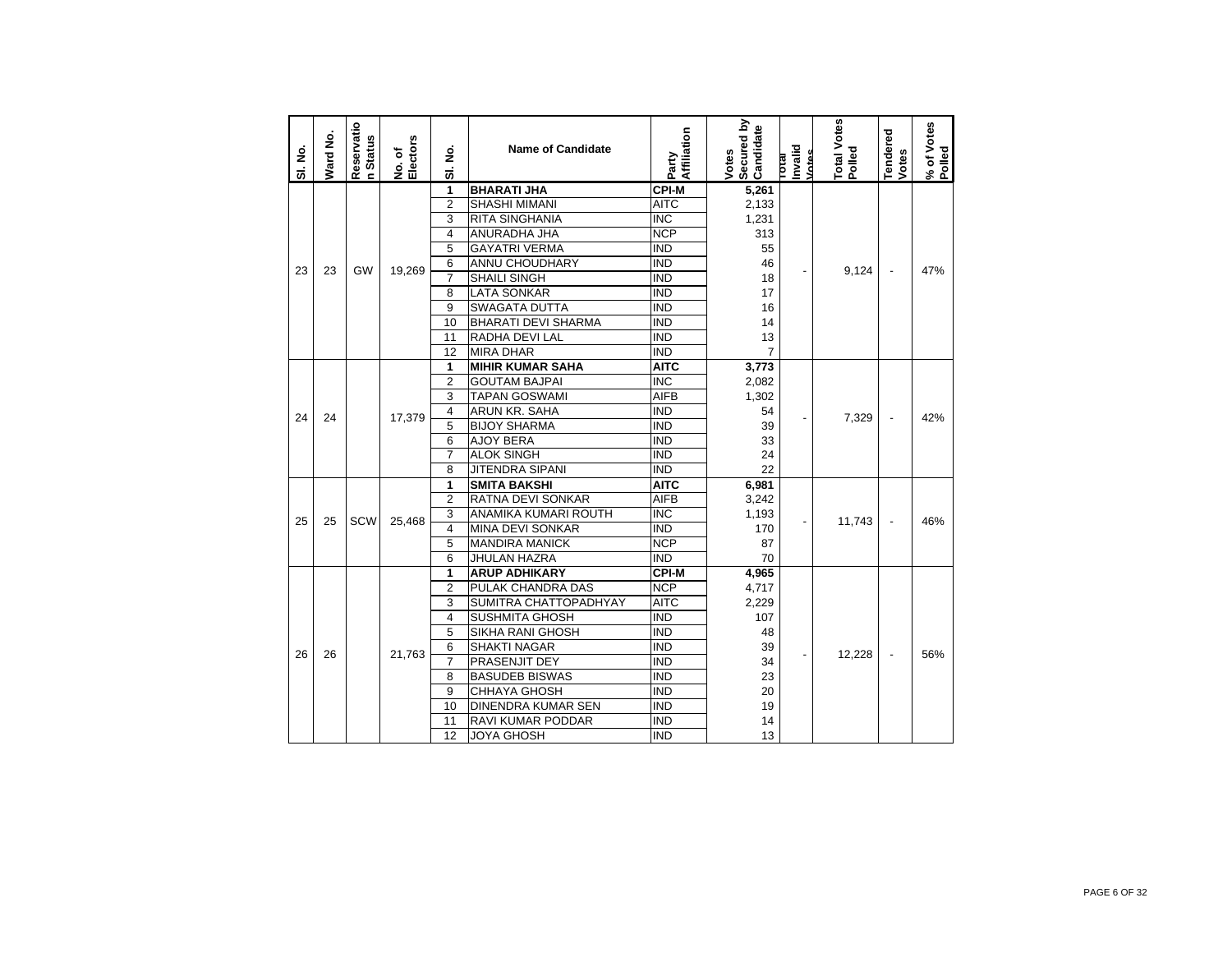| SI. No. | Ward No. | Reservatio<br><b>Status</b><br>ċ | Electors<br>No. of | غ<br>ع<br>ಹ             | <b>Name of Candidate</b>       | Affiliation<br>Party | Secured by<br>Candidate<br>Votes | Invalid<br>Vates<br><b>IR101</b> | Total Votes<br>Polled | Tendered<br>Votes | % of Votes<br>Polled |
|---------|----------|----------------------------------|--------------------|-------------------------|--------------------------------|----------------------|----------------------------------|----------------------------------|-----------------------|-------------------|----------------------|
|         |          |                                  |                    | 1                       | <b>PRODYUT SAHA</b>            | <b>INC</b>           | 5,224                            |                                  |                       |                   |                      |
|         |          |                                  |                    | $\overline{2}$          | <b>DEBABRATA SAHA</b>          | CPI                  | 4,057                            |                                  |                       |                   |                      |
|         |          |                                  |                    | 3                       | <b>MAHENDRA PRASAD</b>         | <b>BJP</b>           | 582                              |                                  |                       |                   |                      |
|         |          |                                  |                    | $\overline{\mathbf{4}}$ | <b>SUDIPTA SAHA</b>            | <b>IND</b>           | 60                               |                                  |                       |                   |                      |
| 27      | 27       | SC                               | 18,132             | 5                       | <b>ASHIS PODDAR</b>            | <b>IND</b>           | 47                               | 4                                | 10,073                | $\overline{a}$    | 56%                  |
|         |          |                                  |                    | 6                       | SAILEN SAHA                    | <b>IND</b>           | 38                               |                                  |                       |                   |                      |
|         |          |                                  |                    | $\overline{7}$          | SUJIT SAHA                     | <b>IND</b>           | 28                               |                                  |                       |                   |                      |
|         |          |                                  |                    | 8                       | RAJENDRA DAS                   | <b>IND</b>           | 16                               |                                  |                       |                   |                      |
|         |          |                                  |                    | 9                       | PRASU RAM                      | <b>IND</b>           | 11                               |                                  |                       |                   |                      |
|         |          |                                  |                    | 10                      | <b>MAHADEB BAIDYA</b>          | <b>IND</b>           | 6                                |                                  |                       |                   |                      |
|         |          |                                  |                    | 1                       | <b>SANJUKTA RAY</b>            | <b>CPI-M</b>         | 10,176                           |                                  |                       |                   |                      |
|         |          |                                  |                    | $\overline{2}$          | <b>KABITA GUPTA</b>            | <b>AITC</b>          | 5,098                            |                                  |                       |                   |                      |
|         |          |                                  |                    | 3                       | <b>HASI BHATTACHARJEE</b>      | <b>INC</b>           | 2,071                            |                                  |                       |                   |                      |
|         |          |                                  |                    | 4                       | <b>SWETA PAUL</b>              | <b>IND</b>           | 155                              |                                  |                       |                   |                      |
| 28      | 28       | <b>GW</b>                        | 28,007             | 5                       | <b>REKHA ROY</b>               | <b>IND</b>           | 103                              | 3                                | 17,788                | $\overline{a}$    | 64%                  |
|         |          |                                  |                    | 6                       | <b>RUBI ROY</b>                | <b>IND</b>           | 56                               |                                  |                       |                   |                      |
|         |          |                                  |                    | $\overline{7}$          | <b>MALATI ROY</b>              | <b>IND</b>           | 51                               |                                  |                       |                   |                      |
|         |          |                                  |                    | 8                       | <b>KAMALA SANTRA</b>           | <b>IND</b>           | 43                               |                                  |                       |                   |                      |
|         |          |                                  |                    | 9                       | <b>MAYA CHAKRABORTY</b>        | <b>IND</b>           | 32                               |                                  |                       |                   |                      |
|         |          |                                  |                    | 1                       | <b>SUBODH KUMAR DEY</b>        | <b>AIFB</b>          | 10,353                           |                                  |                       |                   |                      |
|         |          |                                  |                    | $\overline{2}$          | PRAKASH KR. UPADHYAY           | <b>INC</b>           | 6,681                            |                                  |                       |                   |                      |
|         |          |                                  |                    | 3                       | <b>IQBAL AHAMAD</b>            | <b>AITC</b>          | 1,974                            |                                  |                       |                   |                      |
|         |          |                                  |                    | 4                       | <b>SWAPNA DAS</b>              | <b>IND</b>           | 1,098                            |                                  |                       |                   |                      |
|         |          |                                  |                    | 5                       | <b>SEFALI BOSE</b>             | <b>IND</b>           | 278                              |                                  |                       |                   |                      |
|         |          |                                  |                    | 6                       | SHUKLA JHA                     | <b>IND</b>           | 270                              |                                  |                       |                   |                      |
|         |          |                                  |                    | $\overline{7}$          | <b>GOLAM RABBANI</b>           | <b>PBRML</b>         | 219                              |                                  |                       |                   |                      |
| 29      | 29       |                                  | 32.599             | 8                       | <b>LAXMI DAS</b>               | <b>IND</b>           | 59                               |                                  | 21,125                | 10                | 65%                  |
|         |          |                                  |                    | 9                       | <b>ASHOK SANTRA</b>            | <b>IND</b>           | 46                               |                                  |                       |                   |                      |
|         |          |                                  |                    | 10                      | <b>BISWAJIT MAZI</b>           | <b>IND</b>           | 40                               |                                  |                       |                   |                      |
|         |          |                                  |                    | 11                      | <b>IQBAL AHMED</b>             | <b>IND</b>           | 28                               |                                  |                       |                   |                      |
|         |          |                                  |                    | 12                      | <b>GOUTAM SINGH</b>            | <b>IND</b>           | 21                               |                                  |                       |                   |                      |
|         |          |                                  |                    | 13                      | <b>JITENDRA PRASAD</b>         | <b>IND</b>           | 21                               |                                  |                       |                   |                      |
|         |          |                                  |                    | 14                      | <b>BIJOY KR. SADHUKHAN</b>     | <b>IND</b>           | 21                               |                                  |                       |                   |                      |
|         |          |                                  |                    | 15                      | <b>GOUTAM PATRA</b>            | <b>IND</b>           | 16                               |                                  |                       |                   |                      |
|         |          |                                  |                    | 1                       | <b>SWAPAN SAMADDAR (BISHU)</b> | <b>AITC</b>          | 8,627                            |                                  |                       |                   |                      |
|         |          |                                  |                    | $\overline{2}$          | PRASANTA CHAKRABORTY           | CPI-M                | 6,079                            |                                  |                       |                   |                      |
|         |          |                                  |                    | 3                       | SOMNATH GHOSH                  | <b>INC</b>           | 338                              |                                  |                       |                   |                      |
|         |          |                                  |                    | 4                       | SOUMEN DASGUPTA                | IND                  | 129                              |                                  |                       |                   |                      |
| 30      | 30       |                                  | 21,253             | 5                       | <b>BALARAM SAHA</b>            | <b>IND</b>           | 77                               |                                  | 15,416                | 9                 | 73%                  |
|         |          |                                  |                    | 6                       | ARINDAM DUTTA                  | <b>IND</b>           | 75                               |                                  |                       |                   |                      |
|         |          |                                  |                    | $\overline{7}$          | <b>SIBANI DAS</b>              | <b>IND</b>           | 49                               |                                  |                       |                   |                      |
|         |          |                                  |                    | 8                       | NIRMAL KANTI SAMADDAR          | <b>IND</b>           | 25                               |                                  |                       |                   |                      |
|         |          |                                  |                    | 9                       | <b>INDRANI BANERJEE</b>        | <b>IND</b>           | 17                               |                                  |                       |                   |                      |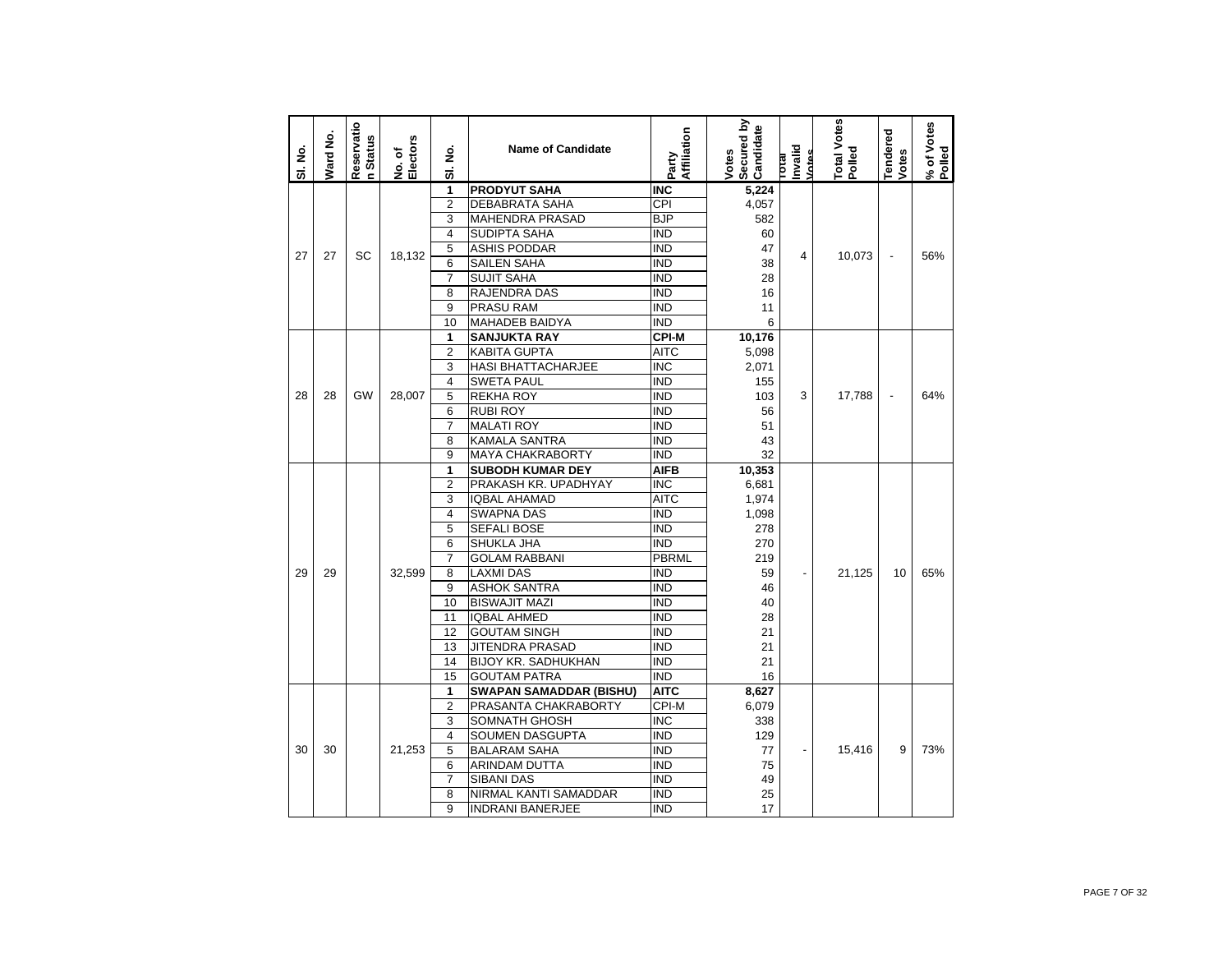| SI. No. | Ward No. | Reservatio<br><b>Status</b><br>$\epsilon$ | No. of<br>Electors | ş<br>ಹ                  | <b>Name of Candidate</b>     | Affiliation<br>Party    | Secured by<br>Candidate<br>Votes | hvalid<br><b><u>Intes</u></b><br><b>IPIOL</b> | Total Votes<br>Polled | <b>Tendered</b><br>Votes | % of Votes<br>Polled |
|---------|----------|-------------------------------------------|--------------------|-------------------------|------------------------------|-------------------------|----------------------------------|-----------------------------------------------|-----------------------|--------------------------|----------------------|
|         |          |                                           |                    | 1                       | <b>SUNANDA GUHA</b>          | <b>INC</b>              | 8,004                            |                                               |                       |                          |                      |
|         |          |                                           |                    | $\overline{2}$          | SASWATI CHATTERJEE           | CPI-M                   | 7,336                            |                                               |                       |                          |                      |
|         |          |                                           |                    | 3                       | <b>CHAITALY SHARMA</b>       | AITC                    | 1,194                            |                                               |                       |                          |                      |
| 31      | 31       | GW                                        | 28,053             | $\overline{\mathbf{4}}$ | <b>SOMA ROY</b>              | <b>IND</b>              | 111                              | $\overline{2}$                                | 16,895                | $\overline{a}$           | 60%                  |
|         |          |                                           |                    | $\overline{5}$          | <b>BULBUL CHAKRABORTY</b>    | <b>IND</b>              | 100                              |                                               |                       |                          |                      |
|         |          |                                           |                    | 6                       | <b>SUNANDA SEN</b>           | <b>IND</b>              | 81                               |                                               |                       |                          |                      |
|         |          |                                           |                    | $\overline{7}$          | <b>MALATI PAUL</b>           | <b>IND</b>              | 67                               |                                               |                       |                          |                      |
|         |          |                                           |                    | 1                       | <b>RUPA BAGCHI</b>           | <b>CPI-M</b>            | 17,195                           |                                               |                       |                          |                      |
|         |          |                                           |                    | $\overline{2}$          | <b>CHAITALI GANGULY</b>      | <b>AITC</b>             | 4,759                            |                                               |                       |                          |                      |
|         |          |                                           |                    | 3                       | <b>SAJAL RANJAN BHOWMICK</b> | <b>INC</b>              | 1,531                            |                                               |                       |                          |                      |
| 32      | 32       |                                           | 32,120             | $\overline{4}$          | <b>SWAPAN SAHA</b>           | <b>IND</b>              | 109                              |                                               | 23,872                |                          | 74%                  |
|         |          |                                           |                    | 5                       | <b>HARADHAN SARKAR</b>       | <b>NCP</b>              | 107                              |                                               |                       |                          |                      |
|         |          |                                           |                    | 6                       | <b>MANTU DEBNATH</b>         | <b>IND</b>              | 101                              |                                               |                       |                          |                      |
|         |          |                                           |                    | $\overline{7}$          | <b>AMIT SENGUPTA</b>         | IND                     | 70                               |                                               |                       |                          |                      |
|         |          |                                           |                    | 1                       | <b>RAJIB BISWAS</b>          | <b>CPI-M</b>            | 16,247                           |                                               |                       |                          |                      |
|         |          |                                           |                    | $\overline{2}$          | PRABITRA BISWAS              | <b>AITC</b>             | 8,002                            |                                               |                       |                          |                      |
|         |          |                                           |                    | 3                       | <b>SUDIP BISWAS</b>          | <b>INC</b>              | 560                              |                                               |                       |                          |                      |
| 33      | 33       |                                           | 32,248             | 4                       | SWARUP KR. GHOSH             | <b>IND</b>              | 125                              | 1                                             | 25,163                | ÷,                       | 78%                  |
|         |          |                                           |                    | 5                       | <b>DEBASISH ROY</b>          | <b>IND</b>              | 87                               |                                               |                       |                          |                      |
|         |          |                                           |                    | 6                       | PRASANTA SARKAR              | <b>IND</b>              | 80                               |                                               |                       |                          |                      |
|         |          |                                           |                    | $\overline{7}$          | <b>DINESH CHOWDHURY</b>      | <b>IND</b>              | 61                               |                                               |                       |                          |                      |
|         |          |                                           |                    | 1                       | <b>JHUMA DAS</b>             | <b>AIFB</b>             | 15,267                           |                                               |                       |                          |                      |
|         |          |                                           |                    | $\overline{2}$          | <b>LISA SANYAL</b>           | <b>AITC</b>             | 3,220                            |                                               |                       |                          |                      |
| 34      | 34       | GW                                        | 23,518             | 3                       | CHHABI CHAKRABORTY           | <b>INC</b>              | 550                              |                                               | 19,264                |                          | 82%                  |
|         |          |                                           |                    | $\overline{\mathbf{4}}$ | <b>ARCHANA RAO</b>           | <b>IND</b>              | 135                              |                                               |                       |                          |                      |
|         |          |                                           |                    | $\overline{5}$          | <b>LATA SAHA</b>             | <b>IND</b>              | 50                               |                                               |                       |                          |                      |
|         |          |                                           |                    | 6                       | <b>BIJOLI MISTRY</b>         | <b>IND</b>              | 42                               |                                               |                       |                          |                      |
|         |          |                                           |                    | 1                       | <b>SAMIR CHAKRABORTY</b>     | <b>CPI-M</b>            | 20,813                           |                                               |                       |                          |                      |
|         |          |                                           |                    | $\overline{2}$          | RAJAT CHATTERJEE             | <b>AITC</b>             | 1,399                            |                                               |                       |                          |                      |
| 35      | 35       |                                           | 28,072             | 3                       | <b>TILAK BISWAS</b>          | $\overline{\text{INC}}$ | 584                              | 1                                             | 23,184                | ÷,                       | 83%                  |
|         |          |                                           |                    | $\overline{\mathbf{4}}$ | RAJESH MAHATO                | <b>BJP</b>              | 236                              |                                               |                       |                          |                      |
|         |          |                                           |                    | 5                       | <b>SANTA BASU</b>            | <b>IND</b>              | 94                               |                                               |                       |                          |                      |
|         |          |                                           |                    | 6                       | SUBRATA GHOSH                | <b>IND</b>              | 57                               |                                               |                       |                          |                      |
|         |          |                                           |                    | 1                       | <b>MOUSUMI GHOSH</b>         | CPI                     | 6,490                            |                                               |                       |                          |                      |
|         |          |                                           |                    | $\overline{2}$          | RAJENDRA PRASAD KUNWAR       | <b>INC</b>              | 3,001                            |                                               |                       |                          |                      |
|         |          |                                           |                    | 3                       | SATYA NARAYAN PANDEY         | <b>BJP</b>              | 161                              |                                               |                       |                          |                      |
|         |          |                                           |                    | 4                       | <b>ANIL KUMAR RAM</b>        | <b>BSP</b>              | 81                               |                                               |                       |                          |                      |
| 36      | 36       |                                           | 19,394             | 5                       | SHATRUGHNA SINGH             | <b>IND</b>              | 53                               |                                               | 9,930                 | ÷,                       | 51%                  |
|         |          |                                           |                    | 6                       | SURYADAY KUMAR SINGH         | <b>IND</b>              | 47                               |                                               |                       |                          |                      |
|         |          |                                           |                    | $\overline{7}$          | <b>LILY ROY</b>              | <b>IND</b>              | 32                               |                                               |                       |                          |                      |
|         |          |                                           |                    | 8                       | PARTHA SARATHI CHANDA        | <b>IND</b>              | 26                               |                                               |                       |                          |                      |
|         |          |                                           |                    | 9                       | OM PRAKASH PANDEY            | <b>IND</b>              | 23                               |                                               |                       |                          |                      |
|         |          |                                           |                    | 10                      | ANITA CHAKRABORTY            | <b>IND</b>              | 16                               |                                               |                       |                          |                      |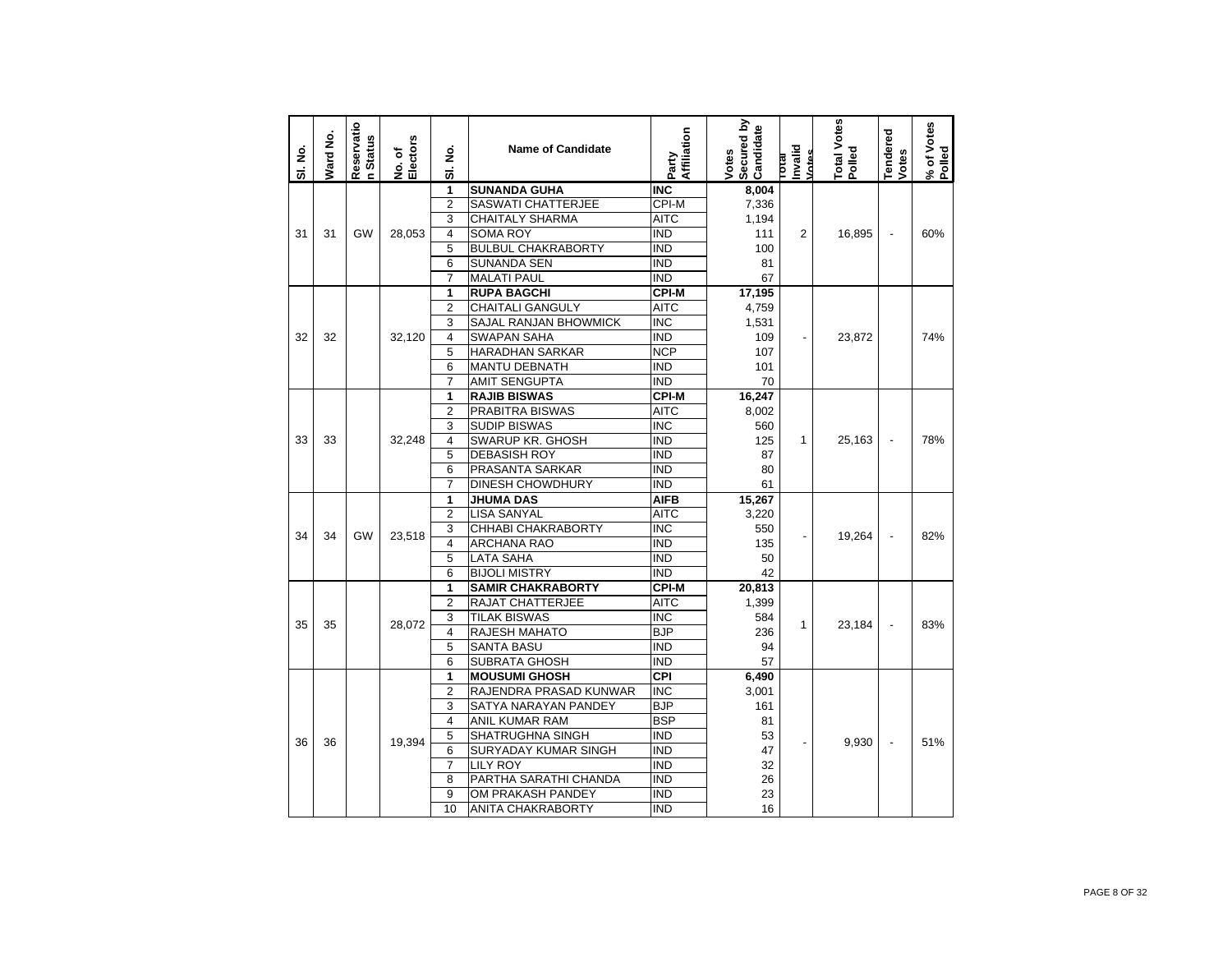| SI. No. | Ward No. | Reservatio<br>n Status | No. of<br>Electors | $\dot{\mathbf{z}}$<br>5 | <b>Name of Candidate</b>   | Affiliation<br>Party    | Secured by<br>Candidate<br>Votes | Invalid<br>Votes<br><b>IPIOL</b> | Total Votes<br>Polled | <b>Tendered</b><br>Votes | % of Votes<br>Polled |
|---------|----------|------------------------|--------------------|-------------------------|----------------------------|-------------------------|----------------------------------|----------------------------------|-----------------------|--------------------------|----------------------|
|         |          |                        |                    | 1                       | <b>AMITA MUKHOPADHYA</b>   | <b>CPI-M</b>            | 5,228                            |                                  |                       |                          |                      |
|         |          |                        |                    | $\overline{2}$          | <b>SOMA PAUL</b>           | <b>INC</b>              | 3,322                            |                                  |                       |                          |                      |
|         |          |                        |                    | 3                       | <b>SHYAMALI DAS</b>        | AITC                    | 844                              |                                  |                       |                          |                      |
|         |          |                        |                    | $\overline{4}$          | <b>LAXMI SAHA</b>          | <b>IND</b>              | 73                               |                                  |                       |                          |                      |
| 37      | 37       | GW                     | 17,461             | 5                       | <b>ANITA GHOSH</b>         | <b>IND</b>              | 54                               |                                  | 9,602                 | $\overline{\phantom{a}}$ | 55%                  |
|         |          |                        |                    | 6                       | <b>RUMI PAUL</b>           | <b>IND</b>              | 28                               |                                  |                       |                          |                      |
|         |          |                        |                    | $\overline{7}$          | <b>RINA GANGULY</b>        | <b>IND</b>              | 23                               |                                  |                       |                          |                      |
|         |          |                        |                    | 8                       | <b>MINATI KAR</b>          | <b>IND</b>              | 18                               |                                  |                       |                          |                      |
|         |          |                        |                    | 9                       | <b>MITALI BHADRA</b>       | <b>IND</b>              | 12                               |                                  |                       |                          |                      |
|         |          |                        |                    | 1                       | <b>SALIL CHAKRABORTY</b>   | <b>CPI-M</b>            | 7,677                            |                                  |                       |                          |                      |
|         |          |                        |                    | $\overline{2}$          | <b>SWAPAN DUTTA</b>        | <b>INC</b>              | 6,399                            |                                  |                       |                          |                      |
|         |          |                        |                    | 3                       | SADHANA BOSE               | <b>AITC</b>             | 756                              |                                  |                       |                          |                      |
|         |          |                        |                    | 4                       | VIJAY KUMAR JAISWAL        | <b>BSP</b>              | 243                              |                                  |                       |                          |                      |
|         |          |                        |                    | 5                       | <b>BANI CHAKRABORTY</b>    | <b>IND</b>              | 187                              |                                  |                       |                          |                      |
| 38      | 38       |                        | 25,566             | 6                       | <b>SANJOY GUPTA</b>        | $\overline{IND}$        | 57                               | $\overline{2}$                   | 15,462                | $\blacksquare$           | 60%                  |
|         |          |                        |                    | 7                       | ANINDYA KUNDU              | <b>IND</b>              | 46                               |                                  |                       |                          |                      |
|         |          |                        |                    | 8                       | SAJAL RANJAN RAHUT         | <b>IND</b>              | 31                               |                                  |                       |                          |                      |
|         |          |                        |                    | 9                       | <b>NIMAI KARMAKAR</b>      | <b>IND</b>              | 30                               |                                  |                       |                          |                      |
|         |          |                        |                    | 10                      | <b>DEBASISH LAHIRI</b>     | <b>IND</b>              | 18                               |                                  |                       |                          |                      |
|         |          |                        |                    | 11                      | JAYANTA CHOWDHURY          | <b>IND</b>              | 16                               |                                  |                       |                          |                      |
|         |          |                        |                    | 1                       | <b>SUDEB DAS</b>           | <b>CPI-M</b>            | 8,957                            |                                  |                       |                          |                      |
|         |          |                        |                    | $\overline{2}$          | AKHTAR HUSSAIN RAI         | $\overline{\text{INC}}$ | 1,180                            |                                  |                       |                          |                      |
|         |          |                        |                    | 3                       | NOORUDDIN MOHAMMAD         | <b>AITC</b>             | 758                              |                                  |                       |                          |                      |
|         |          |                        |                    | 4                       | <b>NILUFAR</b>             | JD-S                    | 137                              |                                  |                       |                          |                      |
| 39      | 39       |                        | 14,789             | 5                       | <b>MUKTAR ALAM</b>         | <b>IND</b>              | 51                               | 1                                | 11,218                |                          | 76%                  |
|         |          |                        |                    | 6                       | <b>MD. AKHTAR ALI</b>      | <b>IND</b>              | 42                               |                                  |                       |                          |                      |
|         |          |                        |                    | $\overline{7}$          | <b>KHALID AKHTAR</b>       | <b>IND</b>              | 29                               |                                  |                       |                          |                      |
|         |          |                        |                    | 8                       | <b>GANESH DAS</b>          | <b>IND</b>              | 29                               |                                  |                       |                          |                      |
|         |          |                        |                    | 9                       | <b>MD. AKHTAR</b>          | <b>IND</b>              | 18                               |                                  |                       |                          |                      |
|         |          |                        |                    | 10                      | <b>AKHTAR HUSSAIN</b>      | <b>IND</b>              | 16                               |                                  |                       |                          |                      |
|         |          |                        |                    | 1                       | <b>FOARA DUTTA</b>         | <b>RSP</b>              | 3,565                            |                                  |                       |                          |                      |
|         |          |                        |                    | $\overline{2}$          | SONALI GUHA (BOSE)         | <b>AITC</b>             | 3,390                            |                                  |                       |                          |                      |
|         |          |                        |                    | 3                       | <b>ASHA MAHANTI</b>        | $\overline{\text{INC}}$ | 3,181                            |                                  |                       |                          |                      |
|         |          |                        |                    | $\overline{4}$          | <b>SONALI DUTTA</b>        | $\overline{IND}$        | 153                              |                                  |                       |                          |                      |
|         |          |                        |                    | 5                       | <b>SUMITRA DAS</b>         | <b>IND</b>              | 38                               |                                  |                       |                          |                      |
| 40      | 40       | GW                     | 19,453             | 6                       | <b>ANIMA DAS</b>           | <b>IND</b>              | 33                               |                                  | 10,437                |                          | 54%                  |
|         |          |                        |                    | $\overline{7}$          | <b>SUMITA SARKAR (DAS)</b> | <b>IND</b>              | 23                               |                                  |                       |                          |                      |
|         |          |                        |                    | 8                       | <b>RUPA MONDAL</b>         | <b>IND</b>              | 19                               |                                  |                       |                          |                      |
|         |          |                        |                    | 9                       | <b>ANJILA DAS</b>          | <b>IND</b>              | 15                               |                                  |                       |                          |                      |
|         |          |                        |                    | 10                      | <b>CHAMELI SARKAR</b>      | <b>IND</b>              | 13                               |                                  |                       |                          |                      |
|         |          |                        |                    | 11                      | <b>SUCHITRA BOSE</b>       | <b>IND</b>              | $\overline{7}$                   |                                  |                       |                          |                      |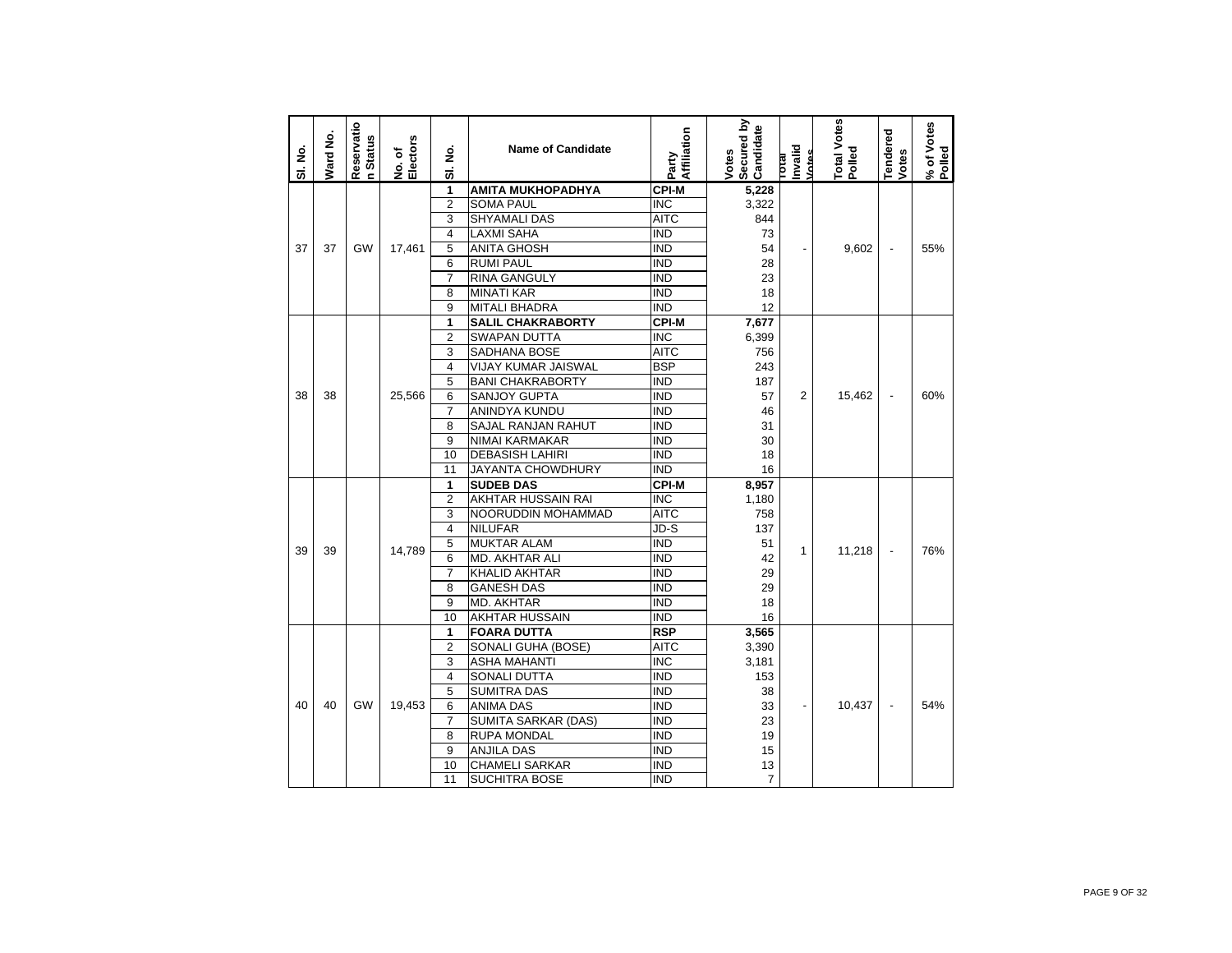| SI. No. | Ward No. | Reservatio<br>n Status | No. of<br>Electors | ş<br>ಹ         | <b>Name of Candidate</b>   | Affiliation<br>Party     | Secured by<br>Candidate<br>Votes | Invalid<br>Votes<br><b>bad</b> | <b>Total Votes</b><br>Polled | Tendered<br>Votes        | % of Votes<br>Polled |
|---------|----------|------------------------|--------------------|----------------|----------------------------|--------------------------|----------------------------------|--------------------------------|------------------------------|--------------------------|----------------------|
|         |          |                        |                    | 1              | <b>REITA CHOWDHURY</b>     | <b>CPI-M</b>             | 6,311                            |                                |                              |                          |                      |
|         |          |                        |                    | $\overline{2}$ | <b>MD. KHALID</b>          | <b>INC</b>               | 1,589                            |                                |                              |                          |                      |
|         |          |                        |                    | 3              | <b>AJOY SINGH</b>          | AITC                     | 1,117                            |                                |                              |                          |                      |
| 41      | 41       |                        | 16,819             | 4              | ANANTA PRASAD BEHERA       | IND                      | 77                               | $\blacksquare$                 | 9,226                        | $\overline{\phantom{a}}$ | 55%                  |
|         |          |                        |                    | 5              | <b>RAJIV LOCHAN TEWARI</b> | <b>IND</b>               | 67                               |                                |                              |                          |                      |
|         |          |                        |                    | 6              | SANTOSH KUMAR KUSHAWAHA    | <b>IND</b>               | 35                               |                                |                              |                          |                      |
|         |          |                        |                    | 7              | <b>SHYAM LAL DUBEY</b>     | IND                      | 30                               |                                |                              |                          |                      |
|         |          |                        |                    | 1              | <b>SUNITA JHAWAR</b>       | <b>BJP</b>               | 3,973                            |                                |                              |                          |                      |
|         |          |                        |                    | 2              | ANIL KUMAR SHARMA          | $\overline{\text{INC}}$  | 1,013                            |                                |                              |                          |                      |
|         |          |                        |                    | 3              | REZAUL HAQUE (PAPPU        | RJD                      | 292                              |                                |                              |                          |                      |
|         |          |                        |                    | 4              | <b>MUKESH VYAS</b>         | IND                      | 21                               |                                |                              |                          |                      |
|         |          |                        |                    | 5              | <b>SURAJ NATH SINGH</b>    | JD-S                     | 18                               |                                |                              |                          |                      |
| 42      | 42       |                        | 18,577             | 6              | DEEPAK JADAV               | <b>IND</b>               | 11                               |                                | 5,363                        | $\overline{\phantom{a}}$ | 29%                  |
|         |          |                        |                    | 7              | <b>MURAD ALI</b>           | <b>IND</b>               | 11                               |                                |                              |                          |                      |
|         |          |                        |                    | 8              | ABHAYNATH PANDEY           | IND                      | 8                                |                                |                              |                          |                      |
|         |          |                        |                    | 9              | <b>SUNIL SAXENA</b>        | <b>IND</b>               | 5                                |                                |                              |                          |                      |
|         |          |                        |                    | 10             | <b>KEDAR MAL JOSHI</b>     | IND                      | 4                                |                                |                              |                          |                      |
|         |          |                        |                    | 11             | JAGAT NARAYAN UPADHYA      | IND                      | 4                                |                                |                              |                          |                      |
|         |          |                        |                    | 12             | <b>KUMUD SHARMA</b>        | IND                      | 3                                |                                |                              |                          |                      |
|         |          |                        |                    | 1              | <b>SWETA INDORIA</b>       | <b>NCP</b>               | 3,946                            |                                |                              |                          |                      |
|         |          |                        |                    | $\overline{2}$ | SHAYESTA BANO              | CPI-M                    | 3,748                            |                                |                              |                          |                      |
|         |          |                        |                    | 3              | UTSHA MITRA                | <b>AITC</b>              | 324                              |                                |                              |                          |                      |
| 43      | 43       | GW                     | 20,442             | 4              | SABA SHAKIL                | ind                      | 50                               |                                | 8,161                        | $\overline{\phantom{a}}$ | 40%                  |
|         |          |                        |                    | 5              | <b>JAYITA MITRA</b>        | IND                      | 31                               |                                |                              |                          |                      |
|         |          |                        |                    | 6              | DARAKSHAN JABEEN           | IND                      | 23                               |                                |                              |                          |                      |
|         |          |                        |                    | $\overline{7}$ | RESHMA BEGUM               | <b>IND</b>               | 22                               |                                |                              |                          |                      |
|         |          |                        |                    | 8              | SAVITA INDORIA             | <b>IND</b>               | 17                               |                                |                              |                          |                      |
|         |          |                        |                    | 1              | <b>REHANA KHAT00N</b>      | <b>CPI-M</b>             | 7,015                            |                                |                              |                          |                      |
|         |          |                        |                    | 2              | <b>JAGADISH CH. MITRA</b>  | INC                      | 2,826                            |                                |                              |                          |                      |
|         |          |                        |                    | 3              | MD. MAHATAB BUKHSH         | AITC                     | 850                              |                                |                              |                          |                      |
|         |          |                        |                    | 4              | <b>JAWAID HAFEEZ</b>       | <b>NCP</b>               | 132                              |                                |                              |                          |                      |
|         |          |                        |                    | 5              | <b>NABI HUSSAIN ANSARI</b> | IND                      | 116                              |                                |                              |                          |                      |
|         |          |                        |                    | 6              | HAFIZUR RAHAMAN            | ind                      | 47                               |                                |                              |                          |                      |
| 44      | 44       |                        | 26.106             | 7              | MD. QUDDUS                 | $\overline{\mathsf{SP}}$ | 40                               | 1                              | 11,183                       |                          | 43%                  |
|         |          |                        |                    | 8              | SAJID PARWEZ (GUDDU)       | IND                      | 34                               |                                |                              |                          |                      |
|         |          |                        |                    | 9              | <b>MD. JAHANGIR</b>        | IND                      | 33                               |                                |                              |                          |                      |
|         |          |                        |                    | 10             | <b>MD. YOUNUS</b>          | IND                      | 31                               |                                |                              |                          |                      |
|         |          |                        |                    | 11             | PUSHPAK MUKHERJEE          | <b>IND</b>               | 17                               |                                |                              |                          |                      |
|         |          |                        |                    | 12             | ARUN KR. PAUL              | IND                      | 14                               |                                |                              |                          |                      |
|         |          |                        |                    | 13             | PARESH MITRA               | IND                      | 14                               |                                |                              |                          |                      |
|         |          |                        |                    | 14             | <b>AMAL CHAKRABORTY</b>    | IND                      | 13                               |                                |                              |                          |                      |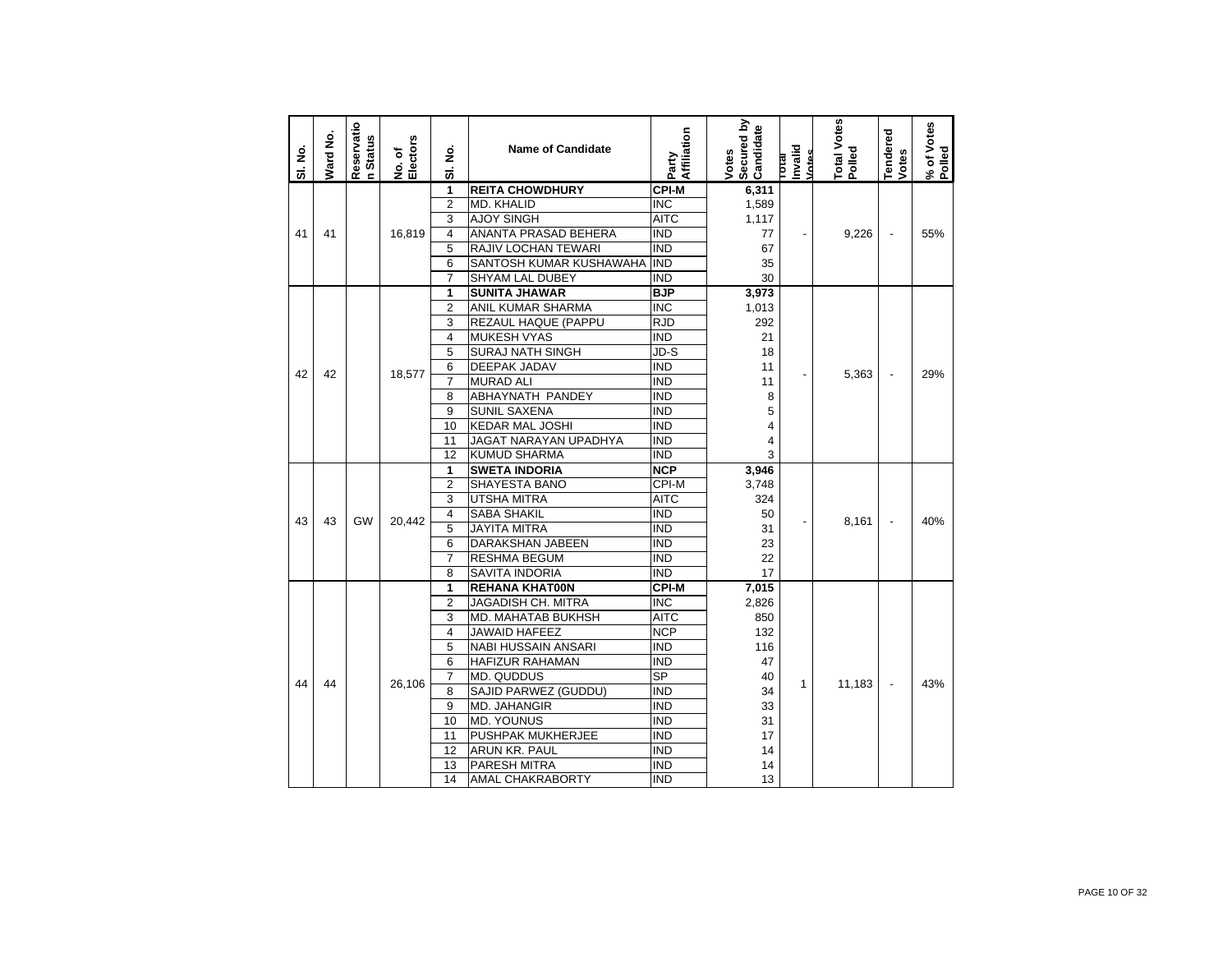| SI. No. | Ward No. | Reservatio<br>n Status | No. of<br>Electors | ş<br>ಹ         | <b>Name of Candidate</b>   | Affiliation<br>Party   | Secured by<br>Candidate<br>Votes | Total<br>Invalid<br>Votes | Total Votes<br>Polled | Tendered<br>Votes        | % of Votes<br>Polled |
|---------|----------|------------------------|--------------------|----------------|----------------------------|------------------------|----------------------------------|---------------------------|-----------------------|--------------------------|----------------------|
|         |          |                        |                    | 1              | <b>SANTOSH KR. PATHAK</b>  | <b>INC</b>             | 3,397                            |                           |                       |                          |                      |
|         |          |                        |                    | $\overline{2}$ | <b>HRIDYANANDA GUPTA</b>   | <b>AITC</b>            | 1,188                            |                           |                       |                          |                      |
|         |          |                        |                    | 3              | <b>RATAN LAL AGARWAL</b>   | CPI-M                  | 748                              |                           |                       |                          |                      |
|         |          |                        |                    | 4              | <b>KRISHNA SINGH</b>       | <b>IND</b>             | 161                              |                           |                       |                          |                      |
|         |          |                        |                    | 5              | <b>RITA DEVI PUROHIT</b>   | <b>IND</b>             | 50                               |                           |                       |                          |                      |
|         |          |                        |                    | 6              | <b>BIJAY BAHADUR SINGH</b> | JD-S                   | 32                               |                           |                       |                          |                      |
|         |          |                        |                    | $\overline{7}$ | NANDALAL GUPTA             | <b>IND</b>             | 23                               |                           |                       |                          |                      |
|         |          |                        |                    | 8              | <b>BAPI SINGH</b>          | <b>IND</b>             | 23                               |                           |                       |                          |                      |
|         |          |                        |                    | 9              | <b>BHOLA ROY</b>           | <b>IND</b>             | 22                               |                           |                       |                          |                      |
|         |          |                        |                    | 10             | <b>JAYDEB DAS</b>          | <b>IND</b>             | 13                               |                           |                       |                          |                      |
|         |          |                        |                    | 11             | <b>VIJAY THAKUR</b>        | <b>IND</b>             | 12                               |                           |                       |                          |                      |
|         |          |                        |                    | 12             | RAVISANKAR PANDEY          | <b>IND</b>             | 11                               |                           |                       |                          |                      |
| 45      | 45       |                        | 14,680             | 13             | <b>UDAY SANKAR ROY</b>     | <b>IND</b>             | 8                                | 1                         | 5,736                 | $\overline{a}$           | 39%                  |
|         |          |                        |                    | 14             | <b>VISWANATH PRASAD</b>    | $\overline{\text{SP}}$ | $\overline{7}$                   |                           |                       |                          |                      |
|         |          |                        |                    | 15             | <b>SUNIL KUMAR CHAUBEY</b> | <b>IND</b>             | $\overline{7}$                   |                           |                       |                          |                      |
|         |          |                        |                    | 16             | <b>SUKHNANDAN SINGH</b>    | <b>IND</b>             | 6                                |                           |                       |                          |                      |
|         |          |                        |                    | 17             | <b>ADHESH SINGH</b>        | <b>IND</b>             | 5                                |                           |                       |                          |                      |
|         |          |                        |                    | 18             | <b>DEB RAJ BALMIKI</b>     | <b>IND</b>             | 5                                |                           |                       |                          |                      |
|         |          |                        |                    | 19             | <b>GAUTAM PD. SONKAR</b>   | <b>IND</b>             | 4                                |                           |                       |                          |                      |
|         |          |                        |                    | 20             | <b>LALLAN SINGH</b>        | <b>IND</b>             | 4                                |                           |                       |                          |                      |
|         |          |                        |                    | 21             | <b>ISRAIL KHAN</b>         | <b>IND</b>             | 3                                |                           |                       |                          |                      |
|         |          |                        |                    | 22             | <b>RANA ROY</b>            | <b>IND</b>             | 3                                |                           |                       |                          |                      |
|         |          |                        |                    | 23             | <b>SANT LAL GUPTA</b>      | <b>IND</b>             | $\overline{2}$                   |                           |                       |                          |                      |
|         |          |                        |                    | 24             | <b>ANIL KUMAR GUPTA</b>    | <b>IND</b>             | $\mathbf{1}$                     |                           |                       |                          |                      |
|         |          |                        |                    | 1              | <b>SHEILA KAPOOR</b>       | <b>CPI-M</b>           | 3,276                            |                           |                       |                          |                      |
|         |          |                        |                    | $\overline{2}$ | <b>SHIPRA DAS</b>          | PDS                    | 2,863                            |                           |                       |                          |                      |
|         |          |                        |                    | 3              | <b>SHAKUNTALA TRIVEDI</b>  | <b>BJP</b>             | 560                              |                           |                       |                          |                      |
|         |          |                        |                    | 4              | <b>INDRAMATI TEWARI</b>    | <b>NCP</b>             | 190                              |                           |                       |                          |                      |
|         |          |                        |                    | 5              | <b>RENUMA DEVI</b>         | <b>IND</b>             | 41                               |                           |                       |                          |                      |
| 46      | 46       | GW                     | 18,480             | 6              | <b>ROMA GHOSH</b>          | <b>IND</b>             | 40                               | $\overline{\phantom{0}}$  | 7,079                 | $\overline{\phantom{a}}$ | 38%                  |
|         |          |                        |                    | $\overline{7}$ | <b>ANJALI BANERJEE</b>     | <b>IND</b>             | 37                               |                           |                       |                          |                      |
|         |          |                        |                    | 8              | <b>HAZRA KHATOON</b>       | <b>IND</b>             | 28                               |                           |                       |                          |                      |
|         |          |                        |                    | 9              | <b>DIPTI DAS</b>           | <b>IND</b>             | 27                               |                           |                       |                          |                      |
|         |          |                        |                    | 10             | <b>AFSANA BEGUM</b>        | <b>IND</b>             | 11                               |                           |                       |                          |                      |
|         |          |                        |                    | 11             | <b>ANJU ROY</b>            | <b>IND</b>             | 6                                |                           |                       |                          |                      |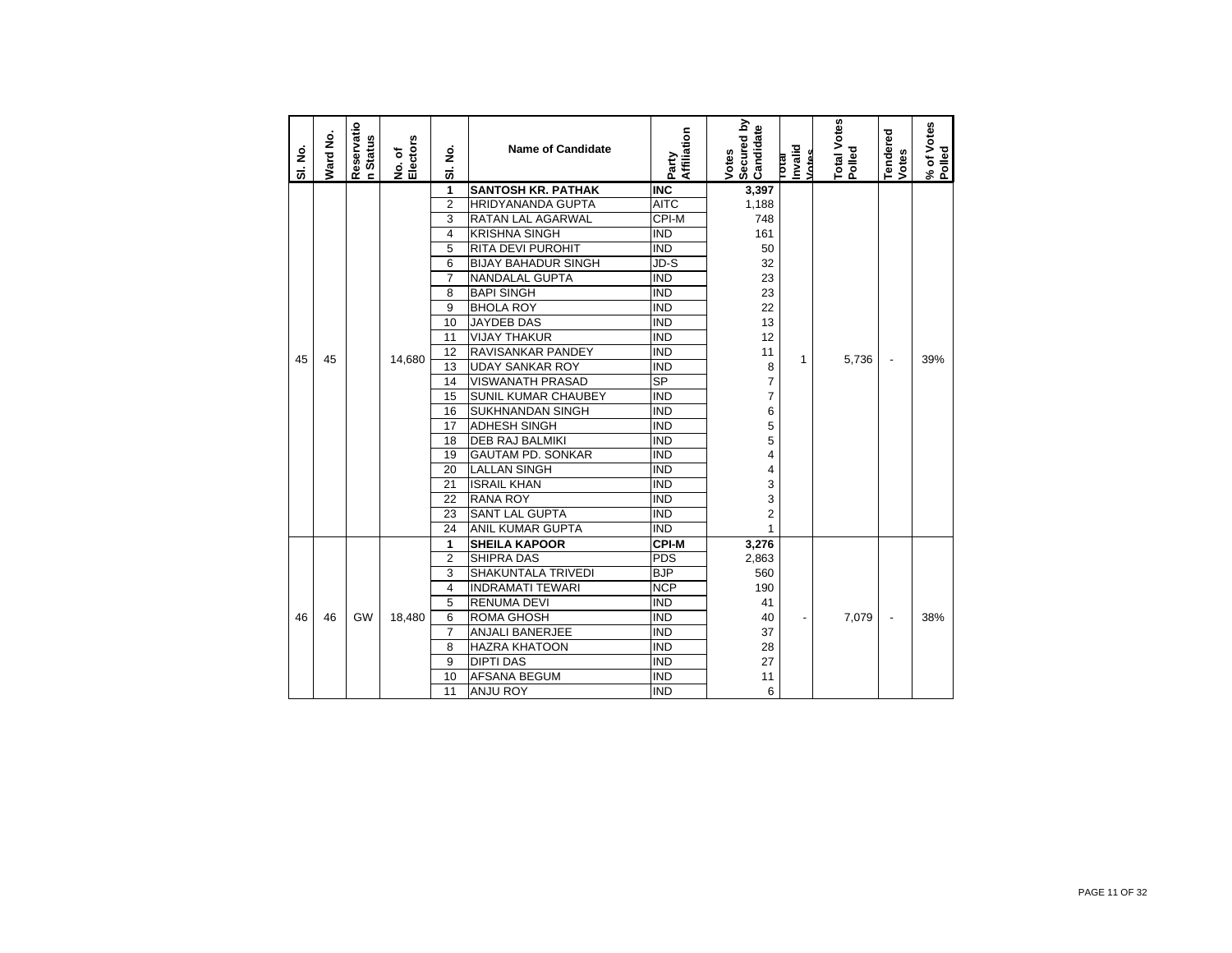| SI. No. | <b>Nard No.</b> | Reservatio<br>n Status | No. of<br>Electors | ş<br>5         | <b>Name of Candidate</b>  | Affiliation<br>Party    | Secured by<br>Candidate<br>Votes | Invalid<br>Votes<br><b>IR101</b> | Total Votes<br>Polled | Tendered<br>Votes        | % of Votes<br>Polled |
|---------|-----------------|------------------------|--------------------|----------------|---------------------------|-------------------------|----------------------------------|----------------------------------|-----------------------|--------------------------|----------------------|
|         |                 |                        |                    | 1              | <b>BIMAL SINGH</b>        | <b>RJD</b>              | 3,232                            |                                  |                       |                          |                      |
|         |                 |                        |                    | $\overline{2}$ | <b>JAYANTA GHOSH</b>      | <b>IND</b>              | 2,193                            |                                  |                       |                          |                      |
|         |                 |                        |                    | 3              | <b>MIHIR DUTTA</b>        | $\overline{\text{INC}}$ | 993                              |                                  |                       |                          |                      |
|         |                 |                        |                    | $\overline{4}$ | PARTHA BOSE               | <b>AITC</b>             | 917                              |                                  |                       |                          |                      |
|         |                 |                        |                    | 5              | <b>SANJOY BANERJEE</b>    | <b>IND</b>              | 821                              |                                  |                       |                          |                      |
|         |                 |                        |                    | 6              | <b>AARIF</b>              | <b>IND</b>              | 232                              |                                  |                       |                          |                      |
|         |                 |                        |                    | $\overline{7}$ | NIHARIKA MUKHERJEE        | <b>IND</b>              | 71                               |                                  |                       |                          |                      |
| 47      | 47              |                        | 16,891             | 8              | <b>SUBRATA SINGHA</b>     | <b>IND</b>              | 36                               | $\overline{\phantom{a}}$         | 8,626                 | $\overline{\phantom{a}}$ | 51%                  |
|         |                 |                        |                    | 9              | SK. MD. NAUSHAD           | <b>IND</b>              | 36                               |                                  |                       |                          |                      |
|         |                 |                        |                    | 10             | SK. REAZUL ISLAM          | <b>IND</b>              | 26                               |                                  |                       |                          |                      |
|         |                 |                        |                    | 11             | SHYAM KUMAR SONKAR        | <b>IND</b>              | 22                               |                                  |                       |                          |                      |
|         |                 |                        |                    | 12             | <b>JAY SINGH</b>          | <b>IND</b>              | 18                               |                                  |                       |                          |                      |
|         |                 |                        |                    | 13             | <b>NANDALAL ROUTH</b>     | <b>IND</b>              | 14                               |                                  |                       |                          |                      |
|         |                 |                        |                    | 14             | <b>KARTICK PRASAD</b>     | <b>IND</b>              | 10                               |                                  |                       |                          |                      |
|         |                 |                        |                    | 15             | <b>MAHUA SINHA</b>        | <b>IND</b>              | 5                                |                                  |                       |                          |                      |
|         |                 |                        |                    | 1              | <b>ASHOKE BANERJEE</b>    | <b>INC</b>              | 5,421                            |                                  |                       |                          |                      |
|         |                 |                        |                    | $\overline{2}$ | <b>UTPAL KUMAR</b>        | CPI-M                   | 3,853                            |                                  |                       |                          |                      |
|         |                 |                        |                    | 3              | HARINARAYAN CHANDRA       | <b>AITC</b>             | 1,276                            |                                  |                       |                          |                      |
|         |                 |                        |                    | $\overline{4}$ | <b>SAMIR DUTTA</b>        | <b>IND</b>              | 87                               |                                  |                       |                          |                      |
|         |                 |                        |                    | 5              | <b>SANDIP NAG</b>         | <b>IND</b>              | 52                               |                                  |                       |                          |                      |
| 48      | 48              |                        | 18.125             | 6              | <b>DIPAK LAL SHAW</b>     | <b>IND</b>              | 32                               | $\overline{\phantom{0}}$         | 10.825                | $\overline{a}$           | 60%                  |
|         |                 |                        |                    | 7              | <b>TAPAN DAS</b>          | <b>IND</b>              | 25                               |                                  |                       |                          |                      |
|         |                 |                        |                    | 8              | <b>TAPAN CHOWDHURY</b>    | <b>IND</b>              | 24                               |                                  |                       |                          |                      |
|         |                 |                        |                    | 9              | <b>AJIT SAHA</b>          | <b>IND</b>              | 20                               |                                  |                       |                          |                      |
|         |                 |                        |                    | 10             | <b>ABHIJIT DEY</b>        | <b>IND</b>              | 18                               |                                  |                       |                          |                      |
|         |                 |                        |                    | 11             | <b>KANAILAL DAS</b>       | <b>IND</b>              | 17                               |                                  |                       |                          |                      |
|         |                 |                        |                    | 1              | <b>APARAJITA DASGUPTA</b> | <b>INC</b>              | 3,385                            |                                  |                       |                          |                      |
|         |                 |                        |                    | $\overline{2}$ | <b>RAMA BANERJEE</b>      | CPI-M                   | 2,537                            |                                  |                       |                          |                      |
|         |                 |                        |                    | 3              | <b>TARA ROY</b>           | <b>AITC</b>             | 1,205                            |                                  |                       |                          |                      |
|         |                 |                        |                    | $\overline{4}$ | <b>RINA NANDI</b>         | <b>IND</b>              | 44                               |                                  |                       |                          |                      |
| 49      | 49              | GW                     | 13,453             | 5              | <b>ANJANA SHAW</b>        | <b>IND</b>              | 31                               | $\overline{\phantom{0}}$         | 7,261                 |                          | 54%                  |
|         |                 |                        |                    | 6              | <b>BASUMATI KAR</b>       | <b>IND</b>              | 24                               |                                  |                       |                          |                      |
|         |                 |                        |                    | $\overline{7}$ | <b>MAMATA DAS</b>         | <b>IND</b>              | 16                               |                                  |                       |                          |                      |
|         |                 |                        |                    | 8              | <b>KANIKA DAS</b>         | <b>IND</b>              | 12                               |                                  |                       |                          |                      |
|         |                 |                        |                    | 9              | <b>PURNIMA BISWAS</b>     | <b>IND</b>              | $\overline{7}$                   |                                  |                       |                          |                      |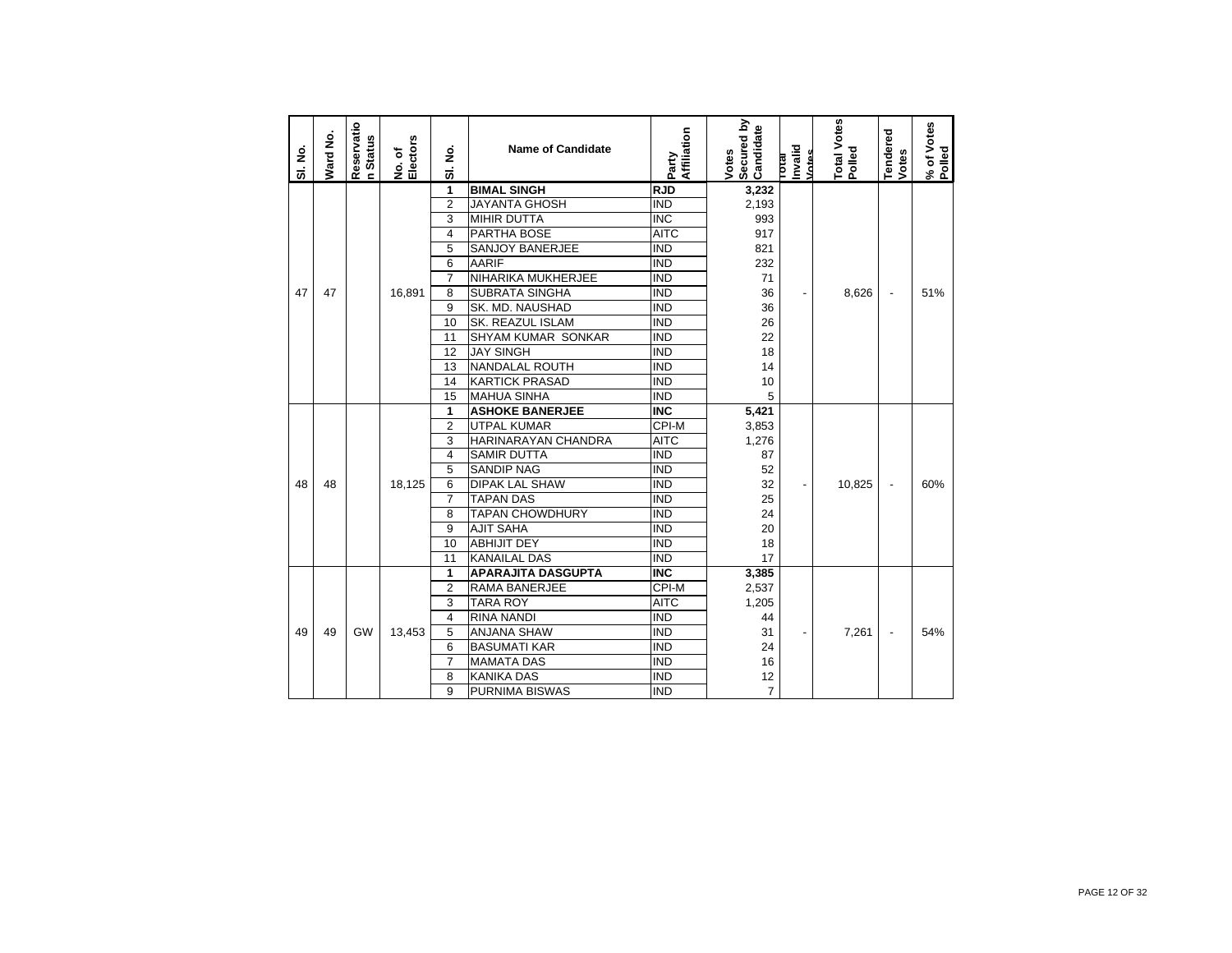| SI. No. | <b>Ward No.</b> | Reservatio<br><b>h</b> Status | No. of<br>Electors | غ<br>ع<br>5    | <b>Name of Candidate</b>      | Affiliation<br>Party | Secured by<br>Candidate<br>Votes | Invalid<br>Votes<br><b>IP101</b> | Total Votes<br>Polled | <b>Tendered</b><br>Votes | % of Votes<br>Polled |
|---------|-----------------|-------------------------------|--------------------|----------------|-------------------------------|----------------------|----------------------------------|----------------------------------|-----------------------|--------------------------|----------------------|
|         |                 |                               |                    | 1              | <b>PRADIP KUMAR GHOSH</b>     | <b>INC</b>           | 5,843                            |                                  |                       |                          |                      |
|         |                 |                               |                    | $\overline{2}$ | ARUN KUMAR PAUL               | CPI-M                | 2,549                            |                                  |                       |                          |                      |
|         |                 |                               |                    | 3              | <b>BIMAL GHOSH</b>            | <b>AITC</b>          | 941                              |                                  |                       |                          |                      |
|         |                 |                               |                    | $\overline{4}$ | SEKHAR DUTTA                  | <b>IND</b>           | 47                               |                                  |                       |                          |                      |
| 50      | 50              |                               | 16,551             | 5              | ARABINDA DEY                  | <b>IND</b>           | 31                               |                                  | 9,517                 | $\overline{\phantom{m}}$ | 58%                  |
|         |                 |                               |                    | 6              | PARAN OJHA                    | <b>IND</b>           | 30                               |                                  |                       |                          |                      |
|         |                 |                               |                    | $\overline{7}$ | RAGHUNATH DAS                 | <b>IND</b>           | 23                               |                                  |                       |                          |                      |
|         |                 |                               |                    | 8              | DIBYENDU NANDY                | <b>IND</b>           | 22                               |                                  |                       |                          |                      |
|         |                 |                               |                    | 9              | ARUN HALDER                   | IND                  | 16                               |                                  |                       |                          |                      |
|         |                 |                               |                    | 10             | <b>ASHOKE PAUL</b>            | <b>IND</b>           | 15                               |                                  |                       |                          |                      |
|         |                 |                               |                    | 1              | <b>SANCHITA MONDAL</b>        | <b>AITC</b>          | 2,452                            |                                  |                       |                          |                      |
|         |                 |                               |                    | $\overline{2}$ | SWAPAN KUMAR PAUL             | <b>RSP</b>           | 2,127                            |                                  |                       |                          |                      |
|         |                 |                               |                    | 3              | <b>INDRANIL COOMAR</b>        | <b>INC</b>           | 1,510                            |                                  |                       |                          |                      |
|         |                 |                               |                    | $\overline{4}$ | <b>RANJAN BAG</b>             | <b>IND</b>           | 900                              |                                  |                       |                          |                      |
|         |                 |                               |                    | 5              | PRABIR SEAL                   | <b>IND</b>           | 324                              |                                  |                       |                          |                      |
|         |                 |                               |                    | 6              | RIKTA DHAR                    | <b>NCP</b>           | 90                               |                                  |                       |                          |                      |
| 51      | 51              |                               | 14.000             | $\overline{7}$ | SANTOSH JAISWAL               | <b>IND</b>           | 33                               |                                  | 7,539                 |                          | 54%                  |
|         |                 |                               |                    | 8              | PURNENDU ROY                  | <b>IND</b>           | 30                               |                                  |                       |                          |                      |
|         |                 |                               |                    | 9              | TARAKNATH DEY                 | IND                  | 19                               |                                  |                       |                          |                      |
|         |                 |                               |                    | 10             | <b>DILIP GAYEN</b>            | $\overline{IND}$     | 17                               |                                  |                       |                          |                      |
|         |                 |                               |                    | 11             | PRADIP KUMAR PARIDA           | <b>IND</b>           | 17                               |                                  |                       |                          |                      |
|         |                 |                               |                    | 12             | <b>BIJAYA KUMAR MALLICK</b>   | <b>IND</b>           | 12                               |                                  |                       |                          |                      |
|         |                 |                               |                    | 13             | PANKAJ KR. AGARWAL            | <b>IND</b>           | 6                                |                                  |                       |                          |                      |
|         |                 |                               |                    | 14             | DEBABRATA MUSTAPHI            | <b>IND</b>           | $\overline{2}$                   |                                  |                       |                          |                      |
|         |                 |                               |                    | 1              | SUNITA SAHA                   | AITC                 | 4,442                            |                                  |                       |                          |                      |
|         |                 |                               |                    | $\overline{2}$ | RITA MISHRA                   | <b>AIFB</b>          | 1,646                            |                                  |                       |                          |                      |
|         |                 |                               |                    | 3              | <b>MEERA GHOSH</b>            | <b>INC</b>           | 1,421                            |                                  |                       |                          |                      |
|         |                 |                               |                    | $\overline{4}$ | <b>GOPA SINGH</b>             | IND                  | 76                               |                                  |                       |                          |                      |
| 52      | 52              | GW                            | 17,330             | 5              | SIKHA SAHA                    | <b>IND</b>           | 28                               |                                  | 7,708                 |                          | 44%                  |
|         |                 |                               |                    | 6              | <b>SHILA SAHA</b>             | <b>IND</b>           | 27                               |                                  |                       |                          |                      |
|         |                 |                               |                    | $\overline{7}$ | <b>ANJANA ROY</b>             | <b>IND</b>           | 25                               |                                  |                       |                          |                      |
|         |                 |                               |                    | 8              | MEENA GHOSH                   | <b>IND</b>           | 24                               |                                  |                       |                          |                      |
|         |                 |                               |                    | 9              | KAKULI HAZRA                  | <b>IND</b>           | 10                               |                                  |                       |                          |                      |
|         |                 |                               |                    | 10             | MALA CHAKRABORTY              | <b>IND</b>           | 9                                |                                  |                       |                          |                      |
|         |                 |                               |                    | 1              | <b>RADHESHYAM SAHA</b>        | <b>INC</b>           | 4,585                            |                                  |                       |                          |                      |
|         |                 |                               |                    | $\overline{2}$ | KHURSHID ANWAR                | CPI-M                | 3,741                            |                                  |                       |                          |                      |
|         |                 |                               |                    | 3              | <b>GAUTAM DASGUPTA (BAPI)</b> | <b>AITC</b>          | 3,042                            |                                  |                       |                          |                      |
|         |                 |                               |                    | 4              | SANJIB MUKHERJEE              | ind                  | 88                               |                                  |                       |                          |                      |
| 53      | 53              |                               | 23,259             | 5              | SAJAL BANERJEE                | <b>IND</b>           | 41                               |                                  | 11,611                | $\overline{\phantom{a}}$ | 50%                  |
|         |                 |                               |                    | 6              | <b>SANJAY DAS</b>             | <b>IND</b>           | 36                               |                                  |                       |                          |                      |
|         |                 |                               |                    | $\overline{7}$ | KUMAR KRISHNA BASU ROY        | <b>IND</b>           | 33                               |                                  |                       |                          |                      |
|         |                 |                               |                    | 8              | JIBAN SARKAR                  | <b>IND</b>           | 26                               |                                  |                       |                          |                      |
|         |                 |                               |                    | 9              | <b>DEBASHISH BISHWAS</b>      | <b>IND</b>           | 19                               |                                  |                       |                          |                      |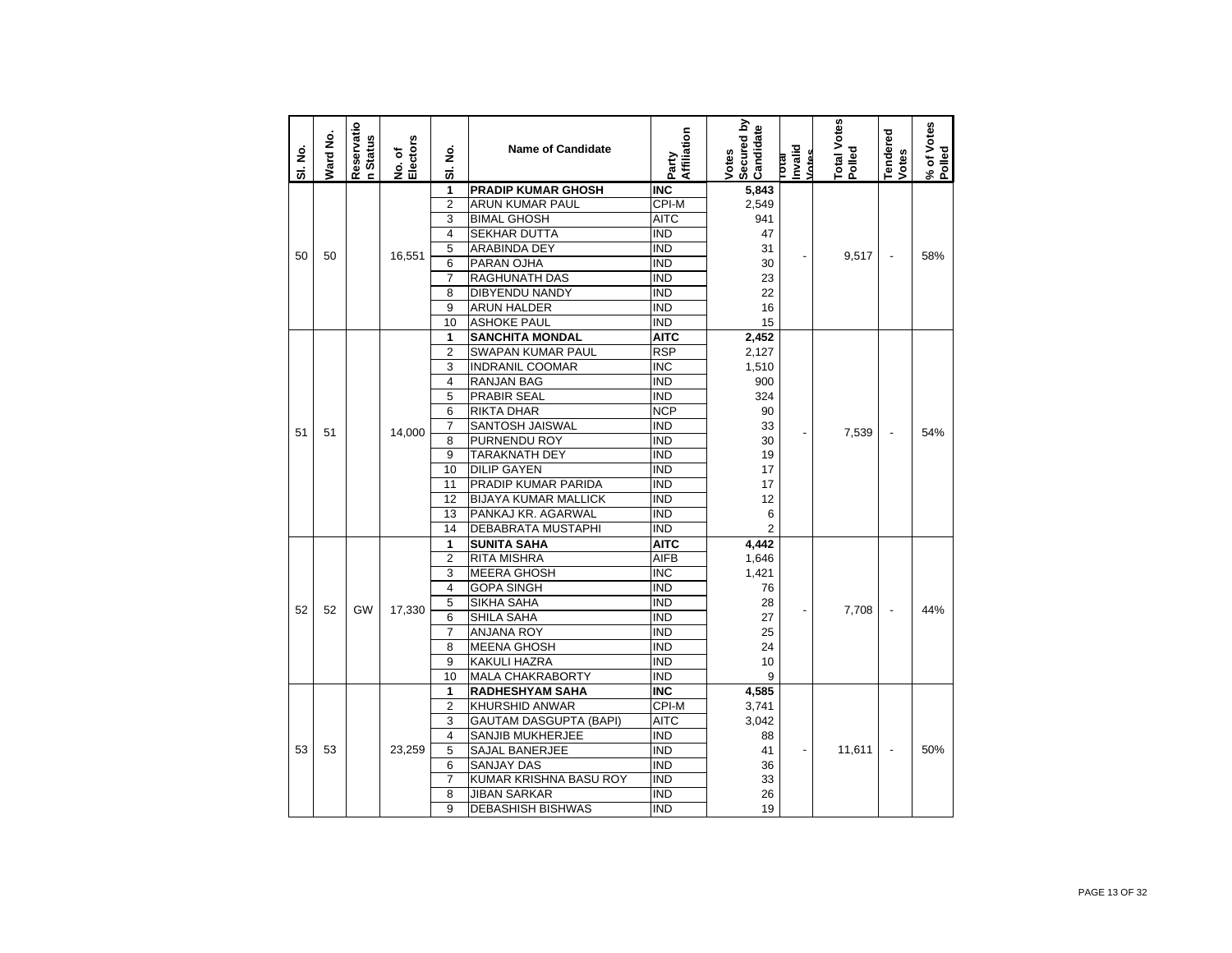| SI. No. | Ward No. | Reservatio<br>n Status | Electors<br>No. of | ş<br>ಹ                  | <b>Name of Candidate</b> | Affiliation<br>Party | Secured by<br>Candidate<br>Votes | Invalid<br>Votes<br><b>Dag</b> | <b>Total Votes</b><br>Polled | endered<br>Votes         | % of Votes<br>Polled |
|---------|----------|------------------------|--------------------|-------------------------|--------------------------|----------------------|----------------------------------|--------------------------------|------------------------------|--------------------------|----------------------|
|         |          |                        |                    | 1                       | <b>MD. ABU SUFYAN</b>    | <b>CPI-M</b>         | 9,542                            |                                |                              |                          |                      |
|         |          |                        |                    | $\overline{2}$          | <b>MUKHTAR ALI</b>       | <b>INC</b>           | 6,042                            |                                |                              |                          |                      |
|         |          |                        |                    | 3                       | <b>MUMTAZ ALAM</b>       | <b>AITC</b>          | 1,520                            |                                |                              |                          |                      |
|         |          |                        |                    | $\overline{4}$          | DR. AFTAB ALAM           | <b>IND</b>           | 113                              |                                |                              |                          |                      |
|         |          |                        |                    | 5                       | SK. KAUSER ALI           | IND                  | 100                              |                                |                              |                          |                      |
| 54      | 54       |                        | 29,970             | 6                       | <b>RAHIL ANWAR</b>       | IND                  | 76                               |                                | 17,564                       |                          | 59%                  |
|         |          |                        |                    | $\overline{7}$          | MIRZA ZAFAR ALI          | <b>IND</b>           | 70                               |                                |                              |                          |                      |
|         |          |                        |                    | 8                       | MD. NAUSHAD ALAM         | <b>IND</b>           | 36                               |                                |                              |                          |                      |
|         |          |                        |                    | 9                       | <b>ENTAKHAB ALAM</b>     | IND                  | 24                               |                                |                              |                          |                      |
|         |          |                        |                    | 10                      | <b>KAJAL SAHA</b>        | IND                  | 21                               |                                |                              |                          |                      |
|         |          |                        |                    | 11                      | <b>ABDUL AZIZ</b>        | <b>IND</b>           | 20                               |                                |                              |                          |                      |
|         |          |                        |                    | 1                       | <b>SABITA RANI DAS</b>   | <b>IND</b>           | 6,483                            |                                |                              |                          |                      |
|         |          |                        |                    | $\overline{2}$          | <b>MADHURI GHOSH</b>     | WBSP                 | 6,009                            |                                |                              |                          |                      |
|         |          |                        |                    | 3                       | <b>DIPALI DAS</b>        | <b>NCP</b>           | 1,328                            |                                |                              |                          |                      |
|         |          |                        |                    | $\overline{4}$          | <b>KUSUM LUNDIA</b>      | BJP                  | 1,177                            |                                |                              |                          |                      |
| 55      | 55       | <b>GW</b>              | 26.861             | 5                       | SANGEETA BASAK           | <b>IND</b>           | 73                               |                                | 15,252                       |                          | 57%                  |
|         |          |                        |                    | 6                       | <b>KALYANI GHOSH</b>     | IND                  | 55                               |                                |                              |                          |                      |
|         |          |                        |                    | $\overline{7}$          | <b>LAKSHMI SAHA</b>      | <b>IND</b>           | 47                               |                                |                              |                          |                      |
|         |          |                        |                    | 8                       | <b>JAYANTI DAS</b>       | <b>IND</b>           | 30                               |                                |                              |                          |                      |
|         |          |                        |                    | 9                       | <b>KAKALI DAS</b>        | <b>IND</b>           | 27                               |                                |                              |                          |                      |
|         |          |                        |                    | 10                      | <b>MONIKA BHAGAT</b>     | IND                  | 23                               |                                |                              |                          |                      |
|         |          |                        |                    | 1                       | JOYSREE DEB NANDY        | <b>CPI-M</b>         | 9,904                            |                                |                              |                          |                      |
|         |          |                        |                    | $\overline{2}$          | <b>BIPLAB MONDAL</b>     | <b>INC</b>           | 4,335                            |                                |                              |                          |                      |
|         |          |                        |                    | 3                       | SANBHUNATH KOW (LALU)    | <b>AITC</b>          | 3,127                            |                                |                              |                          |                      |
|         |          |                        |                    | $\overline{\mathbf{4}}$ | SUBRATA BOSE             | <b>IND</b>           | 270                              |                                |                              |                          |                      |
| 56      | 56       |                        | 29.183             | 5                       | <b>KARTICK BIJALI</b>    | IND                  | 97                               |                                | 18,008                       | $\overline{\phantom{a}}$ | 62%                  |
|         |          |                        |                    | 6                       | SANJOY MONDAL            | IND                  | 87                               |                                |                              |                          |                      |
|         |          |                        |                    | $\overline{7}$          | MIHIR KUMAR DUTTA        | IND                  | 69                               |                                |                              |                          |                      |
|         |          |                        |                    | 8                       | <b>DEBABRATA BISWAS</b>  | <b>IND</b>           | 51                               |                                |                              |                          |                      |
|         |          |                        |                    | 9                       | PRADIP DAS               | IND                  | 35                               |                                |                              |                          |                      |
|         |          |                        |                    | 10                      | MANOJ BHATTACHARJEE      | <b>IND</b>           | 33                               |                                |                              |                          |                      |
|         |          |                        |                    | 1                       | <b>BIREN CHAKRABORTY</b> | <b>CPI-M</b>         | 11,925                           |                                |                              |                          |                      |
|         |          |                        |                    | $\overline{2}$          | PANKAJ MAKAL             | AITC                 | 8,073                            |                                |                              |                          |                      |
|         | 57       |                        |                    | 3                       | <b>DULAL BOSE</b>        | <b>INC</b>           | 1,344                            |                                |                              |                          |                      |
|         |          |                        |                    | $\overline{4}$          | <b>SAMIR DEY</b>         | <b>IND</b>           | 201                              |                                |                              |                          |                      |
| 57      |          |                        | 32.977             | 5                       | HARU KUMAR MONDAL        | <b>IND</b>           | 183                              | $\overline{\phantom{a}}$       | 22.292                       | $\overline{\phantom{a}}$ | 68%                  |
|         |          |                        |                    | 6                       | <b>SWAPAN DEY</b>        | <b>IND</b>           | 160                              |                                |                              |                          |                      |
|         |          |                        |                    | $\overline{7}$          | <b>BIREN SARKAR</b>      | <b>IND</b>           | 140                              |                                |                              |                          |                      |
|         |          |                        |                    | 8                       | <b>GOBIND JEE JHA</b>    | <b>IND</b>           | 120                              |                                |                              |                          |                      |
|         |          |                        |                    | 9                       | <b>SUBASISH PAUL</b>     | IND                  | 102                              |                                |                              |                          |                      |
|         |          |                        |                    | 10                      | PRADIP ROY CHOWDHURY     | <b>IND</b>           | 44                               |                                |                              |                          |                      |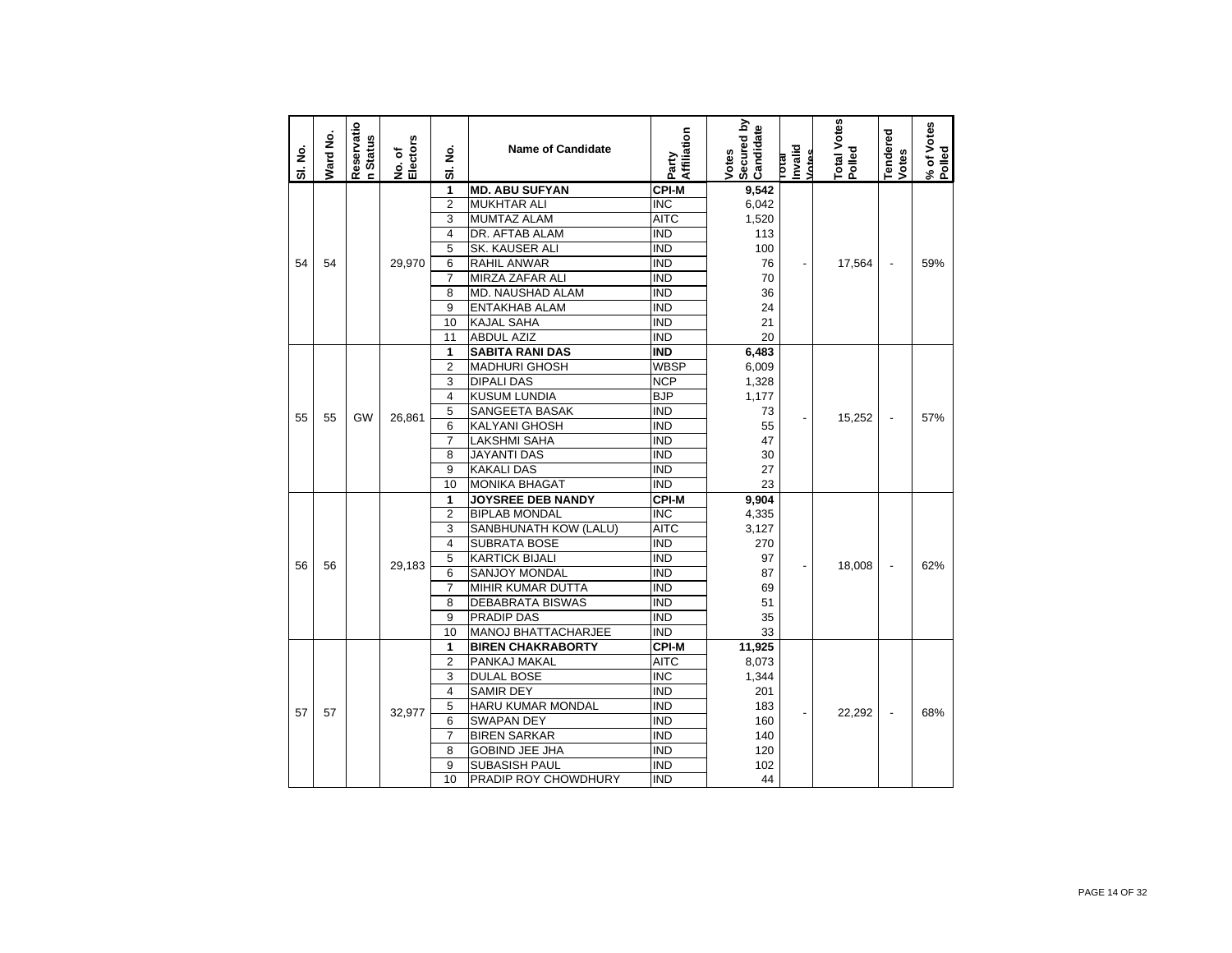| <b>LUXMIMANI BANERJEE</b><br><b>CPI-M</b><br>1<br>22,052<br>$\overline{2}$<br><b>BEBI KHATICK</b><br>AITC<br>6,975<br>3<br><b>BANHI SIKHA DAS</b><br>INC<br>3,345<br><b>SUDHA RANI DAS</b><br>$\overline{\text{IND}}$<br>$\overline{4}$<br>337<br><b>GW</b><br>47,956<br>70%<br>58<br>58<br>33,624<br>$\overline{a}$<br>5<br><b>APARNA SARKAR</b><br><b>IND</b><br>318<br>6<br><b>BABY SARKER</b><br>ind<br>303<br>$\overline{7}$<br><b>MITHU DAS</b><br><b>IND</b><br>150<br>8<br><b>ITIRANI DUTTA</b><br><b>IND</b><br>144<br>CPI-M<br>1<br><b>SNEHANSU ROY</b><br>23,305<br>$\overline{2}$<br>NIZUMUL HAQUE<br><b>INC</b><br>7,634<br>3<br><b>BJP</b><br>SUDHIR KUMAR DAS<br>874<br><b>INL</b><br>$\overline{4}$<br>SK. JAHANGHIR<br>555<br>5<br>SAMIR KUMAR SENGUPTA<br>IND<br>59<br>43,823<br>208<br>59<br>33,028<br>÷,<br>6<br><b>MD. JAVED HUSSAIN</b><br><b>IND</b><br>173<br>$\overline{7}$<br><b>IND</b><br><b>BABY SHOME</b><br>139<br>NARENDRA NATH CHOWDHURY IND<br>8<br>73<br>9<br><b>IND</b><br>67<br>SONTOSH ROY<br>1<br>15,122<br><b>MANZAR AHSAN</b><br><b>CPI-M</b><br>$\overline{2}$<br><b>ABDUL MAJID</b><br><b>INC</b><br>5,987<br>3<br><b>AITC</b><br>PROF. MARIA FERNANDES<br>645<br><b>IND</b><br>$\overline{4}$<br><b>SHAMIM KALAM</b><br>211<br>5<br>RAHMAT HOSSAIN<br>ind<br>85<br>MD. MAHMOOD ALAM<br>PBRML<br>6<br>66<br>68%<br>60<br>60<br>32,659<br>22,290<br>$\overline{\phantom{a}}$<br>$\overline{7}$<br>MD. ZAFAR ALI<br><b>IND</b><br>47<br><b>IND</b><br>8<br>DEBOJYOTI BASU<br>41<br>9<br><b>AMIT SARKAR</b><br><b>IND</b><br>34<br><b>IND</b><br>10<br><b>ACHINTYA MUKHERJEE</b><br>22<br>11<br>AKHLAQUE AHMED<br>IND<br>16<br>$\overline{IND}$<br>12<br>14<br><b>NOOR ALAM</b><br><b>AITC</b><br>6,125<br>1<br><b>NASREEN IQBAL</b><br>$\overline{2}$<br>RANA JAMIL<br>CPI-M<br>4,907 | SI. No. | Ward No. | Reservatio<br><b>Status</b><br>$\epsilon$ | No. of<br>Electors | ş<br>5 | <b>Name of Candidate</b> | Affiliation<br>Party | Secured by<br>Candidate<br>Votes | hvalid<br>Votes<br><b>Lotal</b> | Total Votes<br>Polled | <b>Tendered</b><br>Votes | % of Votes<br>Polled |
|--------------------------------------------------------------------------------------------------------------------------------------------------------------------------------------------------------------------------------------------------------------------------------------------------------------------------------------------------------------------------------------------------------------------------------------------------------------------------------------------------------------------------------------------------------------------------------------------------------------------------------------------------------------------------------------------------------------------------------------------------------------------------------------------------------------------------------------------------------------------------------------------------------------------------------------------------------------------------------------------------------------------------------------------------------------------------------------------------------------------------------------------------------------------------------------------------------------------------------------------------------------------------------------------------------------------------------------------------------------------------------------------------------------------------------------------------------------------------------------------------------------------------------------------------------------------------------------------------------------------------------------------------------------------------------------------------------------------------------------------------------------------------------------------------------------------------------|---------|----------|-------------------------------------------|--------------------|--------|--------------------------|----------------------|----------------------------------|---------------------------------|-----------------------|--------------------------|----------------------|
|                                                                                                                                                                                                                                                                                                                                                                                                                                                                                                                                                                                                                                                                                                                                                                                                                                                                                                                                                                                                                                                                                                                                                                                                                                                                                                                                                                                                                                                                                                                                                                                                                                                                                                                                                                                                                                |         |          |                                           |                    |        |                          |                      |                                  |                                 |                       |                          |                      |
|                                                                                                                                                                                                                                                                                                                                                                                                                                                                                                                                                                                                                                                                                                                                                                                                                                                                                                                                                                                                                                                                                                                                                                                                                                                                                                                                                                                                                                                                                                                                                                                                                                                                                                                                                                                                                                |         |          |                                           |                    |        |                          |                      |                                  |                                 |                       |                          |                      |
|                                                                                                                                                                                                                                                                                                                                                                                                                                                                                                                                                                                                                                                                                                                                                                                                                                                                                                                                                                                                                                                                                                                                                                                                                                                                                                                                                                                                                                                                                                                                                                                                                                                                                                                                                                                                                                |         |          |                                           |                    |        |                          |                      |                                  |                                 |                       |                          |                      |
|                                                                                                                                                                                                                                                                                                                                                                                                                                                                                                                                                                                                                                                                                                                                                                                                                                                                                                                                                                                                                                                                                                                                                                                                                                                                                                                                                                                                                                                                                                                                                                                                                                                                                                                                                                                                                                |         |          |                                           |                    |        |                          |                      |                                  |                                 |                       |                          |                      |
|                                                                                                                                                                                                                                                                                                                                                                                                                                                                                                                                                                                                                                                                                                                                                                                                                                                                                                                                                                                                                                                                                                                                                                                                                                                                                                                                                                                                                                                                                                                                                                                                                                                                                                                                                                                                                                |         |          |                                           |                    |        |                          |                      |                                  |                                 |                       |                          |                      |
|                                                                                                                                                                                                                                                                                                                                                                                                                                                                                                                                                                                                                                                                                                                                                                                                                                                                                                                                                                                                                                                                                                                                                                                                                                                                                                                                                                                                                                                                                                                                                                                                                                                                                                                                                                                                                                |         |          |                                           |                    |        |                          |                      |                                  |                                 |                       |                          |                      |
|                                                                                                                                                                                                                                                                                                                                                                                                                                                                                                                                                                                                                                                                                                                                                                                                                                                                                                                                                                                                                                                                                                                                                                                                                                                                                                                                                                                                                                                                                                                                                                                                                                                                                                                                                                                                                                |         |          |                                           |                    |        |                          |                      |                                  |                                 |                       |                          |                      |
|                                                                                                                                                                                                                                                                                                                                                                                                                                                                                                                                                                                                                                                                                                                                                                                                                                                                                                                                                                                                                                                                                                                                                                                                                                                                                                                                                                                                                                                                                                                                                                                                                                                                                                                                                                                                                                |         |          |                                           |                    |        |                          |                      |                                  |                                 |                       |                          |                      |
|                                                                                                                                                                                                                                                                                                                                                                                                                                                                                                                                                                                                                                                                                                                                                                                                                                                                                                                                                                                                                                                                                                                                                                                                                                                                                                                                                                                                                                                                                                                                                                                                                                                                                                                                                                                                                                |         |          |                                           |                    |        |                          |                      |                                  |                                 |                       |                          |                      |
|                                                                                                                                                                                                                                                                                                                                                                                                                                                                                                                                                                                                                                                                                                                                                                                                                                                                                                                                                                                                                                                                                                                                                                                                                                                                                                                                                                                                                                                                                                                                                                                                                                                                                                                                                                                                                                |         |          |                                           |                    |        |                          |                      |                                  |                                 |                       |                          |                      |
|                                                                                                                                                                                                                                                                                                                                                                                                                                                                                                                                                                                                                                                                                                                                                                                                                                                                                                                                                                                                                                                                                                                                                                                                                                                                                                                                                                                                                                                                                                                                                                                                                                                                                                                                                                                                                                |         |          |                                           |                    |        |                          |                      |                                  |                                 |                       |                          |                      |
|                                                                                                                                                                                                                                                                                                                                                                                                                                                                                                                                                                                                                                                                                                                                                                                                                                                                                                                                                                                                                                                                                                                                                                                                                                                                                                                                                                                                                                                                                                                                                                                                                                                                                                                                                                                                                                |         |          |                                           |                    |        |                          |                      |                                  |                                 |                       |                          |                      |
|                                                                                                                                                                                                                                                                                                                                                                                                                                                                                                                                                                                                                                                                                                                                                                                                                                                                                                                                                                                                                                                                                                                                                                                                                                                                                                                                                                                                                                                                                                                                                                                                                                                                                                                                                                                                                                |         |          |                                           |                    |        |                          |                      |                                  |                                 |                       |                          | 75%                  |
|                                                                                                                                                                                                                                                                                                                                                                                                                                                                                                                                                                                                                                                                                                                                                                                                                                                                                                                                                                                                                                                                                                                                                                                                                                                                                                                                                                                                                                                                                                                                                                                                                                                                                                                                                                                                                                |         |          |                                           |                    |        |                          |                      |                                  |                                 |                       |                          |                      |
|                                                                                                                                                                                                                                                                                                                                                                                                                                                                                                                                                                                                                                                                                                                                                                                                                                                                                                                                                                                                                                                                                                                                                                                                                                                                                                                                                                                                                                                                                                                                                                                                                                                                                                                                                                                                                                |         |          |                                           |                    |        |                          |                      |                                  |                                 |                       |                          |                      |
|                                                                                                                                                                                                                                                                                                                                                                                                                                                                                                                                                                                                                                                                                                                                                                                                                                                                                                                                                                                                                                                                                                                                                                                                                                                                                                                                                                                                                                                                                                                                                                                                                                                                                                                                                                                                                                |         |          |                                           |                    |        |                          |                      |                                  |                                 |                       |                          |                      |
|                                                                                                                                                                                                                                                                                                                                                                                                                                                                                                                                                                                                                                                                                                                                                                                                                                                                                                                                                                                                                                                                                                                                                                                                                                                                                                                                                                                                                                                                                                                                                                                                                                                                                                                                                                                                                                |         |          |                                           |                    |        |                          |                      |                                  |                                 |                       |                          |                      |
|                                                                                                                                                                                                                                                                                                                                                                                                                                                                                                                                                                                                                                                                                                                                                                                                                                                                                                                                                                                                                                                                                                                                                                                                                                                                                                                                                                                                                                                                                                                                                                                                                                                                                                                                                                                                                                |         |          |                                           |                    |        |                          |                      |                                  |                                 |                       |                          |                      |
|                                                                                                                                                                                                                                                                                                                                                                                                                                                                                                                                                                                                                                                                                                                                                                                                                                                                                                                                                                                                                                                                                                                                                                                                                                                                                                                                                                                                                                                                                                                                                                                                                                                                                                                                                                                                                                |         |          |                                           |                    |        |                          |                      |                                  |                                 |                       |                          |                      |
|                                                                                                                                                                                                                                                                                                                                                                                                                                                                                                                                                                                                                                                                                                                                                                                                                                                                                                                                                                                                                                                                                                                                                                                                                                                                                                                                                                                                                                                                                                                                                                                                                                                                                                                                                                                                                                |         |          |                                           |                    |        |                          |                      |                                  |                                 |                       |                          |                      |
|                                                                                                                                                                                                                                                                                                                                                                                                                                                                                                                                                                                                                                                                                                                                                                                                                                                                                                                                                                                                                                                                                                                                                                                                                                                                                                                                                                                                                                                                                                                                                                                                                                                                                                                                                                                                                                |         |          |                                           |                    |        |                          |                      |                                  |                                 |                       |                          |                      |
|                                                                                                                                                                                                                                                                                                                                                                                                                                                                                                                                                                                                                                                                                                                                                                                                                                                                                                                                                                                                                                                                                                                                                                                                                                                                                                                                                                                                                                                                                                                                                                                                                                                                                                                                                                                                                                |         |          |                                           |                    |        |                          |                      |                                  |                                 |                       |                          |                      |
|                                                                                                                                                                                                                                                                                                                                                                                                                                                                                                                                                                                                                                                                                                                                                                                                                                                                                                                                                                                                                                                                                                                                                                                                                                                                                                                                                                                                                                                                                                                                                                                                                                                                                                                                                                                                                                |         |          |                                           |                    |        |                          |                      |                                  |                                 |                       |                          |                      |
|                                                                                                                                                                                                                                                                                                                                                                                                                                                                                                                                                                                                                                                                                                                                                                                                                                                                                                                                                                                                                                                                                                                                                                                                                                                                                                                                                                                                                                                                                                                                                                                                                                                                                                                                                                                                                                |         |          |                                           |                    |        |                          |                      |                                  |                                 |                       |                          |                      |
|                                                                                                                                                                                                                                                                                                                                                                                                                                                                                                                                                                                                                                                                                                                                                                                                                                                                                                                                                                                                                                                                                                                                                                                                                                                                                                                                                                                                                                                                                                                                                                                                                                                                                                                                                                                                                                |         |          |                                           |                    |        |                          |                      |                                  |                                 |                       |                          |                      |
|                                                                                                                                                                                                                                                                                                                                                                                                                                                                                                                                                                                                                                                                                                                                                                                                                                                                                                                                                                                                                                                                                                                                                                                                                                                                                                                                                                                                                                                                                                                                                                                                                                                                                                                                                                                                                                |         |          |                                           |                    |        |                          |                      |                                  |                                 |                       |                          |                      |
|                                                                                                                                                                                                                                                                                                                                                                                                                                                                                                                                                                                                                                                                                                                                                                                                                                                                                                                                                                                                                                                                                                                                                                                                                                                                                                                                                                                                                                                                                                                                                                                                                                                                                                                                                                                                                                |         |          |                                           |                    |        |                          |                      |                                  |                                 |                       |                          |                      |
|                                                                                                                                                                                                                                                                                                                                                                                                                                                                                                                                                                                                                                                                                                                                                                                                                                                                                                                                                                                                                                                                                                                                                                                                                                                                                                                                                                                                                                                                                                                                                                                                                                                                                                                                                                                                                                |         |          |                                           |                    |        |                          |                      |                                  |                                 |                       |                          |                      |
|                                                                                                                                                                                                                                                                                                                                                                                                                                                                                                                                                                                                                                                                                                                                                                                                                                                                                                                                                                                                                                                                                                                                                                                                                                                                                                                                                                                                                                                                                                                                                                                                                                                                                                                                                                                                                                |         |          |                                           |                    |        |                          |                      |                                  |                                 |                       |                          |                      |
|                                                                                                                                                                                                                                                                                                                                                                                                                                                                                                                                                                                                                                                                                                                                                                                                                                                                                                                                                                                                                                                                                                                                                                                                                                                                                                                                                                                                                                                                                                                                                                                                                                                                                                                                                                                                                                |         |          |                                           |                    |        |                          |                      |                                  |                                 |                       |                          |                      |
|                                                                                                                                                                                                                                                                                                                                                                                                                                                                                                                                                                                                                                                                                                                                                                                                                                                                                                                                                                                                                                                                                                                                                                                                                                                                                                                                                                                                                                                                                                                                                                                                                                                                                                                                                                                                                                |         |          |                                           |                    |        |                          |                      |                                  |                                 |                       |                          |                      |
|                                                                                                                                                                                                                                                                                                                                                                                                                                                                                                                                                                                                                                                                                                                                                                                                                                                                                                                                                                                                                                                                                                                                                                                                                                                                                                                                                                                                                                                                                                                                                                                                                                                                                                                                                                                                                                |         |          |                                           |                    | 3      | KABITA RAHMAN            | <b>INC</b>           | 1,430                            |                                 |                       |                          |                      |
| $\overline{\mathbf{4}}$<br>RAHMATAN AHMED<br><b>IND</b><br>139                                                                                                                                                                                                                                                                                                                                                                                                                                                                                                                                                                                                                                                                                                                                                                                                                                                                                                                                                                                                                                                                                                                                                                                                                                                                                                                                                                                                                                                                                                                                                                                                                                                                                                                                                                 |         |          |                                           |                    |        |                          |                      |                                  |                                 |                       |                          |                      |
| 5<br><b>IND</b><br><b>SALMA BEGUM</b><br>89                                                                                                                                                                                                                                                                                                                                                                                                                                                                                                                                                                                                                                                                                                                                                                                                                                                                                                                                                                                                                                                                                                                                                                                                                                                                                                                                                                                                                                                                                                                                                                                                                                                                                                                                                                                    |         |          |                                           |                    |        |                          |                      |                                  |                                 |                       |                          |                      |
| SHAIDA ASIF<br><b>IND</b><br>6<br>79                                                                                                                                                                                                                                                                                                                                                                                                                                                                                                                                                                                                                                                                                                                                                                                                                                                                                                                                                                                                                                                                                                                                                                                                                                                                                                                                                                                                                                                                                                                                                                                                                                                                                                                                                                                           |         |          |                                           |                    |        |                          |                      |                                  |                                 |                       |                          |                      |
| <b>IND</b><br>$\overline{7}$<br>ANJALI DAS SARMA<br>33                                                                                                                                                                                                                                                                                                                                                                                                                                                                                                                                                                                                                                                                                                                                                                                                                                                                                                                                                                                                                                                                                                                                                                                                                                                                                                                                                                                                                                                                                                                                                                                                                                                                                                                                                                         |         |          |                                           |                    |        |                          |                      |                                  |                                 |                       |                          |                      |
| <b>GW</b><br>27,171<br>61<br>61<br>12.902<br>$\overline{\phantom{a}}$<br>8<br><b>MOU MONDAL</b><br><b>IND</b><br>21                                                                                                                                                                                                                                                                                                                                                                                                                                                                                                                                                                                                                                                                                                                                                                                                                                                                                                                                                                                                                                                                                                                                                                                                                                                                                                                                                                                                                                                                                                                                                                                                                                                                                                            |         |          |                                           |                    |        |                          |                      |                                  |                                 |                       |                          | 47%                  |
| 9<br><b>WAHEEDA ZAFAR</b><br>IND<br>17                                                                                                                                                                                                                                                                                                                                                                                                                                                                                                                                                                                                                                                                                                                                                                                                                                                                                                                                                                                                                                                                                                                                                                                                                                                                                                                                                                                                                                                                                                                                                                                                                                                                                                                                                                                         |         |          |                                           |                    |        |                          |                      |                                  |                                 |                       |                          |                      |
| 10<br><b>NASREEN EKBAL</b><br><b>IND</b><br>16                                                                                                                                                                                                                                                                                                                                                                                                                                                                                                                                                                                                                                                                                                                                                                                                                                                                                                                                                                                                                                                                                                                                                                                                                                                                                                                                                                                                                                                                                                                                                                                                                                                                                                                                                                                 |         |          |                                           |                    |        |                          |                      |                                  |                                 |                       |                          |                      |
| 11<br><b>ZEBA TABASSUM</b><br><b>IND</b><br>13                                                                                                                                                                                                                                                                                                                                                                                                                                                                                                                                                                                                                                                                                                                                                                                                                                                                                                                                                                                                                                                                                                                                                                                                                                                                                                                                                                                                                                                                                                                                                                                                                                                                                                                                                                                 |         |          |                                           |                    |        |                          |                      |                                  |                                 |                       |                          |                      |
| 12<br><b>NISHAT ALI</b><br>IND<br>12                                                                                                                                                                                                                                                                                                                                                                                                                                                                                                                                                                                                                                                                                                                                                                                                                                                                                                                                                                                                                                                                                                                                                                                                                                                                                                                                                                                                                                                                                                                                                                                                                                                                                                                                                                                           |         |          |                                           |                    |        |                          |                      |                                  |                                 |                       |                          |                      |
| <b>IND</b><br>13<br><b>MARIUM NAUSHAD</b><br>12                                                                                                                                                                                                                                                                                                                                                                                                                                                                                                                                                                                                                                                                                                                                                                                                                                                                                                                                                                                                                                                                                                                                                                                                                                                                                                                                                                                                                                                                                                                                                                                                                                                                                                                                                                                |         |          |                                           |                    |        |                          |                      |                                  |                                 |                       |                          |                      |
| 9<br>14<br><b>BILQUIS BANO</b><br><b>IND</b>                                                                                                                                                                                                                                                                                                                                                                                                                                                                                                                                                                                                                                                                                                                                                                                                                                                                                                                                                                                                                                                                                                                                                                                                                                                                                                                                                                                                                                                                                                                                                                                                                                                                                                                                                                                   |         |          |                                           |                    |        |                          |                      |                                  |                                 |                       |                          |                      |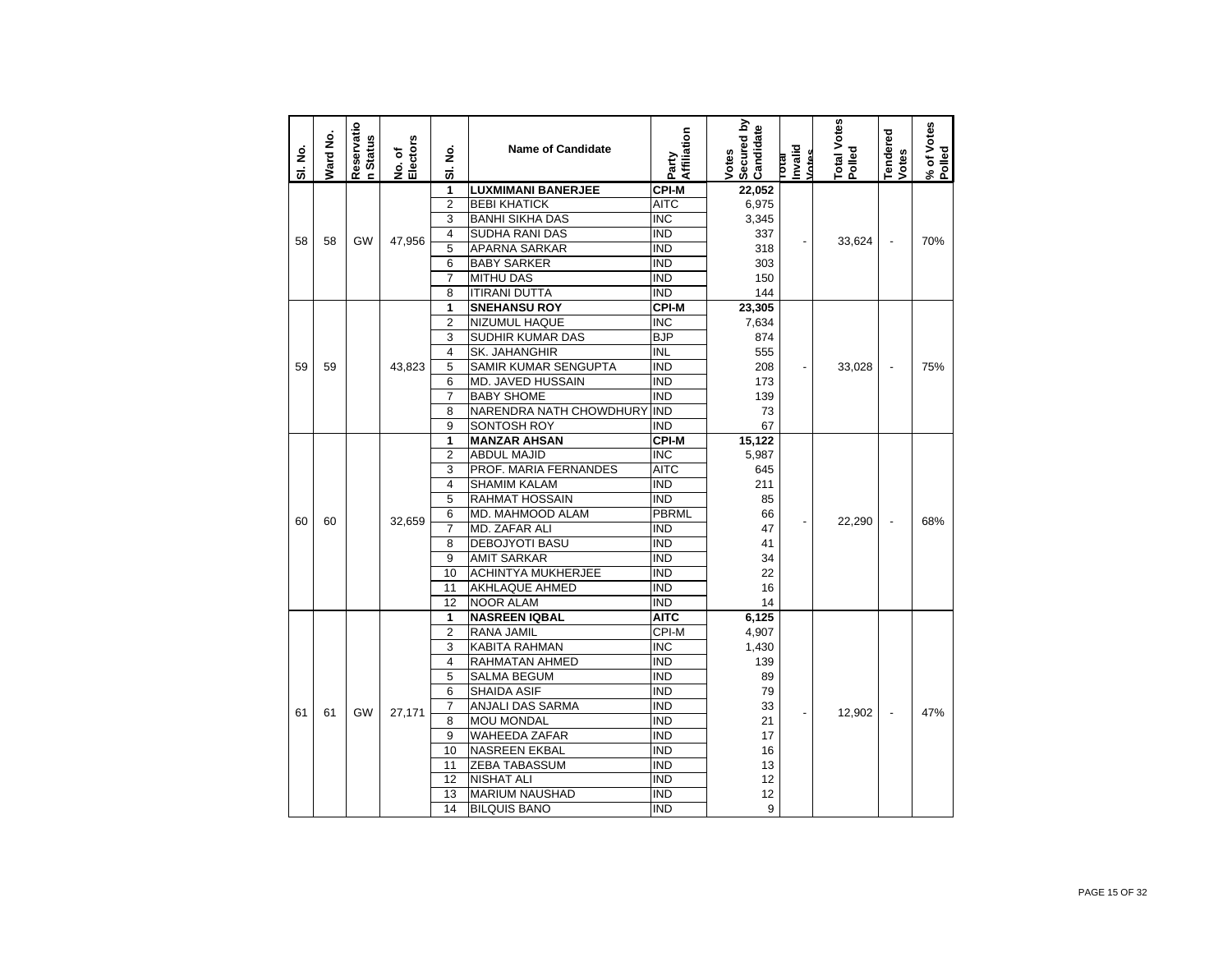| SI. No. | Ward No. | Reservatio<br>n Status | No. of<br>Electors | $\dot{\mathbf{z}}$<br>ಹ | <b>Name of Candidate</b>         | Affiliation<br>Party       | Secured by<br>Candidate<br>Votes | Invalid<br>Votes<br><b>IP101</b> | Total Votes<br>Polled | <b>Tendered</b><br>Votes | % of Votes |
|---------|----------|------------------------|--------------------|-------------------------|----------------------------------|----------------------------|----------------------------------|----------------------------------|-----------------------|--------------------------|------------|
|         |          |                        |                    | 1                       | <b>IQBAL AHAMED</b>              | <b>INC</b>                 | 9,482                            |                                  |                       |                          |            |
|         |          |                        |                    | $\overline{2}$          | <b>MANZAR SADIQUE</b>            | CPI-M                      | 3,971                            |                                  |                       |                          |            |
|         |          |                        |                    | 3                       | <b>ABDUL QAIYUM1</b>             | <b>AITC</b>                | 246                              |                                  |                       |                          |            |
|         |          |                        |                    | 4                       | SYED MD. SERAJ NABI              | <b>IND</b>                 | 114                              |                                  |                       |                          |            |
|         |          |                        |                    | 5                       | <b>SYED PARVEZ AHMED</b>         | <b>IND</b>                 | 94                               |                                  |                       |                          |            |
|         |          |                        |                    | 6                       | MD. KASIM                        | <b>PBRML</b>               | 63                               |                                  |                       |                          |            |
|         |          |                        |                    | $\overline{7}$          | SK. MD. SALIM                    | <b>IND</b>                 | 41                               |                                  |                       |                          |            |
| 62      | 62       |                        | 32,626             | 8                       | MD. SULTAN ALAM                  | <b>IND</b>                 | 24                               |                                  | 14,116                |                          | 43%        |
|         |          |                        |                    | 9                       | <b>SHAKIL HASHMI</b>             | <b>IND</b>                 | 21                               |                                  |                       |                          |            |
|         |          |                        |                    | 10                      | MD. MUKHTAR ALAM                 | <b>IND</b>                 | 15                               |                                  |                       |                          |            |
|         |          |                        |                    | 11                      | <b>AZAD</b>                      | <b>IND</b>                 | 12                               |                                  |                       |                          |            |
|         |          |                        |                    | 12                      | <b>NASEER HUSSAIN</b>            | <b>IND</b>                 | 10                               |                                  |                       |                          |            |
|         |          |                        |                    | 13                      | MD. SERAJ KHAN                   | <b>IND</b>                 | 9                                |                                  |                       |                          |            |
|         |          |                        |                    | 14                      | TANVEEN AHMED                    | <b>IND</b>                 | 8<br>6                           |                                  |                       |                          |            |
|         |          |                        |                    | 15                      | <b>ABDUL QAIYUM2</b>             | <b>IND</b>                 |                                  |                                  |                       |                          |            |
|         |          |                        |                    | 1<br>$\overline{2}$     | AJIT KUMAR PANJA                 | <b>AITC</b><br><b>WBSP</b> | 2,669                            |                                  |                       |                          |            |
|         |          |                        |                    | 3                       | <b>NAWAL JOSHI</b>               | <b>NCP</b>                 | 2,411<br>763                     |                                  |                       |                          |            |
|         |          |                        |                    | 4                       | <b>RAMEN PANDEY</b><br>MD. SALIM | <b>IND</b>                 | 638                              |                                  |                       |                          |            |
|         |          |                        |                    | 5                       | MD. TAHIR                        | <b>INL</b>                 | 318                              |                                  |                       |                          |            |
|         |          |                        |                    | 6                       | <b>SAHEB HOSSAIN</b>             | <b>IND</b>                 | 43                               |                                  |                       |                          |            |
|         |          |                        |                    | 7                       | MD. NIZAMUDDIN                   | <b>IND</b>                 | 31                               |                                  |                       |                          |            |
|         |          |                        |                    | 8                       | RAJ NATHANY                      | <b>IND</b>                 | 26                               |                                  |                       |                          |            |
| 63      | 63       |                        | 20.413             | 9                       | ADURU PADMANABHAN RAO            | <b>IND</b>                 | 22                               |                                  | 6.999                 | $\overline{\phantom{a}}$ | 34%        |
|         |          |                        |                    | 10                      | <b>BANASREE NEOGI</b>            | JUM                        | 16                               |                                  |                       |                          |            |
|         |          |                        |                    | 11                      | <b>SONY JAISWAL</b>              | <b>IND</b>                 | 15                               |                                  |                       |                          |            |
|         |          |                        |                    | 12                      | <b>AJAY JAISWAL</b>              | <b>IND</b>                 | 12                               |                                  |                       |                          |            |
|         |          |                        |                    | 13                      | MD. ASLAM                        | <b>IND</b>                 | 11                               |                                  |                       |                          |            |
|         |          |                        |                    | 14                      | ANIMESH CHANDRA GUHA             | <b>IND</b>                 | $\overline{7}$                   |                                  |                       |                          |            |
|         |          |                        |                    | 15                      | NARESH KUMAR SAH                 | <b>IND</b>                 | $\overline{7}$                   |                                  |                       |                          |            |
|         |          |                        |                    | 16                      | CHANDAN LOUHA                    | <b>IND</b>                 | 5                                |                                  |                       |                          |            |
|         |          |                        |                    | 17                      | <b>BIKASH DEY</b>                | <b>IND</b>                 | 5                                |                                  |                       |                          |            |
|         |          |                        |                    | 1                       | <b>FARZANA CHOWDHURY (MARY)</b>  | <b>CPI</b>                 | 7,409                            |                                  |                       |                          |            |
|         |          |                        |                    | $\overline{2}$          | SAMMIJAHAN                       | <b>INC</b>                 | 7,053                            |                                  |                       |                          |            |
|         |          |                        |                    | 3                       | <b>FARZANA ALAM</b>              | <b>AITC</b>                | 756                              |                                  |                       |                          |            |
|         |          |                        |                    | 4                       | SUNITA KUMARI DAS                | <b>IND</b>                 | 80                               |                                  |                       |                          |            |
| 64      | 64       | <b>GW</b>              | 28,578             | 5                       | SHABNAM BEGUM                    | <b>IND</b>                 | 51                               |                                  | 15,492                |                          | 54%        |
|         |          |                        |                    | 6                       | YASMIN BEGUM                     | <b>IND</b>                 | 47                               |                                  |                       | $\overline{\phantom{a}}$ |            |
|         |          |                        |                    | $\overline{7}$          | <b>RANI BEGUM</b>                | <b>IND</b>                 | 36                               |                                  |                       |                          |            |
|         |          |                        |                    | 8                       | <b>FARZANA KHATOON</b>           | <b>IND</b>                 | 28                               |                                  |                       |                          |            |
|         |          |                        |                    | 9                       | DILJAHAN PARVEEN                 | <b>IND</b>                 | 20                               |                                  |                       |                          |            |
|         |          |                        |                    | 10                      | NAGMA GHUZNAVI                   | <b>IND</b>                 | 12                               |                                  |                       |                          |            |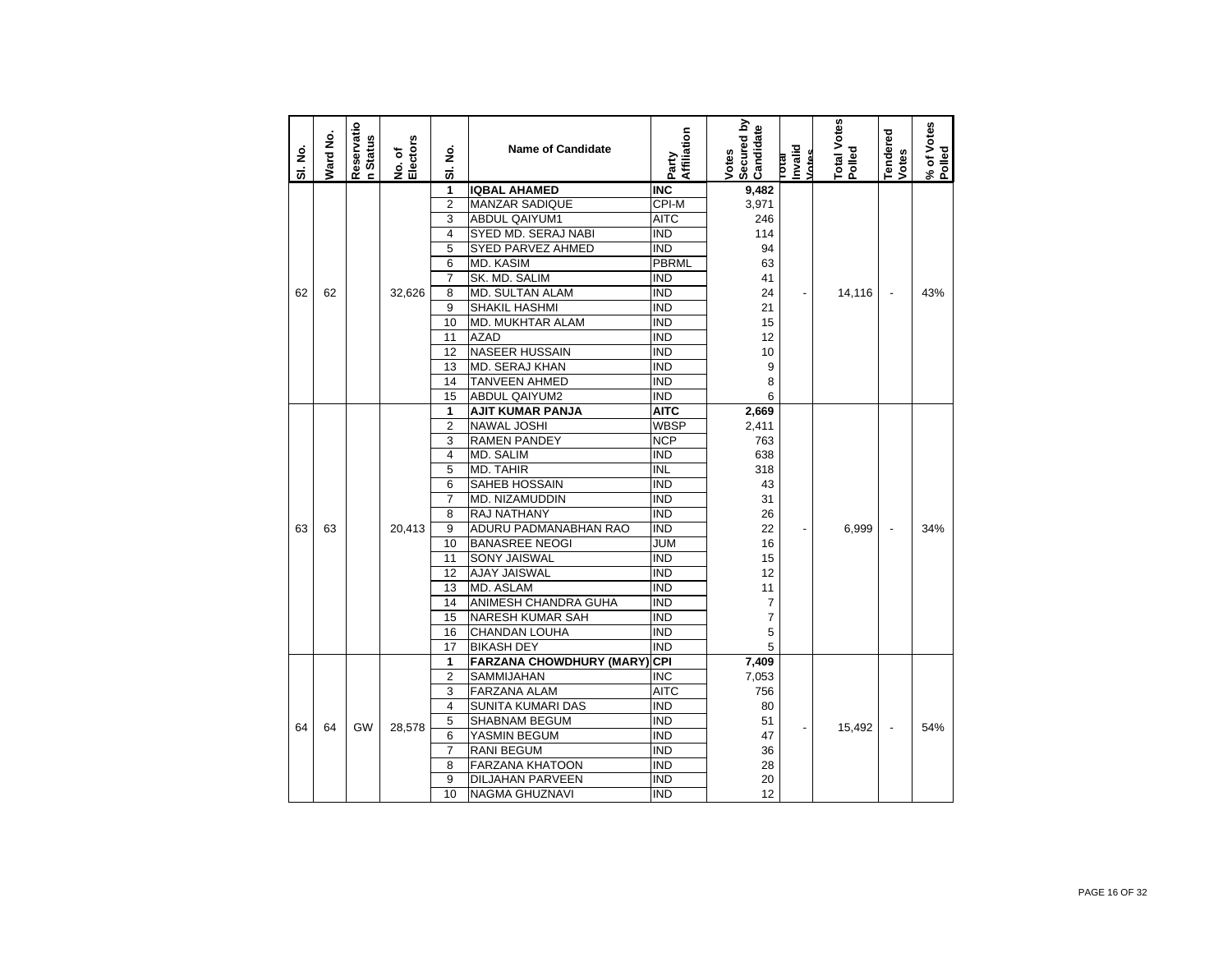| SI. No. | Ward No. | Reservatio<br><b>Status</b><br>$\epsilon$ | Electors<br>No. of | SI. No.                 | <b>Name of Candidate</b>         | Affiliation<br>Party | Secured by<br>Candidate<br>Votes | Invalid<br>Votes<br><b>Lotal</b> | Total Votes<br>Polled | Tendered<br><b>Votes</b> | % of Votes<br>Polled |
|---------|----------|-------------------------------------------|--------------------|-------------------------|----------------------------------|----------------------|----------------------------------|----------------------------------|-----------------------|--------------------------|----------------------|
|         |          |                                           |                    | 1                       | <b>SUSHIL KUMAR SHARMA</b>       | <b>RSP</b>           | 9,364                            |                                  |                       |                          |                      |
|         |          |                                           |                    | $\overline{2}$          | <b>MAKHAN LAL DAS</b>            | <b>NCP</b>           | 5,957                            |                                  |                       |                          |                      |
|         |          |                                           |                    | 3                       | <b>KULDIP JASSI</b>              | <b>AITC</b>          | 5,372                            |                                  |                       |                          |                      |
|         |          |                                           |                    | $\overline{\mathbf{4}}$ | <b>AZHAR HOSSAIN</b>             | <b>IND</b>           | 2,789                            |                                  |                       |                          |                      |
|         |          |                                           |                    | 5                       | <b>HUMAYUN JILANI</b>            | <b>IND</b>           | 619                              |                                  |                       |                          |                      |
| 65      | 65       |                                           | 49.468             | 6                       | JOYDEEP BANERJEE                 | <b>IND</b>           | 219                              |                                  | 25,126                | $\overline{a}$           | 51%                  |
|         |          |                                           |                    | $\overline{7}$          | <b>FEROZ AHMED</b>               | <b>IND</b>           | 195                              |                                  |                       |                          |                      |
|         |          |                                           |                    | 8                       | SK. MEHBOOB                      | <b>IND</b>           | 191                              |                                  |                       |                          |                      |
|         |          |                                           |                    | 9                       | <b>DEEP LAL DAS</b>              | <b>BSP</b>           | 149                              |                                  |                       |                          |                      |
|         |          |                                           |                    | 10                      | SK. SHABUDDIN                    | <b>IND</b>           | 121                              |                                  |                       |                          |                      |
|         |          |                                           |                    | 11                      | PRABHAT KUMAR ADHYA              | <b>IND</b>           | 89                               |                                  |                       |                          |                      |
|         |          |                                           |                    | 12                      | <b>NAZRUL</b>                    | <b>IND</b>           | 61                               |                                  |                       |                          |                      |
|         |          |                                           |                    | 1                       | <b>JAVED AHMED KHAN</b>          | <b>AITC</b>          | 20,006                           |                                  |                       |                          |                      |
|         |          |                                           |                    | $\overline{2}$          | SUBRATA CHAKRABORTY              | CPI-M                | 10,157                           |                                  |                       |                          |                      |
|         |          |                                           |                    | 3                       | SK. PANNA                        | <b>INC</b>           | 990                              |                                  |                       |                          |                      |
| 66      | 66       |                                           | 51,968             | $\overline{\mathbf{4}}$ | SUBHASISH DAS                    | <b>IND</b>           | 373                              |                                  | 32,031                | $\overline{\phantom{m}}$ | 62%                  |
|         |          |                                           |                    | 5                       | JAMALUDDIN AHMED                 | <b>IND</b>           | 199                              |                                  |                       |                          |                      |
|         |          |                                           |                    | 6                       | MD. JAWED AHMED                  | <b>IND</b>           | 120                              |                                  |                       |                          |                      |
|         |          |                                           |                    | $\overline{7}$          | ATIF AHMED SIDDIQI               | <b>IND</b>           | 111                              |                                  |                       |                          |                      |
|         |          |                                           |                    | 8                       | M.A. SAMAD                       | <b>IND</b>           | 75                               |                                  |                       |                          |                      |
|         |          |                                           |                    | 1                       | <b>DIPU DAS</b>                  | <b>CPI-M</b>         | 20,706                           |                                  |                       |                          |                      |
|         |          |                                           |                    | $\overline{2}$          | <b>GOPA MUKHERJEE</b>            | <b>AITC</b>          | 8,594                            |                                  |                       |                          |                      |
| 67      | 67       | GW                                        | 41.956             | 3                       | NILIMA DASGUPTA                  | <b>NCP</b>           | 1,292                            | $\overline{\phantom{a}}$         | 31,209                |                          | 74%                  |
|         |          |                                           |                    | $\overline{4}$          | <b>GOPA SHOME</b>                | <b>IND</b>           | 398                              |                                  |                       |                          |                      |
|         |          |                                           |                    | 5                       | <b>DIPU BANERJEE</b>             | <b>IND</b>           | 219                              |                                  |                       |                          |                      |
|         |          |                                           |                    | 1                       | <b>RAJIV DEB</b>                 | <b>AITC</b>          | 5,580                            |                                  |                       |                          |                      |
|         |          |                                           |                    | $\overline{2}$          | DINENDRANATH BAKSHI (PANU) CPI-M |                      | 3,944                            |                                  |                       |                          |                      |
|         |          |                                           |                    | 3                       | PIJUSH DEY                       | <b>NCP</b>           | 924                              |                                  |                       |                          |                      |
| 68      | 68       |                                           | 20,326             | $\overline{4}$          | SK. JALAL                        | <b>IND</b>           | 34                               |                                  | 10,598                |                          | 52%                  |
|         |          |                                           |                    | 5                       | <b>KHAGEN JANA</b>               | <b>IND</b>           | 33                               |                                  |                       |                          |                      |
|         |          |                                           |                    | 6                       | <b>MONOJ SINGH</b>               | <b>IND</b>           | 33                               |                                  |                       |                          |                      |
|         |          |                                           |                    | $\overline{7}$          | <b>BAPI PATRA</b>                | <b>IND</b>           | 29                               |                                  |                       |                          |                      |
|         |          |                                           |                    | 8                       | SADHU SHARAN ROY                 | <b>IND</b>           | 21                               |                                  |                       |                          |                      |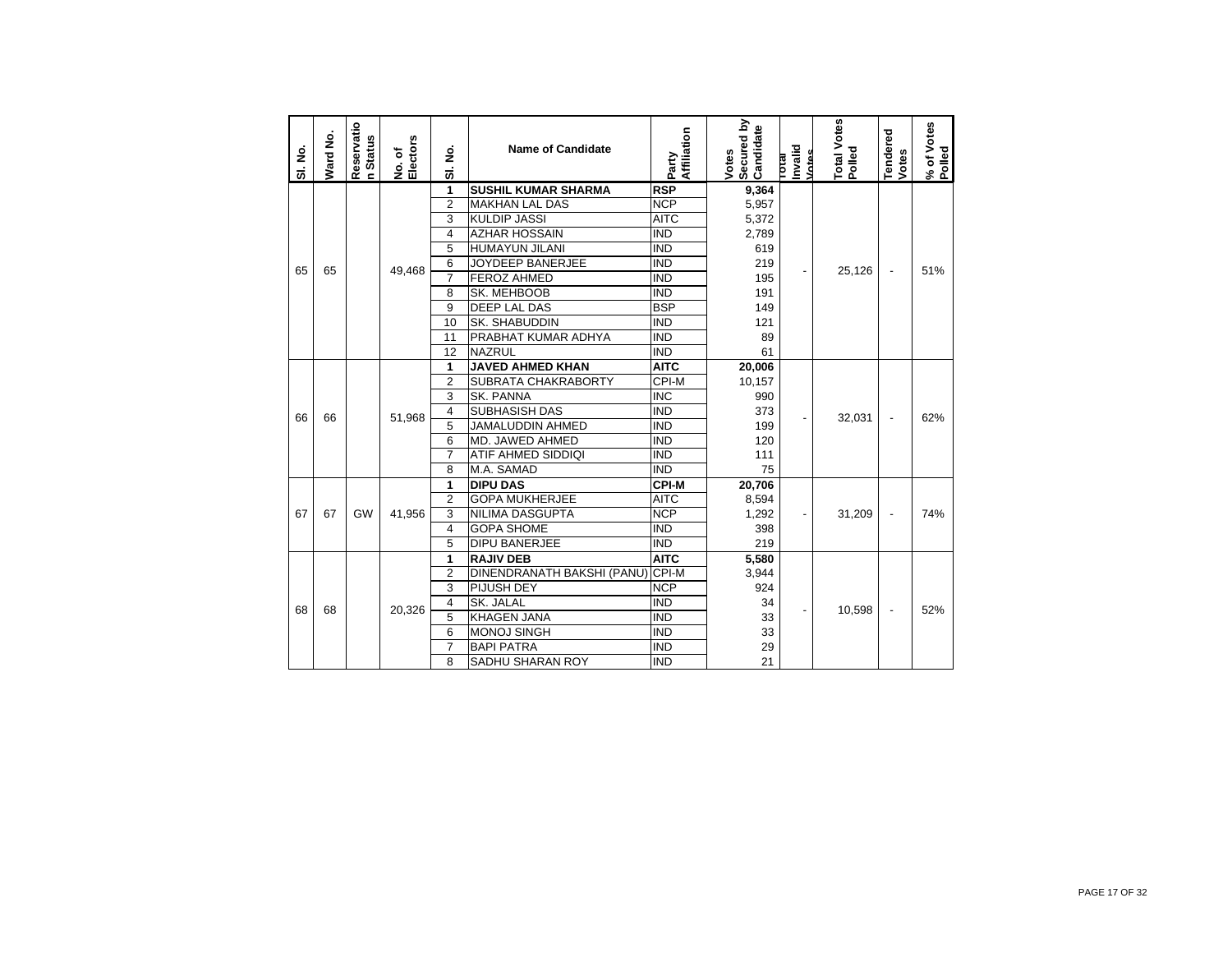| SI. No. | Ward No. | Reservatio<br>n Status | Electors<br>No. of | ş<br>$\overline{5}$ | <b>Name of Candidate</b>      | Affiliation<br>Party | Secured by<br>Candidate<br>Votes | Invalid<br>Votes<br>leio | <b>Total Votes</b><br>Polled | <b>Tendered</b><br>Votes | % of Votes<br>Polled |
|---------|----------|------------------------|--------------------|---------------------|-------------------------------|----------------------|----------------------------------|--------------------------|------------------------------|--------------------------|----------------------|
|         |          |                        |                    | 1                   | <b>MANILA CHOWDHURY</b>       | <b>AITC</b>          | 6,381                            |                          |                              |                          |                      |
|         |          |                        |                    | $\overline{2}$      | <b>SARASWATI MONDAL</b>       | CPI-M                | 5,410                            |                          |                              |                          |                      |
|         |          |                        |                    | 3                   | KRISHNA KALI GHOSH (BASU)     | <b>NCP</b>           | 1,790                            |                          |                              |                          |                      |
|         |          |                        |                    | $\overline{4}$      | LAKSHIKANTA PARAMANIK         | <b>IND</b>           | 1,031                            |                          |                              |                          |                      |
|         |          |                        |                    | 5                   | SWATI (DUTTA) GHOSH           | <b>IND</b>           | 442                              |                          |                              |                          |                      |
| 69      | 69       |                        | 34.170             | 6                   | <b>KHURSHID KHAN</b>          | <b>IND</b>           | 290                              |                          | 15,661                       | $\overline{\phantom{a}}$ | 46%                  |
|         |          |                        |                    | $\overline{7}$      | <b>TAPAN KUMAR GAYEN</b>      | <b>IND</b>           | 144                              |                          |                              |                          |                      |
|         |          |                        |                    | 8                   | <b>SANKAR DAS</b>             | <b>IND</b>           | 56                               |                          |                              |                          |                      |
|         |          |                        |                    | 9                   | MD. FIROJ                     | <b>IND</b>           | 38                               |                          |                              |                          |                      |
|         |          |                        |                    | 10                  | <b>BABITA ROY</b>             | <b>IND</b>           | 32                               |                          |                              |                          |                      |
|         |          |                        |                    | 11                  | <b>DURJAY BOSE</b>            | <b>IND</b>           | 28                               |                          |                              |                          |                      |
|         |          |                        |                    | 12                  | <b>BABLU HAIT</b>             | <b>IND</b>           | 19                               |                          |                              |                          |                      |
|         |          |                        |                    | 1                   | <b>ASHA (MEHTA) BANERJEE</b>  | <b>CPI-M</b>         | 3,323                            |                          |                              |                          |                      |
|         |          |                        |                    | $\overline{2}$      | <b>APARNA NIYOGI</b>          | <b>AITC</b>          | 3,292                            |                          |                              |                          |                      |
|         |          |                        |                    | 3                   | <b>CHAITALI BOSE</b>          | <b>NCP</b>           | 2,164                            |                          |                              |                          |                      |
|         |          |                        |                    | 4                   | <b>ANJANA GHOSH</b>           | <b>IND</b>           | 93                               |                          |                              |                          |                      |
|         |          |                        |                    | 5                   | <b>SUMANA BANERJEE</b>        | <b>IND</b>           | 44                               |                          |                              |                          |                      |
| 70      | 70       | GW                     | 19,588             | 6                   | CHANDRIMA DUTTA               | <b>IND</b>           | 41                               | $\overline{\phantom{0}}$ | 9,031                        | ÷,                       | 46%                  |
|         |          |                        |                    | $\overline{7}$      | <b>SRILEKHA ROY</b>           | <b>IND</b>           | 22                               |                          |                              |                          |                      |
|         |          |                        |                    | 8                   | <b>SUNITA GUPTA</b>           | <b>IND</b>           | 18                               |                          |                              |                          |                      |
|         |          |                        |                    | 9                   | GOPA GHOSH                    | <b>IND</b>           | 12                               |                          |                              |                          |                      |
|         |          |                        |                    | 10                  | PRATIMA BASAK                 | <b>IND</b>           | 12                               |                          |                              |                          |                      |
|         |          |                        |                    | 11                  | <b>RAMA PATHAK</b>            | <b>IND</b>           | 10                               |                          |                              |                          |                      |
|         |          |                        |                    | 1                   | <b>ANIL KUMAR MUKHERJEE</b>   | <b>AITC</b>          | 6,986                            |                          |                              |                          |                      |
|         |          |                        |                    | $\overline{2}$      | <b>GOUTAM BANERJEE</b>        | CPI-M                | 5,388                            |                          |                              |                          |                      |
|         |          |                        |                    | 3                   | PARTHA ROY CHOWDHARY          | <b>INC</b>           | 2,490                            |                          |                              |                          |                      |
|         |          |                        |                    | 4                   | RAJESH (KUMAR GUPTA) SHAW     | <b>IND</b>           | 203                              |                          |                              |                          |                      |
| 71      | 71       |                        | 26,968             | 5                   | <b>SUKALYAN DAS</b>           | <b>IND</b>           | 145                              |                          | 15,496                       | $\overline{\phantom{a}}$ | 57%                  |
|         |          |                        |                    | 6                   | <b>DILIP KUMAR LAHOTI</b>     | <b>IND</b>           | 143                              |                          |                              |                          |                      |
|         |          |                        |                    | $\overline{7}$      | <b>SUVENDU KARMAKAR</b>       | <b>IND</b>           | 86                               |                          |                              |                          |                      |
|         |          |                        |                    | 8                   | DITISH KUMAR BOSE             | <b>IND</b>           | 30                               |                          |                              |                          |                      |
|         |          |                        |                    | 9                   | <b>MITHU GANGULI</b>          | <b>IND</b>           | 25                               |                          |                              |                          |                      |
|         |          |                        |                    | 1                   | <b>SATCHIDANANDA BANERJEE</b> | <b>AITC</b>          | 5,744                            |                          |                              |                          |                      |
|         |          |                        |                    | $\overline{2}$      | JAYESH CHANDRAKANTA           | CPI-M                | 2,841                            |                          |                              |                          |                      |
|         |          |                        |                    | 3                   | PRASANTA GHOSH                | <b>NCP</b>           | 1,070                            |                          |                              |                          |                      |
| 72      | 72       |                        |                    | 4                   | <b>SUBIR JANA</b>             | <b>IND</b>           | 77                               |                          | 9,889                        | $\overline{a}$           | 47%                  |
|         |          |                        | 20,931             | 5                   | <b>SUBHAS GHOSH</b>           | <b>IND</b>           | 47                               |                          |                              |                          |                      |
|         |          |                        |                    | 6                   | <b>ASHOKE BISWAS</b>          | <b>IND</b>           | 46                               |                          |                              |                          |                      |
|         |          |                        |                    | $\overline{7}$      | <b>RANJIT BANERJEE</b>        | <b>IND</b>           | 42                               |                          |                              |                          |                      |
|         |          |                        |                    | 8                   | <b>TAPAN BOSE</b>             | <b>IND</b>           | 22                               |                          |                              |                          |                      |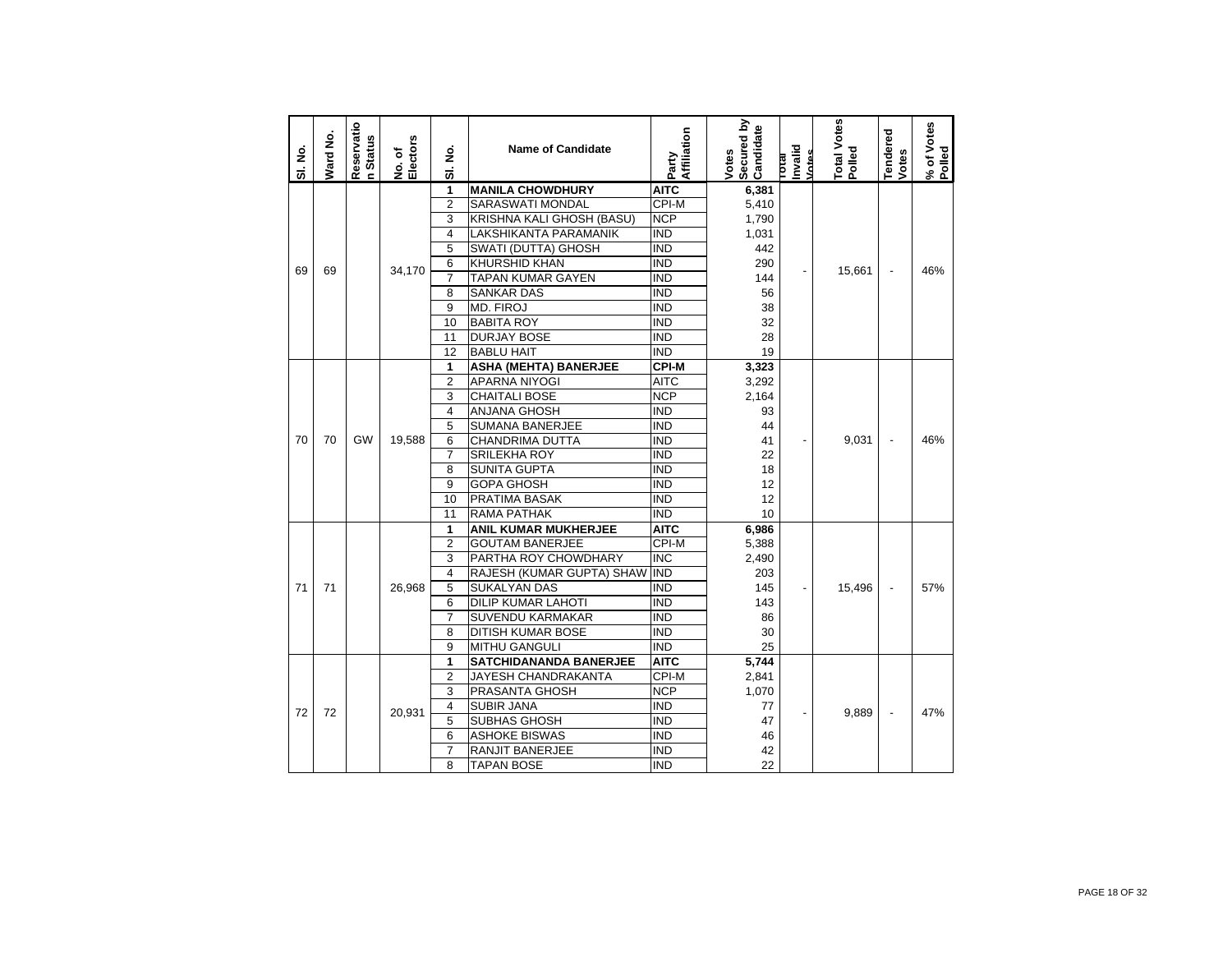| SI. No. | Ward No. | Reservatio<br><b>Status</b><br><b>c</b> | Electors<br>No. of | ş<br>ಹ                  | <b>Name of Candidate</b>  | Affiliation<br>Party | Secured by<br>Candidate<br>Votes | hvalid<br><b>Intes</b><br>lead | Total Votes<br>Polled | <b>Tendered</b><br>Votes | % of Votes<br>Polled |
|---------|----------|-----------------------------------------|--------------------|-------------------------|---------------------------|----------------------|----------------------------------|--------------------------------|-----------------------|--------------------------|----------------------|
|         |          |                                         |                    | 1                       | <b>RATAN MALAKAR</b>      | <b>AITC</b>          | 6,837                            |                                |                       |                          |                      |
|         |          |                                         |                    | $\overline{2}$          | <b>BISWAJIT SANFUI</b>    | CPI-M                | 3,871                            |                                |                       |                          |                      |
| 73      | 73       | SC                                      | 22.611             | 3                       | <b>SOMEN MONDAL</b>       | <b>INC</b>           | 786                              | $\overline{a}$                 | 11,731                | ÷,                       | 52%                  |
|         |          |                                         |                    | $\overline{\mathbf{4}}$ | <b>SUKDEV KAYAL</b>       | <b>IND</b>           | 108                              |                                |                       |                          |                      |
|         |          |                                         |                    | 5                       | <b>AJOY DAS</b>           | <b>IND</b>           | 70                               |                                |                       |                          |                      |
|         |          |                                         |                    | 6                       | <b>BUDDHISWAR MONDAL</b>  | <b>IND</b>           | 59                               |                                |                       |                          |                      |
|         |          |                                         |                    | 1                       | <b>MITA MITRA</b>         | <b>AITC</b>          | 5,515                            |                                |                       |                          |                      |
|         |          |                                         |                    | $\overline{2}$          | <b>RUBY DUTTA</b>         | <b>NCP</b>           | 3,714                            |                                |                       |                          |                      |
| 74      | 74       | GW                                      | 26.738             | 3                       | SADHANA AGARWAL           | <b>AIFB</b>          | 1,734                            |                                | 11.165                | $\overline{a}$           | 42%                  |
|         |          |                                         |                    | $\overline{4}$          | <b>SWAPNA GHOSH</b>       | <b>IND</b>           | 100                              |                                |                       |                          |                      |
|         |          |                                         |                    | 5                       | <b>BABY BHATTACHERJEE</b> | <b>IND</b>           | 61                               |                                |                       |                          |                      |
|         |          |                                         |                    | 6                       | PUTUL ROY                 | <b>IND</b>           | 41                               |                                |                       |                          |                      |
|         |          |                                         |                    | 1                       | <b>FAIYAZ AHMAD KHAN</b>  | <b>CPI-M</b>         | 9,787                            |                                |                       |                          |                      |
|         |          |                                         |                    | $\overline{2}$          | <b>HABIB MOLLAH</b>       | <b>NCP</b>           | 1,520                            |                                |                       |                          |                      |
|         |          |                                         |                    | 3                       | DASHRATH KUMAR SINHA      | <b>BJP</b>           | 1,321                            |                                |                       |                          |                      |
|         |          |                                         |                    | 4                       | SUBAL KUMAR BERA          | IND                  | 67                               |                                |                       |                          |                      |
|         |          |                                         |                    | 5                       | RAMA KANTA TIWARI         | <b>IND</b>           | 52                               |                                |                       |                          |                      |
| 75      | 75       |                                         | 18,545             | 6                       | <b>MD. SABIR</b>          | <b>IND</b>           | 31                               |                                | 12.861                |                          | 69%                  |
|         |          |                                         |                    | $\overline{7}$          | <b>DEB NARAYAN SHAW</b>   | <b>IND</b>           | 23                               |                                |                       |                          |                      |
|         |          |                                         |                    | 8                       | EJAZ AHMED (EJU)          | ind                  | 20                               |                                |                       |                          |                      |
|         |          |                                         |                    | 9                       | MD. ANWAR                 | <b>IND</b>           | 19                               |                                |                       |                          |                      |
|         |          |                                         |                    | 10                      | <b>MUKHTAR AHAMED</b>     | <b>IND</b>           | 12                               |                                |                       |                          |                      |
|         |          |                                         |                    | 11                      | <b>JOHIR AHMED</b>        | <b>IND</b>           | 9                                |                                |                       |                          |                      |
|         |          |                                         |                    | 1                       | <b>RAMA BOSE</b>          | <b>AITC</b>          | 3,482                            |                                |                       |                          |                      |
|         |          |                                         |                    | $\overline{2}$          | <b>PRADIP DAS</b>         | <b>INC</b>           | 3,383                            |                                |                       |                          |                      |
|         |          |                                         |                    | 3                       | <b>MAHAMAYA MAITY</b>     | CPI-M                | 2,584                            |                                |                       |                          |                      |
|         |          |                                         |                    | $\overline{4}$          | SUPRIYO BHATTACHARYA      | <b>NCP</b>           | 443                              |                                |                       |                          |                      |
| 76      | 76       |                                         | 19.267             | 5                       | <b>SWAPAN JANA</b>        | <b>IND</b>           | 200                              | $\overline{a}$                 | 10,394                | $\overline{\phantom{a}}$ | 54%                  |
|         |          |                                         |                    | 6                       | DIPANKAR DUTTA            | <b>IND</b>           | 160                              |                                |                       |                          |                      |
|         |          |                                         |                    | $\overline{7}$          | <b>MANATI KUTI</b>        | <b>IND</b>           | 94                               |                                |                       |                          |                      |
|         |          |                                         |                    | 8                       | <b>GOUTAM GANGULY</b>     | <b>IND</b>           | 28                               |                                |                       |                          |                      |
|         |          |                                         |                    | 9                       | JYOTI PRAKASH SAHA        | <b>IND</b>           | 20                               |                                |                       |                          |                      |
|         |          |                                         |                    | 1                       | <b>SHAMIMA REHAN KHAN</b> | <b>AIFB</b>          | 7,718                            |                                |                       |                          |                      |
|         |          |                                         |                    | $\overline{2}$          | SHAMIMA KHATOON           | <b>INC</b>           | 4,756                            |                                |                       |                          |                      |
|         |          |                                         |                    | 3                       | JASMIN KARIM              | <b>AITC</b>          | 3,149                            |                                |                       |                          |                      |
|         |          |                                         |                    | 4                       | PARVEEN ALAM              | <b>INL</b>           | 259                              |                                |                       |                          |                      |
|         |          |                                         |                    | 5                       | <b>ALISHAH KHAN</b>       | <b>IND</b>           | 259                              |                                |                       |                          |                      |
| 77      | 77       | <b>GW</b>                               |                    | 6                       | <b>ANITA BISWAS</b>       | <b>IND</b>           | 197                              | 1                              |                       | $\overline{\phantom{a}}$ | 52%                  |
|         |          |                                         | 32,039             | $\overline{7}$          | SADHANA ROY HOSSAIN       | <b>IND</b>           | 107                              |                                | 16,707                |                          |                      |
|         |          |                                         |                    | 8                       | <b>WASEEMA KHATOON</b>    | <b>IND</b>           | 67                               |                                |                       |                          |                      |
|         |          |                                         |                    | 9                       | <b>ANIS FATMA</b>         | <b>IND</b>           | 58                               |                                |                       |                          |                      |
|         |          |                                         |                    | 10                      | <b>BINAPANI PRODHAN</b>   | <b>IND</b>           | 52                               |                                |                       |                          |                      |
|         |          |                                         |                    | 11                      | <b>MEENA DEVI RAY</b>     | <b>IND</b>           | 47                               |                                |                       |                          |                      |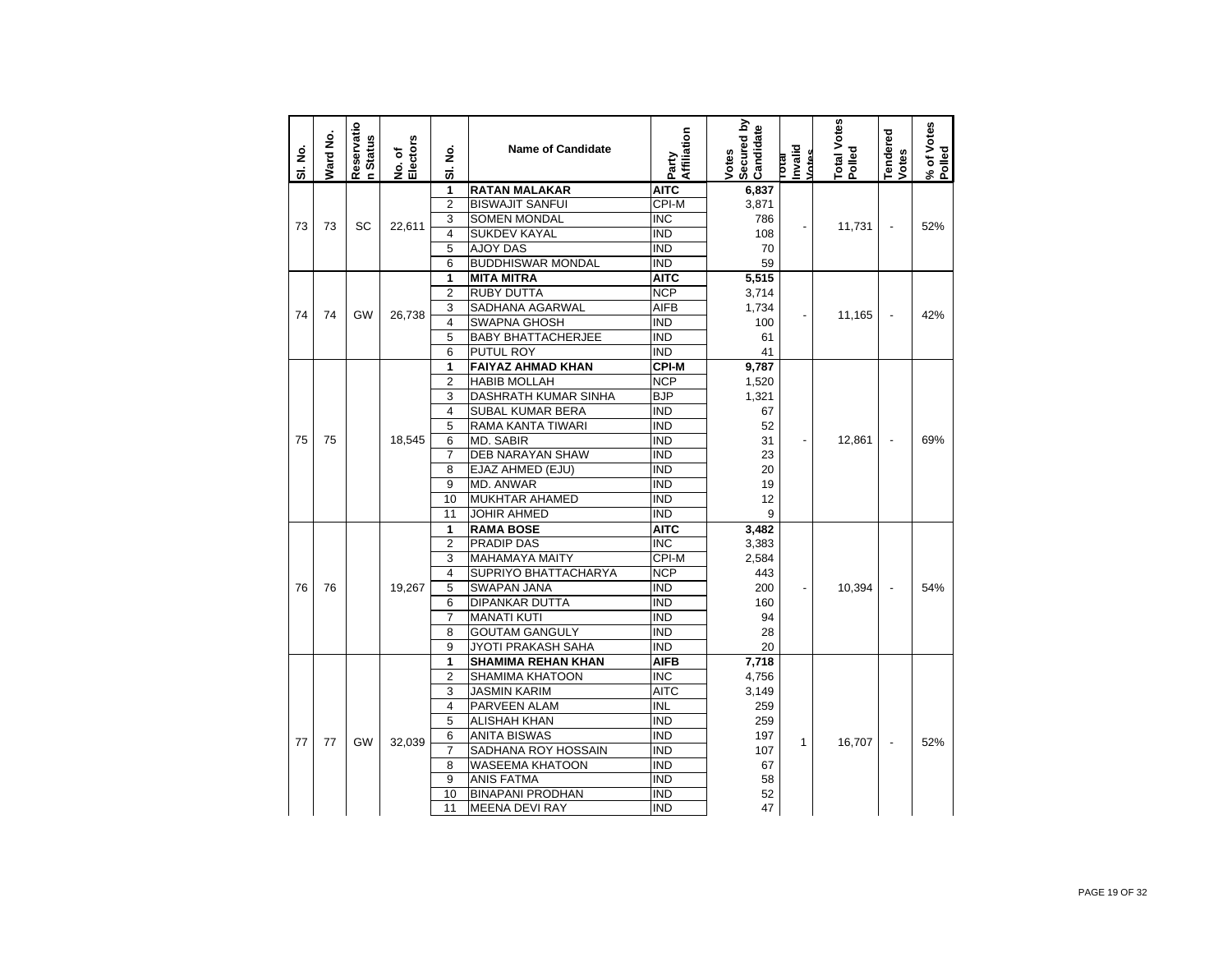| o<br>–<br>ഗ | о<br>ω | s<br>ω<br>-<br>ω<br>m<br>co<br>a١ | w<br>u<br>ت<br>o<br>౨<br>ш | ٥<br>7<br>_<br>ັທ | <b>Name of Candidate</b> | <br>منعد<br>ದಾ<br>≫…™<br>$\sim$<br>п.<br>÷ | œ<br>w<br><br>w<br>ω<br>w<br>œ | ъ<br>P.<br>$\sim$ | ഗ<br>œ<br>_<br>œ<br>ಹ | ω<br><b>SC</b><br>ᄒ<br>٨ï<br>∸<br>G) | m<br>ω<br>ъ<br>٥ |
|-------------|--------|-----------------------------------|----------------------------|-------------------|--------------------------|--------------------------------------------|--------------------------------|-------------------|-----------------------|--------------------------------------|------------------|
|             |        |                                   |                            | 12<br>. .         | IANITA CHAKRABORTY       | <b>IND</b>                                 | 37                             |                   |                       |                                      |                  |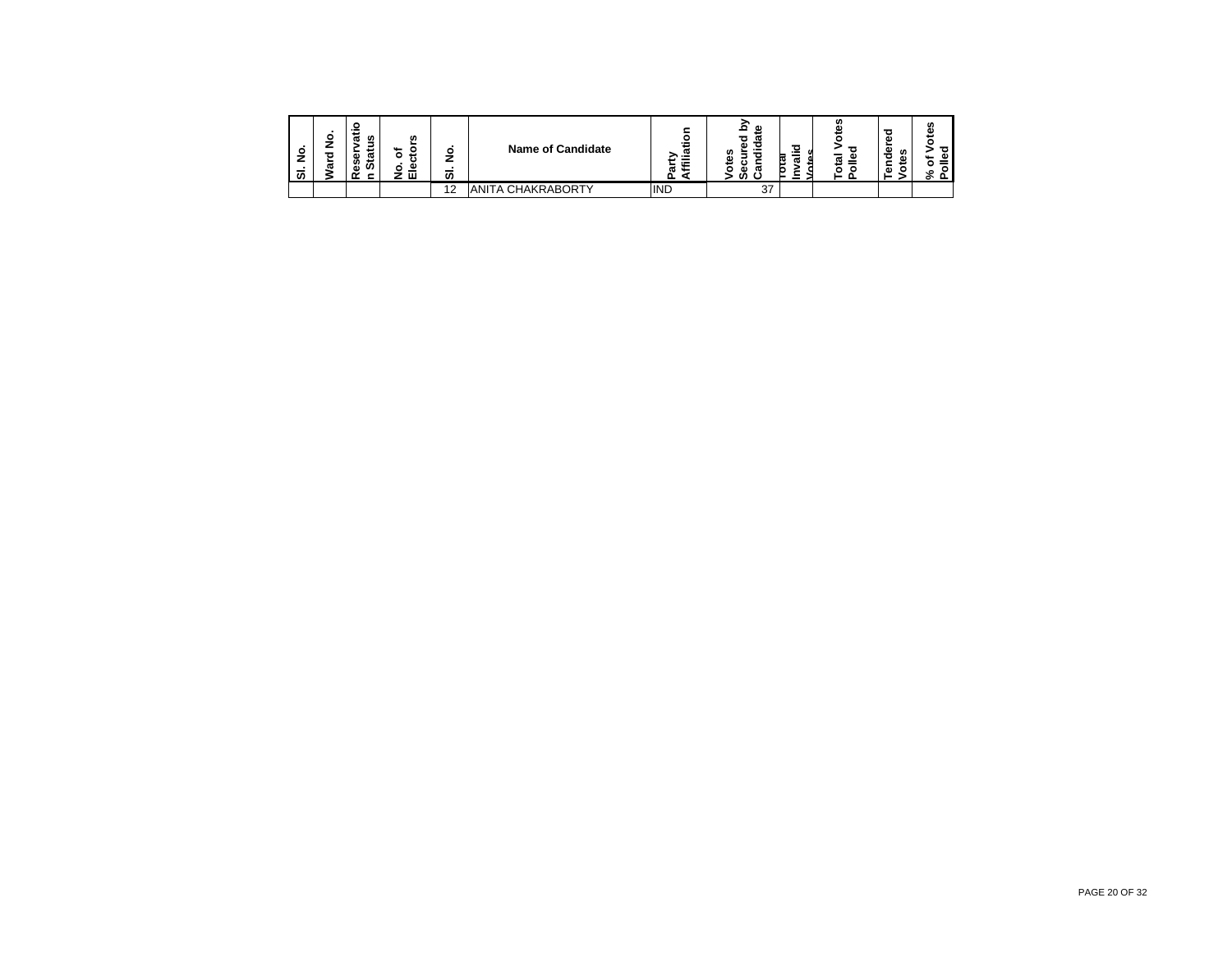| SI. No. | Ward No. | Reservatio<br>n Status | No. of<br>Electors | ş<br>ಹ         | <b>Name of Candidate</b>     | Affiliation<br>Party    | Secured by<br>Candidate<br>Votes | T <del>otal</del><br>Invalid<br>Votes | Total Votes<br>Polled | <b>Tendered</b><br>Votes | % of Votes<br>Polled |
|---------|----------|------------------------|--------------------|----------------|------------------------------|-------------------------|----------------------------------|---------------------------------------|-----------------------|--------------------------|----------------------|
|         |          |                        |                    | 1              | <b>NEZAMUDDIN SHAMS</b>      | <b>AIFB</b>             | 12,528                           |                                       |                       |                          |                      |
|         |          |                        |                    | $\overline{2}$ | <b>MD. ELIAS ISLAHI</b>      | $\overline{\text{INC}}$ | 8,777                            |                                       |                       |                          |                      |
|         |          |                        |                    | 3              | <b>DEBASISH BHATTACHARYA</b> | <b>AITC</b>             | 1,125                            |                                       |                       |                          |                      |
|         |          |                        |                    | 4              | <b>MD. ABU BARKATH</b>       | <b>IND</b>              | 271                              |                                       |                       |                          |                      |
|         |          |                        |                    | 5              | SHEOPUJAN GUPTA              | <b>IND</b>              | 165                              |                                       |                       |                          |                      |
|         |          |                        |                    | 6              | <b>MD. SHAMEEM WARSI</b>     | <b>IND</b>              | 152                              |                                       |                       |                          |                      |
| 78      | 78       |                        | 40,133             | $\overline{7}$ | ANIL KUMAR SHARMA            | <b>BSP</b>              | 119                              |                                       | 23,496                |                          | 59%                  |
|         |          |                        |                    | 8              | M. RAHMAN HASHMI             | <b>IND</b>              | 98                               |                                       |                       |                          |                      |
|         |          |                        |                    | 9              | <b>RAJESH SHARMA</b>         | <b>IND</b>              | 81                               |                                       |                       |                          |                      |
|         |          |                        |                    | 10             | YASMIN ARA                   | <b>IND</b>              | 66                               |                                       |                       |                          |                      |
|         |          |                        |                    | 11             | <b>MD. KASIM</b>             | <b>IND</b>              | 46                               |                                       |                       |                          |                      |
|         |          |                        |                    | 12             | <b>SEKHAR BERA</b>           | <b>IND</b>              | 41                               |                                       |                       |                          |                      |
|         |          |                        |                    | 13             | <b>MD. ISMAIL</b>            | <b>IND</b>              | 27                               |                                       |                       |                          |                      |
|         |          |                        |                    | 1              | <b>RAM PYARE RAM</b>         | <b>INC</b>              | 4,731                            |                                       |                       |                          |                      |
|         |          |                        |                    | $\overline{2}$ | S. K. RAFIQUE                | CPI-M                   | 2,294                            |                                       |                       |                          |                      |
|         |          |                        |                    | 3              | <b>DAL SINGAR YADAV</b>      | <b>AITC</b>             | 2,074                            |                                       |                       |                          |                      |
|         |          |                        |                    | 4              | <b>MANJEET SINGH</b>         | <b>IND</b>              | 1,453                            |                                       |                       |                          |                      |
|         |          |                        |                    | 5              | <b>MOHAMMED ALAM</b>         | <b>IND</b>              | 708                              |                                       |                       |                          |                      |
| 79      | 79       |                        |                    | 6              | <b>ASHOK KUMAR YADAV</b>     | <b>IND</b>              | 161                              |                                       | 11,787                | $\overline{a}$           | 43%                  |
|         |          |                        | 27,442             | $\overline{7}$ | <b>SARWAN CHOWHAN</b>        | <b>IND</b>              | 112                              |                                       |                       |                          |                      |
|         |          |                        |                    | 8              | <b>RAM MONDAL</b>            | <b>BSP</b>              | 86                               |                                       |                       |                          |                      |
|         |          |                        |                    | 9              | RAJENDRA KUMAR TIWARI        | <b>IND</b>              | 51                               |                                       |                       |                          |                      |
|         |          |                        |                    | 10             | <b>KABIR AHMED</b>           | <b>IND</b>              | 46                               |                                       |                       |                          |                      |
|         |          |                        |                    | 11             | <b>RAJENDER SINGH</b>        | <b>IND</b>              | 41                               |                                       |                       |                          |                      |
|         |          |                        |                    | 12             | <b>BISHU KUMAR BARUA</b>     | <b>IND</b>              | 30                               |                                       |                       |                          |                      |
|         |          |                        |                    | 1              | <b>HEMA RAM</b>              | <b>INC</b>              | 3,111                            |                                       |                       |                          |                      |
|         |          |                        |                    | $\overline{2}$ | <b>MANJU BHUIYA</b>          | CPI-M                   | 2,192                            |                                       |                       |                          |                      |
|         |          |                        |                    | 3              | PARVATI DEVI                 | <b>AITC</b>             | 981                              |                                       |                       |                          |                      |
| 80      | 80       | GW                     | 20,193             | 4              | <b>RENUKA CHETRI</b>         | <b>IND</b>              | 570                              |                                       | 7,215                 |                          | 36%                  |
|         |          |                        |                    | 5              | <b>SHILA BHAKTA</b>          | <b>IND</b>              | 293                              |                                       |                       |                          |                      |
|         |          |                        |                    | 6              | <b>NAZNI KHATOON</b>         | <b>IND</b>              | 41                               |                                       |                       |                          |                      |
|         |          |                        |                    | $\overline{7}$ | RODHA DEBI BIN               | <b>IND</b>              | 27                               |                                       |                       |                          |                      |
|         |          |                        |                    | 1              | <b>AROOP BISWAS</b>          | <b>AITC</b>             | 9,731                            |                                       |                       |                          |                      |
|         |          |                        |                    | $\overline{2}$ | SALIL CHOUDHURY              | CPI                     | 4,860                            |                                       |                       |                          |                      |
|         |          |                        |                    | 3              | TULSHI DAS MUKHERJEE         | <b>INC</b>              | 4,653                            |                                       |                       |                          |                      |
| 81      | 81       |                        | 34,306             | 4              | <b>TARAK BANERJEE</b>        | <b>NCP</b>              | 539                              |                                       | 20,171                |                          | 59%                  |
|         |          |                        |                    | 5              | SUDIPTA CHAKRABORTY          | <b>IND</b>              | 174                              |                                       |                       |                          |                      |
|         |          |                        |                    | 6              | JOYDEV BHOWMICK              | IND                     | 159                              |                                       |                       |                          |                      |
|         |          |                        |                    | $\overline{7}$ | <b>DILIP SHIL</b>            | $\overline{IND}$        | 55                               |                                       |                       |                          |                      |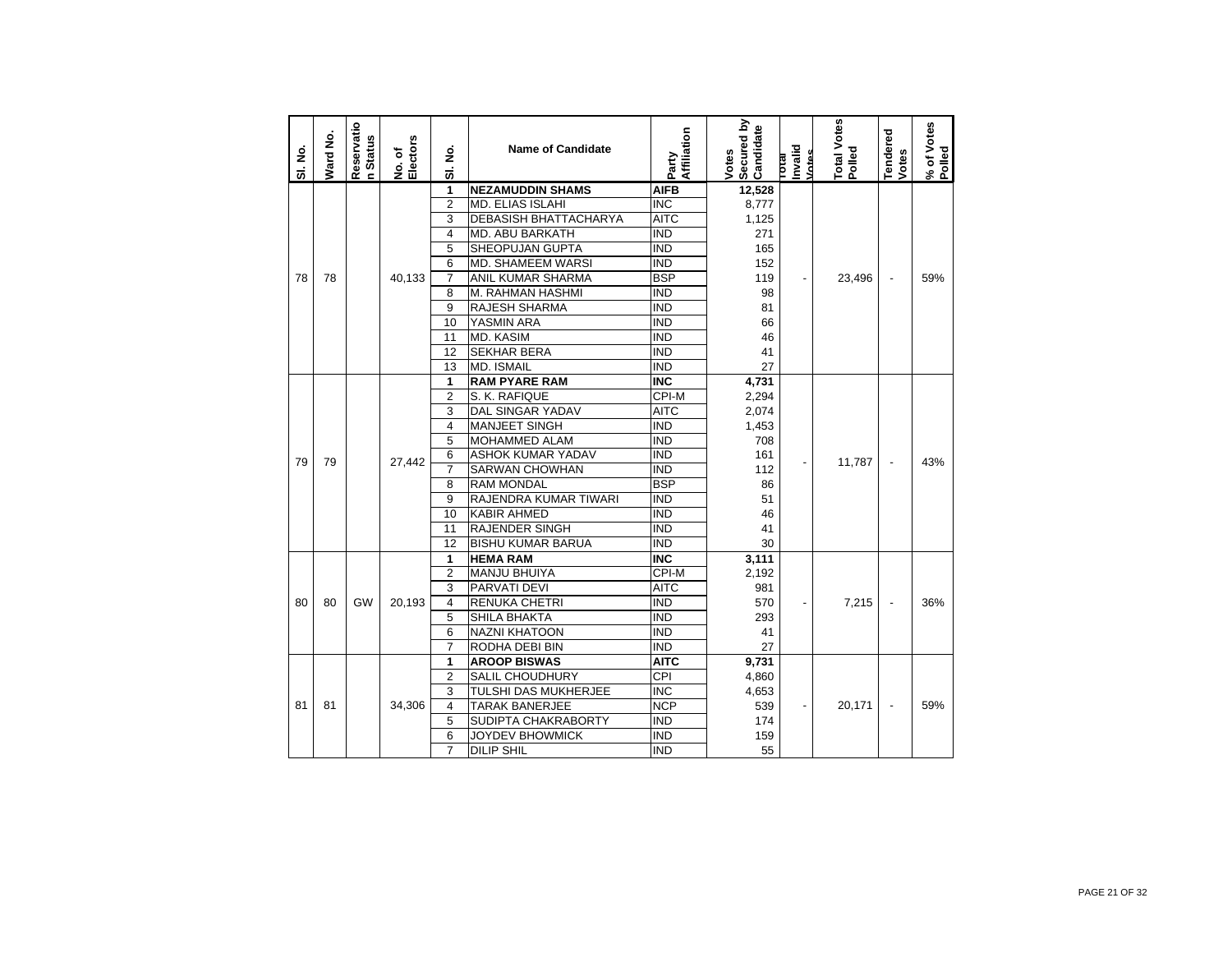| SI. No. | Ward No. | Reservatio<br>n Status | No. of<br>Electors | ş<br>ಹ         | <b>Name of Candidate</b>     | Affiliation<br>Party | Secured by<br>Candidate<br>Votes | Invalid<br><b>Intes</b><br><b>IPIOL</b> | <b>Total Votes</b><br>Polled | Tendered<br>Votes        | % of Votes<br>Polled |
|---------|----------|------------------------|--------------------|----------------|------------------------------|----------------------|----------------------------------|-----------------------------------------|------------------------------|--------------------------|----------------------|
|         |          |                        |                    | 1              | <b>FIRHAD HAKIM</b>          | <b>AITC</b>          | 13,683                           |                                         |                              |                          |                      |
|         |          |                        |                    | $\overline{2}$ | <b>DIPANKAR DAS GUPTA</b>    | CPI                  | 5,768                            |                                         |                              |                          |                      |
|         |          |                        |                    | 3              | <b>DEBASISH AICH</b>         | <b>NCP</b>           | 1,504                            |                                         |                              |                          |                      |
| 82      | 82       |                        | 34,525             | 4              | <b>SWAPAN DEY</b>            | <b>IND</b>           | 146                              |                                         | 21,380                       | $\overline{\phantom{a}}$ | 62%                  |
|         |          |                        |                    | 5              | <b>TARAK DUTTA</b>           | <b>IND</b>           | 118                              |                                         |                              |                          |                      |
|         |          |                        |                    | 6              | <b>MANJU DAS</b>             | <b>IND</b>           | 102                              |                                         |                              |                          |                      |
|         |          |                        |                    | $\overline{7}$ | <b>RABIN DAS</b>             | <b>IND</b>           | 59                               |                                         |                              |                          |                      |
|         |          |                        |                    | 1              | <b>MANJUSREE MAZUMDAR</b>    | <b>AITC</b>          | 5,916                            |                                         |                              |                          |                      |
|         |          |                        |                    | $\overline{2}$ | <b>BANANI DEY</b>            | CPI-M                | 4,013                            |                                         |                              |                          |                      |
|         |          |                        |                    | 3              | SIKHA CHATTERJEE             | <b>INC</b>           | 543                              |                                         |                              |                          |                      |
| 83      | 83       | GW                     | 19,743             | 4              | <b>DEBOSHMITA DEY</b>        | <b>NCP</b>           | 418                              |                                         | 11,384                       | $\blacksquare$           | 58%                  |
|         |          |                        |                    | 5              | <b>AMBA GUIN</b>             | <b>IND</b>           | 319                              |                                         |                              |                          |                      |
|         |          |                        |                    | 6              | <b>CHANDRAMI ROY</b>         | <b>IND</b>           | 70                               |                                         |                              |                          |                      |
|         |          |                        |                    | $\overline{7}$ | <b>BABY DAS</b>              | <b>IND</b>           | 59                               |                                         |                              |                          |                      |
|         |          |                        |                    | 8              | <b>BEDANA DAS</b>            | <b>IND</b>           | 46                               |                                         |                              |                          |                      |
|         |          |                        |                    | 1              | <b>ANUP CHATTERJEE</b>       | <b>AITC</b>          | 4,428                            |                                         |                              |                          |                      |
|         |          |                        |                    | $\overline{2}$ | RITA SEN CHOWDHURY           | CPI-M                | 2,391                            |                                         |                              |                          |                      |
|         |          |                        |                    | 3              | <b>AJIT KUMAR SEN</b>        | <b>INC</b>           | 1,529                            |                                         |                              |                          |                      |
| 84      | 84       |                        | 16,202             | 4              | <b>AMIT CHATTERJEE</b>       | <b>IND</b>           | 63                               |                                         | 8,545                        | $\overline{a}$           | 53%                  |
|         |          |                        |                    | 5              | SHAW S.P.                    | <b>IND</b>           | 48                               |                                         |                              |                          |                      |
|         |          |                        |                    | 6              | <b>UTTAM SABHERWAL</b>       | <b>IND</b>           | 43                               |                                         |                              |                          |                      |
|         |          |                        |                    | $\overline{7}$ | <b>SUBHASIS ROY</b>          | <b>IND</b>           | 43                               |                                         |                              |                          |                      |
|         |          |                        |                    | 1              | <b>DEBASISH KUMAR (DEBA)</b> | <b>IND</b>           | 6,754                            |                                         |                              |                          |                      |
|         |          |                        |                    | $\overline{2}$ | <b>AJOY AGNIHOTRI</b>        | <b>AIFB</b>          | 4,306                            |                                         |                              |                          |                      |
|         |          |                        |                    | 3              | DURGA PRASAD MUKHERJEE       | <b>AITC</b>          | 2,026                            |                                         |                              |                          |                      |
|         |          |                        |                    | $\overline{4}$ | <b>DIPTO DAS</b>             | <b>IND</b>           | 170                              |                                         |                              |                          |                      |
|         |          |                        |                    | 5              | <b>SUREN SHAW</b>            | <b>IND</b>           | 106                              |                                         |                              |                          |                      |
|         |          |                        |                    | 6              | SAMARESH JANA                | <b>IND</b>           | 64                               |                                         |                              |                          |                      |
| 85      | 85       |                        | 24,549             | 7              | SHIWA SHANKAR SINGH          | <b>IND</b>           | 43                               |                                         | 13,628                       |                          | 56%                  |
|         |          |                        |                    | 8              | NARANDRANATH DEY             | <b>IND</b>           | 38                               |                                         |                              |                          |                      |
|         |          |                        |                    | 9              | SATYABRATA CHAKRABORTY       | <b>IND</b>           | 31                               |                                         |                              |                          |                      |
|         |          |                        |                    | 10             | <b>BIJOY SHANKAR GIRI</b>    | <b>IND</b>           | 29                               |                                         |                              |                          |                      |
|         |          |                        |                    | 11             | JAYANTO GANGULY              | <b>IND</b>           | 23                               |                                         |                              |                          |                      |
|         |          |                        |                    | 12             | <b>SUBHABRATA BOSE</b>       | <b>IND</b>           | 20                               |                                         |                              |                          |                      |
|         |          |                        |                    | 13             | <b>BAPI HALDER</b>           | <b>IND</b>           | 18                               |                                         |                              |                          |                      |
|         |          |                        |                    | 1              | <b>DIPTI MUKHERJEE</b>       | <b>AITC</b>          | 4,248                            |                                         |                              |                          |                      |
|         |          |                        |                    | $\overline{2}$ | <b>BARNALI MUKHERJEE</b>     | CPI-M                | 2,216                            |                                         |                              |                          |                      |
| 86      | 86       | GW                     | 17,469             | 3              | <b>BULBUL MITRA</b>          | <b>INC</b>           | 952                              |                                         | 7,532                        | $\overline{\phantom{a}}$ | 43%                  |
|         |          |                        |                    | 4              | REBEKA GOSWAMI               | <b>IND</b>           | 43                               |                                         |                              |                          |                      |
|         |          |                        |                    | 5              | <b>RASHMONI DAS</b>          | <b>IND</b>           | 37                               |                                         |                              |                          |                      |
|         |          |                        |                    | 6              | <b>CHAITALI MITRA</b>        | <b>IND</b>           | 36                               |                                         |                              |                          |                      |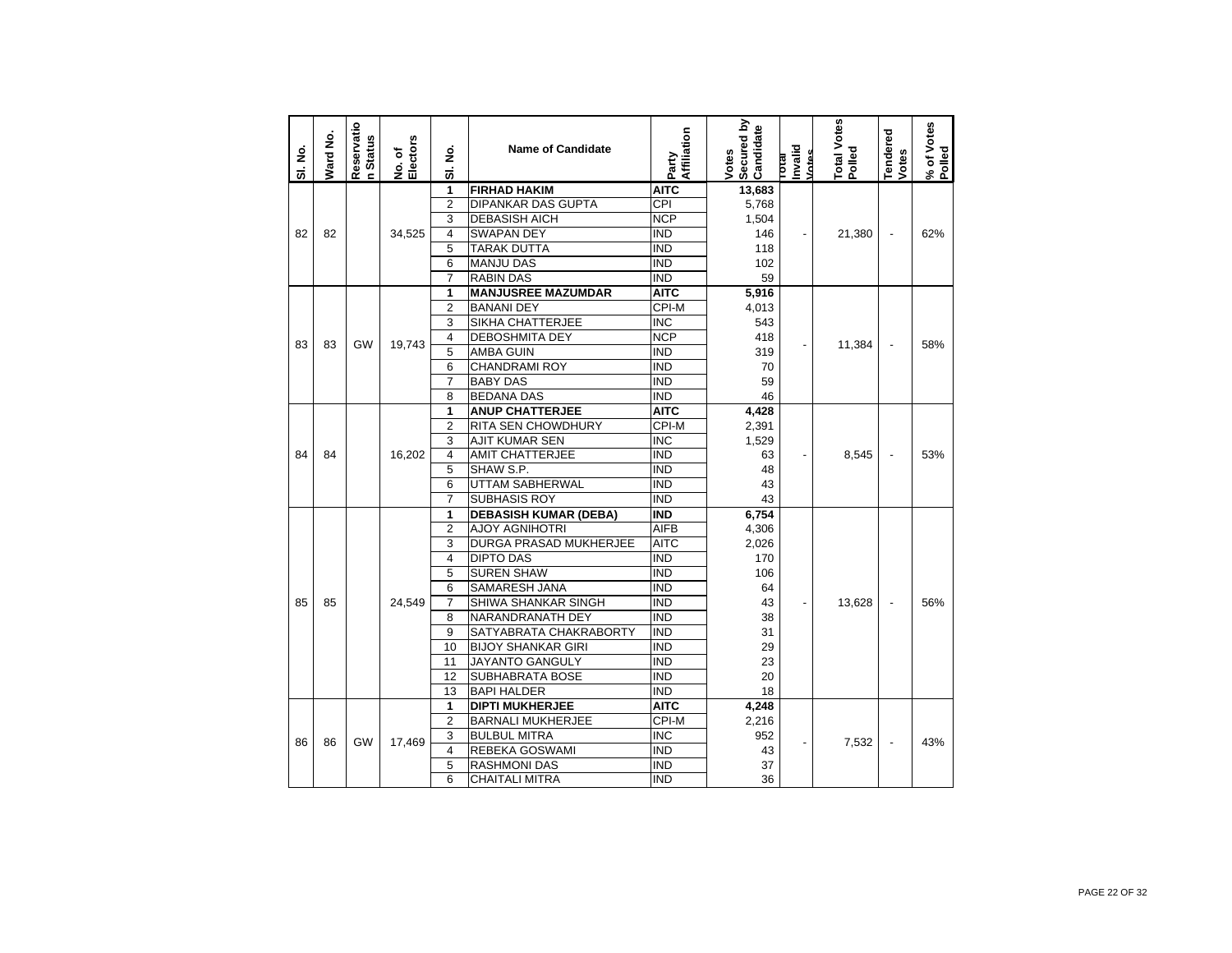| SI. No. | Ward No. | Reservatio<br>n Status | No. of<br>Electors | ş<br>5                  | <b>Name of Candidate</b>        | Affiliation<br>Party    | Secured by<br>Candidate<br>Votes | Invalid<br>Votes<br>lotal | <b>Total Votes</b><br>Polled | <b>Tendered</b><br>Votes | % of Votes<br>Polled |
|---------|----------|------------------------|--------------------|-------------------------|---------------------------------|-------------------------|----------------------------------|---------------------------|------------------------------|--------------------------|----------------------|
|         |          |                        |                    | 1                       | <b>SUBRATA MUKHERJEE</b>        | <b>NCP</b>              | 3,094                            |                           |                              |                          |                      |
|         |          |                        |                    | $\overline{2}$          | SOBHANDEB CHATTOPADHYAY         | <b>AITC</b>             | 2,219                            |                           |                              |                          |                      |
|         |          |                        |                    | 3                       | SIPRA RAHA                      | CPI-M                   | 571                              |                           |                              |                          |                      |
| 87      | 87       |                        | 12,230             | $\overline{4}$          | PANNALAL CHOWDHURY              | IND                     | 33                               |                           | 5,987                        | $\overline{a}$           | 49%                  |
|         |          |                        |                    | 5                       | PRADIP KUMAR DUTTA              | $\overline{\text{IND}}$ | 28                               |                           |                              |                          |                      |
|         |          |                        |                    | 6                       | <b>UTTAM DEY</b>                | <b>IND</b>              | 20                               |                           |                              |                          |                      |
|         |          |                        |                    | $\overline{7}$          | <b>SANJEET SINGH</b>            | $\overline{\text{IND}}$ | 18                               |                           |                              |                          |                      |
|         |          |                        |                    | 8                       | PRANAB GUHA                     | <b>IND</b>              | 4                                |                           |                              |                          |                      |
|         |          |                        |                    | 1                       | <b>MALA ROY, W/O NIRBED ROY</b> | <b>NCP</b>              | 5,313                            |                           |                              |                          |                      |
|         |          |                        |                    | $\overline{2}$          | UTPAL KR. GANGULY               | CPI-M                   | 4,640                            |                           |                              |                          |                      |
|         |          |                        |                    | 3                       | <b>KAKOLI GHOSH DASTIDAR</b>    | <b>AITC</b>             | 3,413                            |                           |                              |                          |                      |
| 88      | 88       |                        | 21,217             | 4                       | SOUMEN CHAKRABORTY              | CPI-ML                  | 173                              | $\overline{\phantom{a}}$  | 13,801                       |                          | 65%                  |
|         |          |                        |                    | 5                       | <b>SWAGATA DAS</b>              | <b>IND</b>              | 120                              |                           |                              |                          |                      |
|         |          |                        |                    | 6                       | MALA ROY, D/O GOURANGA          | <b>IND</b>              | 63                               |                           |                              |                          |                      |
|         |          |                        |                    | $\overline{7}$          | <b>ALPANA DAS</b>               | <b>IND</b>              | 50                               |                           |                              |                          |                      |
|         |          |                        |                    | 8                       | SOMA DAS                        | $\overline{\text{IND}}$ | 29                               |                           |                              |                          |                      |
|         |          |                        |                    | 1                       | <b>MAMATA MAJUMDER</b>          | <b>AITC</b>             | 6,604                            |                           |                              |                          |                      |
|         |          |                        |                    | $\overline{2}$          | <b>DIPTI CHAKRABORTY</b>        | $CPI-M$                 | 5,145                            |                           |                              |                          |                      |
|         |          | <b>GW</b>              |                    | 3                       | <b>MIRA CHATTERJEE</b>          | <b>INC</b>              | 909                              |                           |                              |                          |                      |
| 89      | 89       |                        | 19.984             | $\overline{4}$          | <b>BULBUL AICH</b>              | IND                     | 204                              | $\overline{a}$            | 13,084                       | $\overline{a}$           | 65%                  |
|         |          |                        |                    | 5                       | SWETA BANERJEE                  | <b>IND</b>              | 101                              |                           |                              |                          |                      |
|         |          |                        |                    | 6                       | CHHANDA SIL                     | $\overline{\text{IND}}$ | 66                               |                           |                              |                          |                      |
|         |          |                        |                    | $\overline{7}$          | <b>MINA TEWARY</b>              | <b>IND</b>              | 55                               |                           |                              |                          |                      |
|         |          |                        |                    | 1                       | <b>BAISWANOR CHATTERJEE</b>     | <b>AITC</b>             | 3,625                            |                           |                              |                          |                      |
|         |          |                        |                    | $\overline{2}$          | DIBYENDU BISWAS                 | <b>NCP</b>              | 3,048                            |                           |                              |                          |                      |
| 90      | 90       |                        | 16.425             | 3                       | <b>DEBKUMAR KUNDU</b>           | CPI                     | 1.695                            | $\overline{\phantom{a}}$  | 8.467                        | $\overline{a}$           | 52%                  |
|         |          |                        |                    | 4                       | <b>BIJOY DUTTA</b>              | IND                     | 62                               |                           |                              |                          |                      |
|         |          |                        |                    | $\overline{5}$          | PARTHA GHOSH                    | $\overline{\text{IND}}$ | 37                               |                           |                              |                          |                      |
|         |          |                        |                    | 1                       | DIPANKAR DE                     | CPI-M                   | 12,890                           |                           |                              |                          |                      |
|         |          |                        |                    | $\overline{2}$          | SWAPAN CHAKRABORTY              | AITC                    | 6,350                            |                           |                              |                          |                      |
| 91      | 91       |                        | 29,865             | 3                       | NIRMAL SEN                      | <b>NCP</b>              | 1,057                            | $\mathbf{1}$              | 20,632                       | $\overline{\phantom{a}}$ | 69%                  |
|         |          |                        |                    | $\overline{\mathbf{4}}$ | <b>SAMIR KUMAR GHOSAL</b>       | <b>IND</b>              | 184                              |                           |                              |                          |                      |
|         |          |                        |                    | 5                       | <b>DIPAYAN KAR</b>              | <b>IND</b>              | 150                              |                           |                              |                          |                      |
|         |          |                        |                    | 1                       | <b>MADHU CHHANDA DEB</b>        | CPI                     | 9,201                            |                           |                              |                          |                      |
|         |          |                        |                    | $\overline{2}$          | <b>GOURI CHAKRABORTY</b>        | <b>AITC</b>             | 6,115                            |                           |                              |                          |                      |
|         |          |                        |                    | 3                       | DR. MALA MAHALANABIS            | <b>NCP</b>              | 1,908                            |                           |                              |                          |                      |
| 92      | 92       | GW                     | 30,158             | $\overline{4}$          | <b>MALINA BAKSHI</b>            | CPI-ML                  | 224                              | $\blacksquare$            | 17,710                       | $\overline{\phantom{a}}$ | 59%                  |
|         |          |                        |                    | 5                       | PURNIMA MUKHERJEE               | IND                     | 129                              |                           |                              |                          |                      |
|         |          |                        |                    | 6                       | <b>MANIKA CHATTERJEE</b>        | <b>IND</b>              | 90                               |                           |                              |                          |                      |
|         |          |                        |                    | $\overline{7}$          | <b>ISHITA BASU</b>              | <b>IND</b>              | 43                               |                           |                              |                          |                      |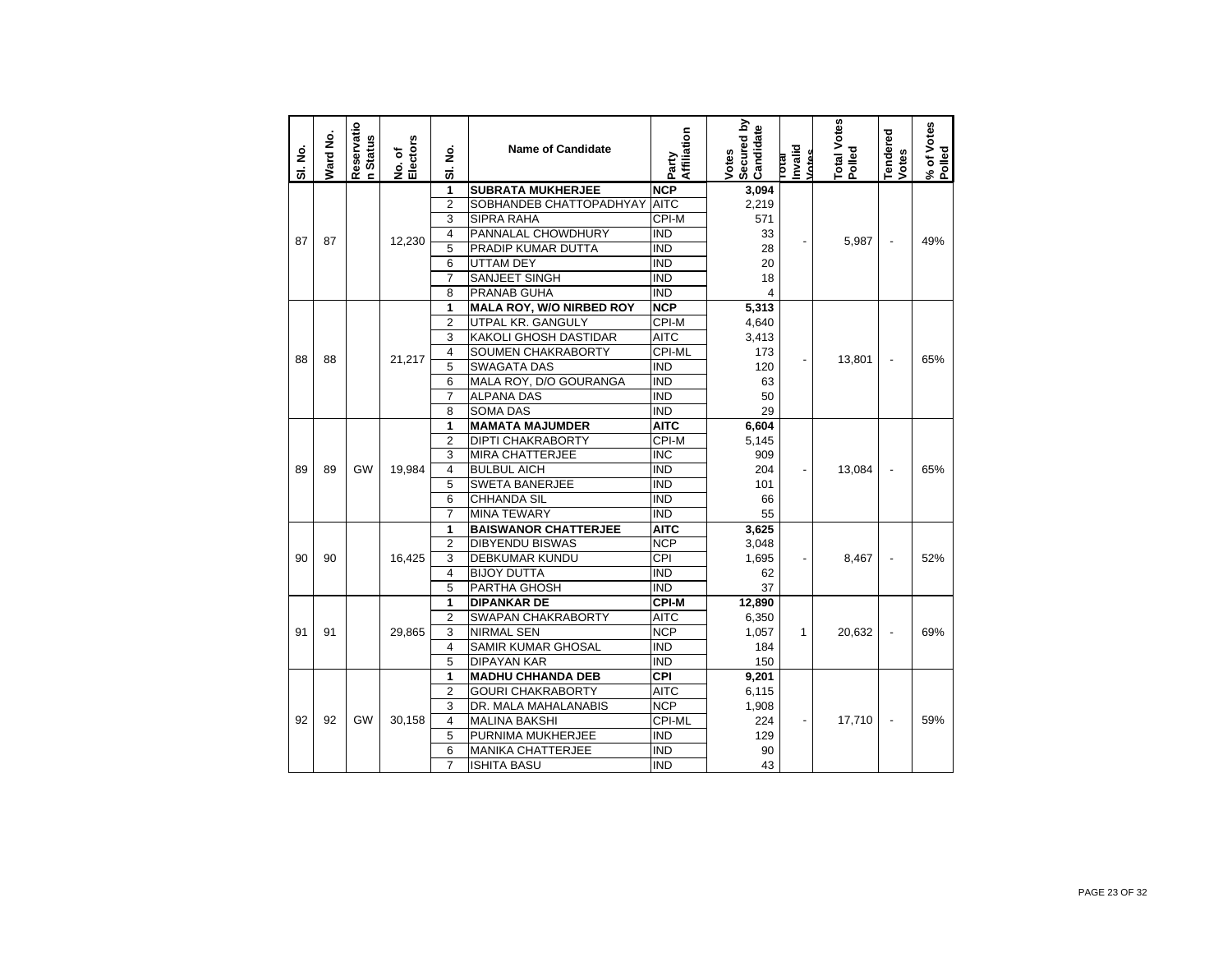| SI. No. | <b>Nard No.</b> | Reservatio<br>n Status | No. of<br>Electors | ş<br>ಹ                  | <b>Name of Candidate</b>      | Affiliation<br>Party | Secured by<br>Candidate<br>Votes | Invalid<br>Votes<br><b>IPIO</b> | Total Votes<br>Polled | endered<br>Votes | % of Votes<br>Polled |
|---------|-----------------|------------------------|--------------------|-------------------------|-------------------------------|----------------------|----------------------------------|---------------------------------|-----------------------|------------------|----------------------|
|         |                 |                        |                    | 1                       | <b>RATAN DEY</b>              | <b>AITC</b>          | 11,789                           |                                 |                       |                  |                      |
|         |                 |                        |                    | $\overline{2}$          | RANEN MITRA (RANA)            | CPI-M                | 7,053                            |                                 |                       |                  |                      |
| 93      | 93              |                        | 40.160             | 3                       | <b>UTPAL ROY</b>              | <b>INC</b>           | 1,908                            | $\overline{\phantom{a}}$        | 21,235                | 14               | 53%                  |
|         |                 |                        |                    | $\overline{4}$          | <b>RATAN DAS</b>              | <b>IND</b>           | 333                              |                                 |                       |                  |                      |
|         |                 |                        |                    | 5                       | <b>SAMBHU HALDER</b>          | <b>IND</b>           | 152                              |                                 |                       |                  |                      |
|         |                 |                        |                    | 1                       | <b>SETABUDDIN KHONDEKER</b>   | <b>RSP</b>           | 4,959                            |                                 |                       |                  |                      |
|         |                 |                        |                    | $\overline{2}$          | <b>MINU GAIN</b>              | <b>AITC</b>          | 4,452                            |                                 |                       |                  |                      |
| 94      | 94              |                        | 18,532             | 3                       | SAMARENDRA                    | <b>NCP</b>           | 1,747                            | $\overline{a}$                  | 11,313                | $\overline{a}$   | 61%                  |
|         |                 |                        |                    | 4                       | SUPRIYA DEY                   | <b>IND</b>           | 80                               |                                 |                       |                  |                      |
|         |                 |                        |                    | 5                       | <b>BABLA RAJBANSHI</b>        | <b>IND</b>           | 75                               |                                 |                       |                  |                      |
|         |                 |                        |                    | 1                       | <b>SHYAMALI BHADRA</b>        | <b>AITC</b>          | 7,692                            |                                 |                       |                  |                      |
|         |                 |                        |                    | $\overline{2}$          | MAHUA CHAKRABORTY             | CPI-M                | 7,552                            |                                 |                       |                  |                      |
| 95      | 95              | GW                     | 23.346             | 3                       | <b>RINA NAG</b>               | <b>INC</b>           | 605                              | $\overline{\phantom{a}}$        | 16.125                |                  | 69%                  |
|         |                 |                        |                    | 4                       | <b>ARATI ROY</b>              | <b>IND</b>           | 144                              |                                 |                       |                  |                      |
|         |                 |                        |                    | $\overline{5}$          | <b>MAHUA GUHA ROY</b>         | <b>IND</b>           | 132                              |                                 |                       |                  |                      |
|         |                 |                        |                    | 1                       | <b>DEBABRATA MAJUMDAR</b>     | <b>BJP</b>           | 9,419                            |                                 |                       |                  |                      |
|         |                 |                        |                    | $\overline{2}$          | TUHIN CHATTERJEE              | CPI-M                | 7,355                            |                                 |                       |                  |                      |
|         |                 |                        |                    | 3                       | SUBHASISH DASGUPTA            | <b>NCP</b>           | 367                              |                                 |                       |                  |                      |
| 96      | 96              |                        | 24,921             | $\overline{\mathbf{4}}$ | <b>MALAY MAZUMDER</b>         | <b>IND</b>           | 181                              |                                 | 17,497                |                  | 70%                  |
|         |                 |                        |                    | 5                       | <b>MADHAB MUKHERJEE</b>       | <b>IND</b>           | 104                              |                                 |                       |                  |                      |
|         |                 |                        |                    | 6                       | <b>DULAL SARKAR</b>           | <b>IND</b>           | 24                               |                                 |                       |                  |                      |
|         |                 |                        |                    | $\overline{7}$          | <b>BISWAJIT MALLICK</b>       | <b>IND</b>           | 24                               |                                 |                       |                  |                      |
|         |                 |                        |                    | 8                       | DHANANJOY MONDAL              | <b>IND</b>           | 23                               |                                 |                       |                  |                      |
|         |                 |                        |                    | 1                       | PRAHALLAD CHAKRABORTY         | <b>AITC</b>          | 8,276                            |                                 |                       |                  |                      |
|         |                 |                        |                    | $\overline{2}$          | RAKHI CHAKRABORTY             | CPI-M                | 7,992                            |                                 |                       |                  |                      |
|         |                 |                        |                    | 3                       | SOUMEN BHATTACHARYA           | <b>INC</b>           | 525                              |                                 |                       |                  |                      |
| 97      | 97              |                        | 27,581             | $\overline{4}$          | ADHIR KUMAR SARKAR            | <b>IND</b>           | 221                              | $\overline{2}$                  | 17,256                | $\overline{a}$   | 63%                  |
|         |                 |                        |                    | 5                       | <b>SUDIPTA MITRA</b>          | <b>IND</b>           | 96                               |                                 |                       |                  |                      |
|         |                 |                        |                    | 6                       | KAUSHIK CHAKRABORTY           | <b>IND</b>           | 91                               |                                 |                       |                  |                      |
|         |                 |                        |                    | $\overline{7}$          | <b>ARATI CHAKRABORTY</b>      | <b>IND</b>           | 53                               |                                 |                       |                  |                      |
|         |                 |                        |                    | 1                       | <b>ARCHANA BHATTACHARJEE</b>  | <b>CPI-M</b>         | 10,392                           |                                 |                       |                  |                      |
|         |                 |                        |                    | $\overline{2}$          | <b>SUKLA NAHA</b>             | <b>AITC</b>          | 4,799                            |                                 |                       |                  |                      |
|         |                 |                        |                    | 3                       | <b>BULU CHATTERJEE</b>        | INC                  | 389                              |                                 |                       |                  |                      |
| 98      | 98              | GW                     | 23.760             | 4                       | <b>INDRANI DUTTA</b>          | CPI-ML               | 182                              | $\overline{\phantom{0}}$        | 15,941                | $\overline{a}$   | 67%                  |
|         |                 |                        |                    | 5                       | <b>SHAMPA DEB</b>             | <b>IND</b>           | 70                               |                                 |                       |                  |                      |
|         |                 |                        |                    | 6                       | <b>CHINU ROY</b>              | $\overline{IND}$     | 57                               |                                 |                       |                  |                      |
|         |                 |                        |                    | $\overline{7}$          | <b>KEYA SARKAR</b>            | <b>IND</b>           | 52                               |                                 |                       |                  |                      |
|         |                 |                        |                    | 1                       | <b>NIRMAL KANTI DAS</b>       | <b>AITC</b>          | 6,910                            |                                 |                       |                  |                      |
|         |                 |                        |                    | $\overline{2}$          | <b>NIRMAL BIKASH SAHA</b>     | <b>RSP</b>           | 6,745                            |                                 |                       |                  |                      |
| 99      | 99              |                        | 19.072             | 3                       | <b>BISWANATH BHATTACHARYA</b> | <b>PDS</b>           | 341                              | 1                               | 14,131                | $\overline{a}$   | 74%                  |
|         |                 |                        |                    | 4                       | <b>SUBIR MAZUMDER</b>         | <b>IND</b>           | 81                               |                                 |                       |                  |                      |
|         |                 |                        |                    | 5                       | <b>BAISALY DAS GUPTA</b>      | $\overline{IND}$     | 53                               |                                 |                       |                  |                      |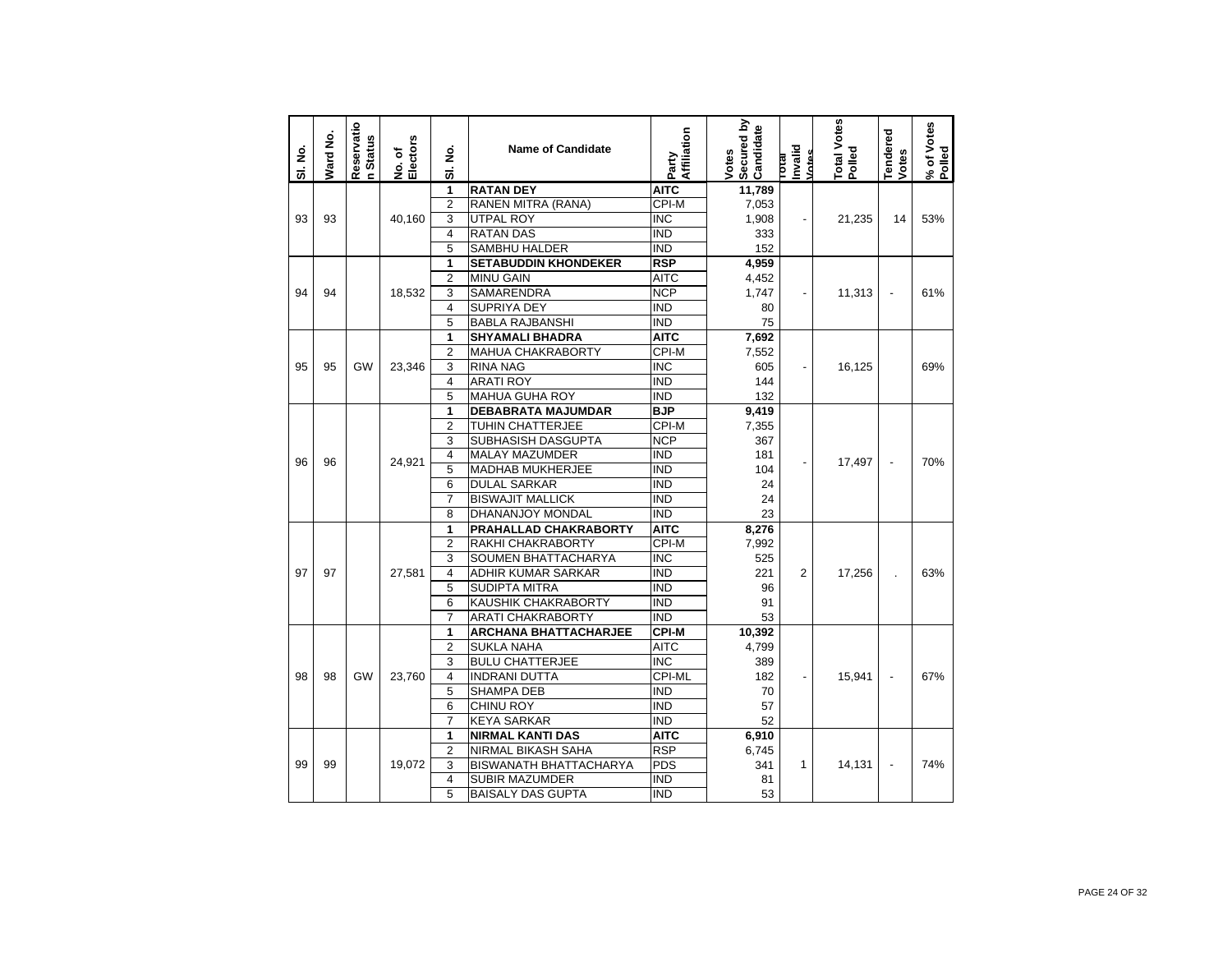| SI. No. | Ward No. | Reservatio<br><b>Status</b><br>c. | Electors<br>No. of | غ<br>ع<br>5             | <b>Name of Candidate</b>       | Affiliation<br>Party    | Secured by<br>Candidate<br>Votes | Invalid<br>Votes<br><b>IP10</b> | Total Votes<br>Polled | <b>Tendered</b><br>Votes | % of Votes<br>Polled |
|---------|----------|-----------------------------------|--------------------|-------------------------|--------------------------------|-------------------------|----------------------------------|---------------------------------|-----------------------|--------------------------|----------------------|
|         |          |                                   |                    | 1                       | <b>BIKASH RANJAN</b>           | <b>CPI-M</b>            | 7,432                            |                                 |                       |                          |                      |
|         |          |                                   |                    | $\overline{2}$          | PARTHA CHATTERJEE              | <b>AITC</b>             | 5,796                            |                                 |                       |                          |                      |
| 100     | 100      |                                   | 22,284             | 3                       | DR. SUDIP JOYTI                | $\overline{\text{INC}}$ | 363                              | 1                               | 13,717                | 17                       | 62%                  |
|         |          |                                   |                    | 4                       | <b>SIPRA DATTA</b>             | <b>IND</b>              | 58                               |                                 |                       |                          |                      |
|         |          |                                   |                    | 5                       | PRANAB KUMAR MUKHERJEE         | <b>IND</b>              | 34                               |                                 |                       |                          |                      |
|         |          |                                   |                    | 6                       | <b>TUHIN SARKAR</b>            | <b>IND</b>              | 33                               |                                 |                       |                          |                      |
|         |          |                                   |                    | 1                       | <b>CHANDANA GHOSH DASTIDAR</b> | <b>CPI-M</b>            | 19,733                           |                                 |                       |                          |                      |
| 101     | 101      | GW                                | 26,931             | 2                       | <b>GOPA DEB ROY</b>            | <b>AITC</b>             | 3,579                            |                                 | 24,440                |                          | 91%                  |
|         |          |                                   |                    | 3                       | SUPREETI BANERJEE              | <b>INC</b>              | 890                              |                                 |                       |                          |                      |
|         |          |                                   |                    | 4                       | SUBHRA ROY                     | <b>IND</b>              | 238                              |                                 |                       |                          |                      |
|         |          |                                   |                    | 1                       | <b>BATO KRISHNA ROY</b>        | <b>CPI-M</b>            | 7,776                            |                                 |                       |                          |                      |
|         |          |                                   |                    | 2                       | RAHUL CHAKRABORTY              | <b>BJP</b>              | 2,962                            |                                 |                       |                          |                      |
| 102     | 102      |                                   | 15,484             | 3                       | RAMESH BHATTACHARJEE           | <b>NCP</b>              | 528                              |                                 | 11,670                |                          | 75%                  |
|         |          |                                   |                    | 4                       | AMAR BHATTACHARJEE             | <b>IND</b>              | 184                              |                                 |                       |                          |                      |
|         |          |                                   |                    | 5                       | <b>TAPEN NAGCHOWDHURY</b>      | <b>IND</b>              | 147                              |                                 |                       |                          |                      |
|         |          |                                   |                    | 6                       | <b>HARIPADA SAHA</b>           | <b>IND</b>              | 73                               |                                 |                       |                          |                      |
|         |          |                                   |                    | 1                       | SUBRATA DAS GUPTA (PADMA)      | <b>CPI-M</b>            | 9,364                            |                                 |                       |                          |                      |
| 103     | 103      |                                   | 19,080             | $\overline{2}$          | <b>SUBRATA GUPTA</b>           | <b>BJP</b>              | 2,593                            | $\overline{a}$                  | 13,012                | $\overline{a}$           | 68%                  |
|         |          |                                   |                    | 3                       | SHYAMAL MUKHERJEE              | <b>NCP</b>              | 672                              |                                 |                       |                          |                      |
|         |          |                                   |                    | 4                       | <b>AMIT ROY</b>                | <b>IND</b>              | 383                              |                                 |                       |                          |                      |
|         |          |                                   |                    | 1                       | <b>HENA CHAKRABORTI</b>        | <b>RSP</b>              | 9,271                            |                                 |                       |                          |                      |
|         |          |                                   | 22,672             | $\overline{2}$          | <b>MITALI BANERJEE</b>         | <b>AITC</b>             | 4,520                            |                                 |                       |                          |                      |
| 104     | 104      | GW                                |                    |                         | 3                              | ANURADHA PUTATUNDA      | <b>PDS</b>                       | 1,870                           |                       | 16,128                   | $\overline{a}$       |
|         |          |                                   |                    | 4                       | <b>MAMATA GHOSH</b>            | <b>CPI-ML</b>           | 274                              | $\overline{\phantom{a}}$        |                       |                          |                      |
|         |          |                                   |                    | 5                       | SMT. SANGEETA MONDAL           | <b>IND</b>              | 148                              |                                 |                       |                          |                      |
|         |          |                                   |                    | 6                       | SHASHIKALA DUTTA               | <b>IND</b>              | 45                               |                                 |                       |                          |                      |
|         |          |                                   |                    | 1                       | <b>SUNIL CHANDRA</b>           | <b>CPI-M</b>            | 6,499                            |                                 |                       |                          |                      |
|         |          |                                   |                    | 2                       | PARTHA SARATHI GHOSH           | <b>AITC</b>             | 3,611                            |                                 |                       |                          |                      |
| 105     | 105      |                                   | 14,402             | 3                       | <b>CHANDAN BASU</b>            | <b>PDS</b>              | 361                              |                                 | 10,718                | $\overline{2}$           | 74%                  |
|         |          |                                   |                    | 4                       | <b>NAREN PYNE</b>              | CPI-ML                  | 121                              |                                 |                       |                          |                      |
|         |          |                                   |                    | 5                       | DULAL ROYCHOUDHURY             | <b>IND</b>              | 80                               |                                 |                       |                          |                      |
|         |          |                                   |                    | 6                       | <b>GOURI ROY CHOWDHURY</b>     | <b>IND</b>              | 46                               |                                 |                       |                          |                      |
|         |          |                                   |                    | $\overline{\mathbf{1}}$ | <b>DIPU DAS THAKUR</b>         | <b>AITC</b>             | 8,054                            |                                 |                       |                          |                      |
|         |          |                                   |                    | 2                       | <b>SUDIP GOSWAMI</b>           | <b>RSP</b>              | 6,980                            |                                 |                       |                          |                      |
| 106     | 106      |                                   | 22.717             | 3                       | SHYAMALI MONDAL                | <b>INC</b>              | 701                              | 1                               | 15,998                | 2                        | 70%                  |
|         |          |                                   |                    | 4                       | PRANAB MUKHERJEE               | <b>IND</b>              | 152                              |                                 |                       |                          |                      |
|         |          |                                   |                    | $\overline{5}$          | <b>ETI DAS</b>                 | <b>IND</b>              | 110                              |                                 |                       |                          |                      |
|         |          |                                   |                    | 1                       | <b>MUKUL GUHA THAKURATA</b>    | <b>CPI-M</b>            | 10,780                           |                                 |                       |                          |                      |
|         |          |                                   |                    | 2                       | <b>RINA DEB</b>                | <b>AITC</b>             | 6,393                            |                                 |                       |                          |                      |
|         |          |                                   |                    | 3                       | <b>LINA SARKAR</b>             | <b>NCP</b>              | 765                              |                                 |                       |                          |                      |
| 107     | 107      | <b>GW</b>                         | 25.790             | 4                       | <b>SWAPNA DAS</b>              | <b>IND</b>              | 177                              |                                 | 18,321                |                          | 71%                  |
|         |          |                                   |                    | 5                       | <b>SMRTI DAS</b>               | <b>IND</b>              | 124                              |                                 |                       |                          |                      |
|         |          |                                   | 6                  | <b>TANDRA RAKSHIT</b>   | <b>IND</b>                     | 44                      |                                  |                                 |                       |                          |                      |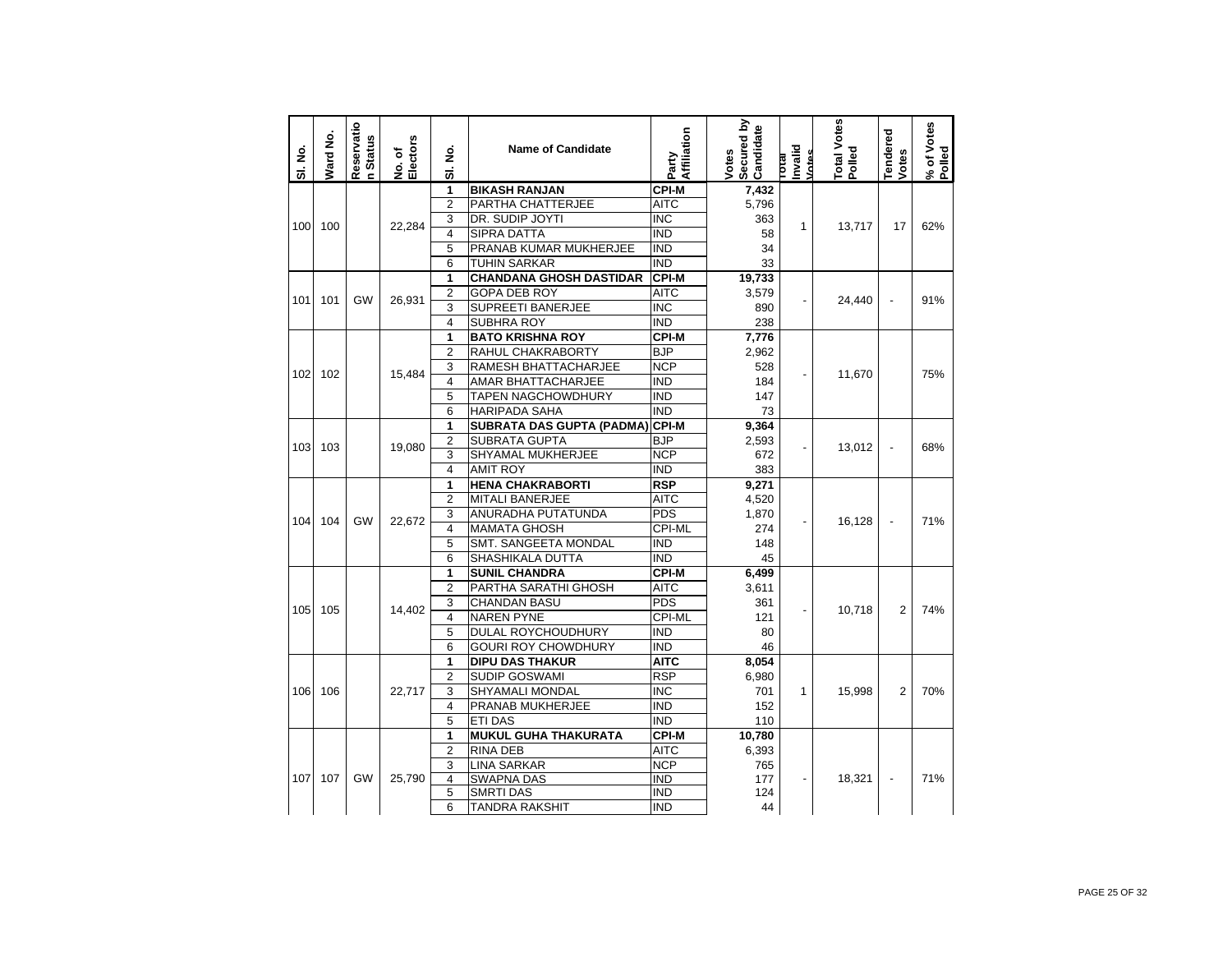| o<br>–<br>S | ο<br>ω | w<br>ω<br>ω<br>m<br>co<br>a١ | w<br>۰.<br>u<br>ت<br>o<br>౨<br>ш | ٥<br>7<br>_<br>ັທ | <b>Name of Candidate</b> | <br>منعد<br>ೲ<br>≫.≝<br>$\sim$<br>п.<br>÷ | œ<br>w<br><br>m<br>ω<br>∽<br>w<br>œ | $\sigma$<br>P.<br>$\sim$ | ഗ<br>œ<br>_<br>œ<br>ಹ | ω<br>w<br>ᄒ<br>٨ï<br>∸<br>ω | m<br>ω<br>ठ<br>œ<br>٥ |
|-------------|--------|------------------------------|----------------------------------|-------------------|--------------------------|-------------------------------------------|-------------------------------------|--------------------------|-----------------------|-----------------------------|-----------------------|
|             |        |                              |                                  |                   | <b>KRISHNA BHOWMICK</b>  | <b>IND</b>                                | 38                                  |                          |                       |                             |                       |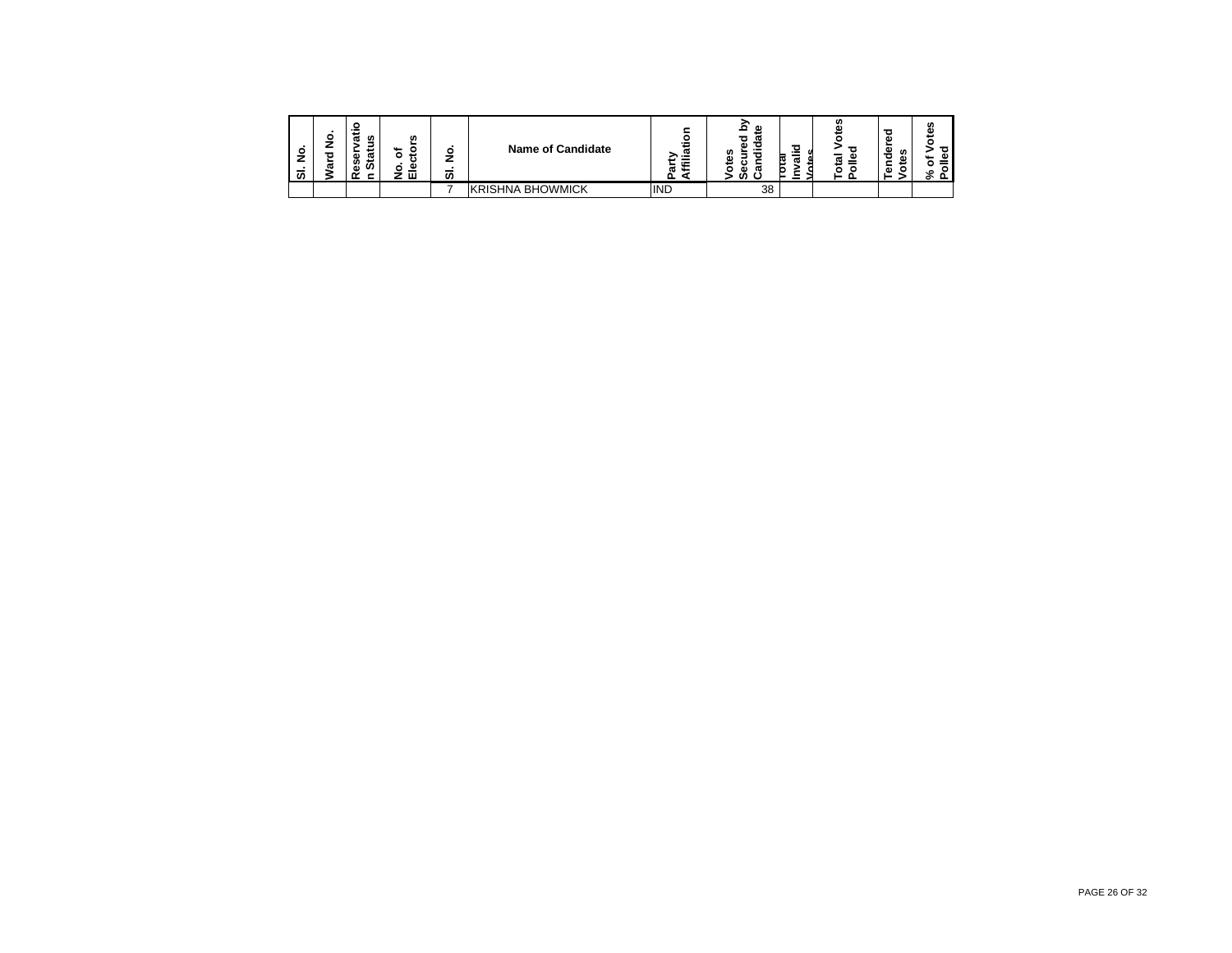| 1<br><b>AMAL MAZUMDER</b><br><b>CPI-M</b><br>7,215<br>$\overline{2}$<br><b>SAMIR SUTRADHAR</b><br><b>AITC</b><br>4,168<br>3<br><b>SUNIL DAS</b><br><b>NCP</b><br>1,368<br>108<br>16,690<br>$\overline{2}$<br>108<br>13,078<br>÷,<br>$\overline{\mathbf{4}}$<br><b>SHYAM SAHA</b><br>IND<br>217<br>5<br>AJIT CHANDRA BOSE<br>IND<br>58<br>6<br>RAJ CHAKRABORTY<br><b>IND</b><br>52<br><b>CPI-M</b><br>1<br><b>SAMARENDRA ROY (SWAPAN)</b><br>15,642<br>$\overline{2}$<br>DULAL KANTI CHAUDHURI<br><b>BJP</b><br>2,887<br>3<br><b>SUNITA MONDAL</b><br>INC<br>1,306<br>109<br>109<br>26.184<br>$\mathbf{1}$<br>20.352<br>$\overline{a}$<br>$\overline{\mathbf{4}}$<br><b>BIJOY NANDY</b><br><b>IND</b><br>326<br>5<br>$\overline{\text{IND}}$<br>SANJIB ROY<br>190<br>1<br><b>DIPA ROY</b><br><b>CPI-M</b><br>8.745 | % of Votes<br>Polled<br><b>Tendered</b><br>Votes | Total Votes<br>Polled | nvalid<br><b>Intes</b><br><b>IP10</b> | Secured by<br>Candidate<br>Votes | Affiliation<br>Party | <b>Name of Candidate</b> | ş<br>ಹ | w<br>No. of<br>Electors | Reservatio<br>n Status | Ward No. | SI. No. |
|-------------------------------------------------------------------------------------------------------------------------------------------------------------------------------------------------------------------------------------------------------------------------------------------------------------------------------------------------------------------------------------------------------------------------------------------------------------------------------------------------------------------------------------------------------------------------------------------------------------------------------------------------------------------------------------------------------------------------------------------------------------------------------------------------------------------|--------------------------------------------------|-----------------------|---------------------------------------|----------------------------------|----------------------|--------------------------|--------|-------------------------|------------------------|----------|---------|
|                                                                                                                                                                                                                                                                                                                                                                                                                                                                                                                                                                                                                                                                                                                                                                                                                   |                                                  |                       |                                       |                                  |                      |                          |        |                         |                        |          |         |
|                                                                                                                                                                                                                                                                                                                                                                                                                                                                                                                                                                                                                                                                                                                                                                                                                   |                                                  |                       |                                       |                                  |                      |                          |        |                         |                        |          |         |
|                                                                                                                                                                                                                                                                                                                                                                                                                                                                                                                                                                                                                                                                                                                                                                                                                   | 78%                                              |                       |                                       |                                  |                      |                          |        |                         |                        |          |         |
|                                                                                                                                                                                                                                                                                                                                                                                                                                                                                                                                                                                                                                                                                                                                                                                                                   |                                                  |                       |                                       |                                  |                      |                          |        |                         |                        |          |         |
|                                                                                                                                                                                                                                                                                                                                                                                                                                                                                                                                                                                                                                                                                                                                                                                                                   |                                                  |                       |                                       |                                  |                      |                          |        |                         |                        |          |         |
|                                                                                                                                                                                                                                                                                                                                                                                                                                                                                                                                                                                                                                                                                                                                                                                                                   |                                                  |                       |                                       |                                  |                      |                          |        |                         |                        |          |         |
|                                                                                                                                                                                                                                                                                                                                                                                                                                                                                                                                                                                                                                                                                                                                                                                                                   |                                                  |                       |                                       |                                  |                      |                          |        |                         |                        |          |         |
|                                                                                                                                                                                                                                                                                                                                                                                                                                                                                                                                                                                                                                                                                                                                                                                                                   |                                                  |                       |                                       |                                  |                      |                          |        |                         |                        |          |         |
|                                                                                                                                                                                                                                                                                                                                                                                                                                                                                                                                                                                                                                                                                                                                                                                                                   | 78%                                              |                       |                                       |                                  |                      |                          |        |                         |                        |          |         |
|                                                                                                                                                                                                                                                                                                                                                                                                                                                                                                                                                                                                                                                                                                                                                                                                                   |                                                  |                       |                                       |                                  |                      |                          |        |                         |                        |          |         |
|                                                                                                                                                                                                                                                                                                                                                                                                                                                                                                                                                                                                                                                                                                                                                                                                                   |                                                  |                       |                                       |                                  |                      |                          |        |                         |                        |          |         |
|                                                                                                                                                                                                                                                                                                                                                                                                                                                                                                                                                                                                                                                                                                                                                                                                                   |                                                  |                       |                                       |                                  |                      |                          |        |                         |                        |          |         |
| <b>AITC</b><br>$\overline{2}$<br>1,913                                                                                                                                                                                                                                                                                                                                                                                                                                                                                                                                                                                                                                                                                                                                                                            | 86%                                              |                       |                                       |                                  |                      | <b>MILI GHOSAL</b>       |        |                         |                        |          |         |
| 110<br>110<br><b>GW</b><br>12.898<br>11.119<br>÷,<br>3<br>RATNABALI BASU MALLICK<br><b>INC</b><br>353                                                                                                                                                                                                                                                                                                                                                                                                                                                                                                                                                                                                                                                                                                             |                                                  |                       |                                       |                                  |                      |                          |        |                         |                        |          |         |
| $\overline{4}$<br><b>JHUMA BASU</b><br><b>IND</b><br>108                                                                                                                                                                                                                                                                                                                                                                                                                                                                                                                                                                                                                                                                                                                                                          |                                                  |                       |                                       |                                  |                      |                          |        |                         |                        |          |         |
| 1<br><b>BIRENDRA NATH GHOSH</b><br><b>CPI-M</b><br>9,599                                                                                                                                                                                                                                                                                                                                                                                                                                                                                                                                                                                                                                                                                                                                                          |                                                  |                       |                                       |                                  |                      |                          |        |                         |                        |          |         |
| $\overline{2}$<br><b>RUPA DAS</b><br><b>AITC</b><br>3,170<br>111<br>$\mathbf{1}$<br>4                                                                                                                                                                                                                                                                                                                                                                                                                                                                                                                                                                                                                                                                                                                             | 69%                                              |                       |                                       |                                  |                      |                          |        |                         |                        |          |         |
| 111<br>20,831<br>14.354<br>3<br><b>NCP</b><br><b>BISWAJIT DEBNATH</b><br>1,423                                                                                                                                                                                                                                                                                                                                                                                                                                                                                                                                                                                                                                                                                                                                    |                                                  |                       |                                       |                                  |                      |                          |        |                         |                        |          |         |
| $\overline{4}$<br><b>CHAINA SAMADAR</b><br>IND<br>161                                                                                                                                                                                                                                                                                                                                                                                                                                                                                                                                                                                                                                                                                                                                                             |                                                  |                       |                                       |                                  |                      |                          |        |                         |                        |          |         |
| 1<br><b>GOPAL ROY</b><br>6,947<br>AITC                                                                                                                                                                                                                                                                                                                                                                                                                                                                                                                                                                                                                                                                                                                                                                            |                                                  |                       |                                       |                                  |                      |                          |        |                         |                        |          |         |
| $\overline{2}$<br><b>AIFB</b><br>SYAMAL KANTI KANUNGO<br>6,513                                                                                                                                                                                                                                                                                                                                                                                                                                                                                                                                                                                                                                                                                                                                                    |                                                  |                       |                                       |                                  |                      |                          |        |                         |                        |          |         |
| 3<br>PRAKASH SARKAR<br><b>NCP</b><br>400                                                                                                                                                                                                                                                                                                                                                                                                                                                                                                                                                                                                                                                                                                                                                                          |                                                  |                       |                                       |                                  |                      |                          |        |                         |                        |          |         |
| $\overline{4}$<br>MOUSUMI CHAKRABORTY<br><b>IND</b><br>112<br>112<br>19,982<br>130<br>1<br>14,225<br>L,                                                                                                                                                                                                                                                                                                                                                                                                                                                                                                                                                                                                                                                                                                           | 71%                                              |                       |                                       |                                  |                      |                          |        |                         |                        |          |         |
| 5<br><b>SHYAMAL SARKAR</b><br><b>IND</b><br>124                                                                                                                                                                                                                                                                                                                                                                                                                                                                                                                                                                                                                                                                                                                                                                   |                                                  |                       |                                       |                                  |                      |                          |        |                         |                        |          |         |
| 6<br>IND<br><b>SUKLA NATH</b><br>71                                                                                                                                                                                                                                                                                                                                                                                                                                                                                                                                                                                                                                                                                                                                                                               |                                                  |                       |                                       |                                  |                      |                          |        |                         |                        |          |         |
| 7<br>SHYAMAL BANERJEE<br>IND<br>39                                                                                                                                                                                                                                                                                                                                                                                                                                                                                                                                                                                                                                                                                                                                                                                |                                                  |                       |                                       |                                  |                      |                          |        |                         |                        |          |         |
| <b>ANITA KARMAJUMDER</b><br><b>AITC</b><br>7,752<br>1                                                                                                                                                                                                                                                                                                                                                                                                                                                                                                                                                                                                                                                                                                                                                             |                                                  |                       |                                       |                                  |                      |                          |        |                         |                        |          |         |
| SHEELA DUTTA, (W/O SRI<br>CPI-M<br>$\overline{2}$<br>6.572<br>PRADIP DUTTA)                                                                                                                                                                                                                                                                                                                                                                                                                                                                                                                                                                                                                                                                                                                                       |                                                  |                       |                                       |                                  |                      |                          |        |                         |                        |          |         |
| <b>SARBANI ROY</b><br><b>NCP</b><br>3<br>324                                                                                                                                                                                                                                                                                                                                                                                                                                                                                                                                                                                                                                                                                                                                                                      |                                                  |                       |                                       |                                  |                      |                          |        |                         |                        |          |         |
| 19,906<br>113<br>113<br>15,090<br>÷,<br>$\overline{\phantom{a}}$<br>4<br><b>BULU BOSE</b><br><b>PDS</b><br>199                                                                                                                                                                                                                                                                                                                                                                                                                                                                                                                                                                                                                                                                                                    | 76%                                              |                       |                                       |                                  |                      |                          |        |                         |                        |          |         |
| 5<br>SHILA DUTTA (W/O. SRI SRIDAM<br><b>IND</b><br>130                                                                                                                                                                                                                                                                                                                                                                                                                                                                                                                                                                                                                                                                                                                                                            |                                                  |                       |                                       |                                  |                      |                          |        |                         |                        |          |         |
| 6<br><b>SUMITRA GHOSH</b><br>IND<br>72                                                                                                                                                                                                                                                                                                                                                                                                                                                                                                                                                                                                                                                                                                                                                                            |                                                  |                       |                                       |                                  |                      |                          |        |                         |                        |          |         |
| $\overline{7}$<br>IND<br><b>BEAUTI ROY</b><br>41                                                                                                                                                                                                                                                                                                                                                                                                                                                                                                                                                                                                                                                                                                                                                                  |                                                  |                       |                                       |                                  |                      |                          |        |                         |                        |          |         |
| <b>CPI-M</b><br>1<br><b>AMAL MITRA</b><br>13,784                                                                                                                                                                                                                                                                                                                                                                                                                                                                                                                                                                                                                                                                                                                                                                  |                                                  |                       |                                       |                                  |                      |                          |        |                         |                        |          |         |
| 114<br>114<br>21,719<br>$\overline{2}$<br>TANIA CHATTOPADHYAY<br><b>AITC</b><br>17,726<br>3,557<br>$\overline{\phantom{a}}$<br>$\overline{\phantom{a}}$                                                                                                                                                                                                                                                                                                                                                                                                                                                                                                                                                                                                                                                           | 82%                                              |                       |                                       |                                  |                      |                          |        |                         |                        |          |         |
| 3<br><b>RAMEN BISWAS</b><br><b>NCP</b><br>385                                                                                                                                                                                                                                                                                                                                                                                                                                                                                                                                                                                                                                                                                                                                                                     |                                                  |                       |                                       |                                  |                      |                          |        |                         |                        |          |         |
| <b>AITC</b><br>1<br><b>RATNA SUR</b><br>8.291                                                                                                                                                                                                                                                                                                                                                                                                                                                                                                                                                                                                                                                                                                                                                                     |                                                  |                       |                                       |                                  |                      |                          |        |                         |                        |          |         |
| $\overline{2}$<br>RUMA CHOWDHURY<br>CPI-M<br>5,975                                                                                                                                                                                                                                                                                                                                                                                                                                                                                                                                                                                                                                                                                                                                                                |                                                  |                       |                                       |                                  |                      |                          |        |                         |                        |          |         |
| 3<br><b>SUSIL KUMAR SARKAR</b><br>INC<br>558                                                                                                                                                                                                                                                                                                                                                                                                                                                                                                                                                                                                                                                                                                                                                                      |                                                  |                       |                                       |                                  |                      |                          |        |                         |                        |          |         |
| 4<br>SANTILAL CHATTERJEE<br>IND<br>151<br>115<br>115<br>21,266<br>1<br>15,104<br>2                                                                                                                                                                                                                                                                                                                                                                                                                                                                                                                                                                                                                                                                                                                                | 71%                                              |                       |                                       |                                  |                      |                          |        |                         |                        |          |         |
| 5<br><b>RANJIT KARMAKAR</b><br><b>IND</b><br>61                                                                                                                                                                                                                                                                                                                                                                                                                                                                                                                                                                                                                                                                                                                                                                   |                                                  |                       |                                       |                                  |                      |                          |        |                         |                        |          |         |
| 6<br><b>IND</b><br><b>DEBASISH CHATTERJEE</b><br>37                                                                                                                                                                                                                                                                                                                                                                                                                                                                                                                                                                                                                                                                                                                                                               |                                                  |                       |                                       |                                  |                      |                          |        |                         |                        |          |         |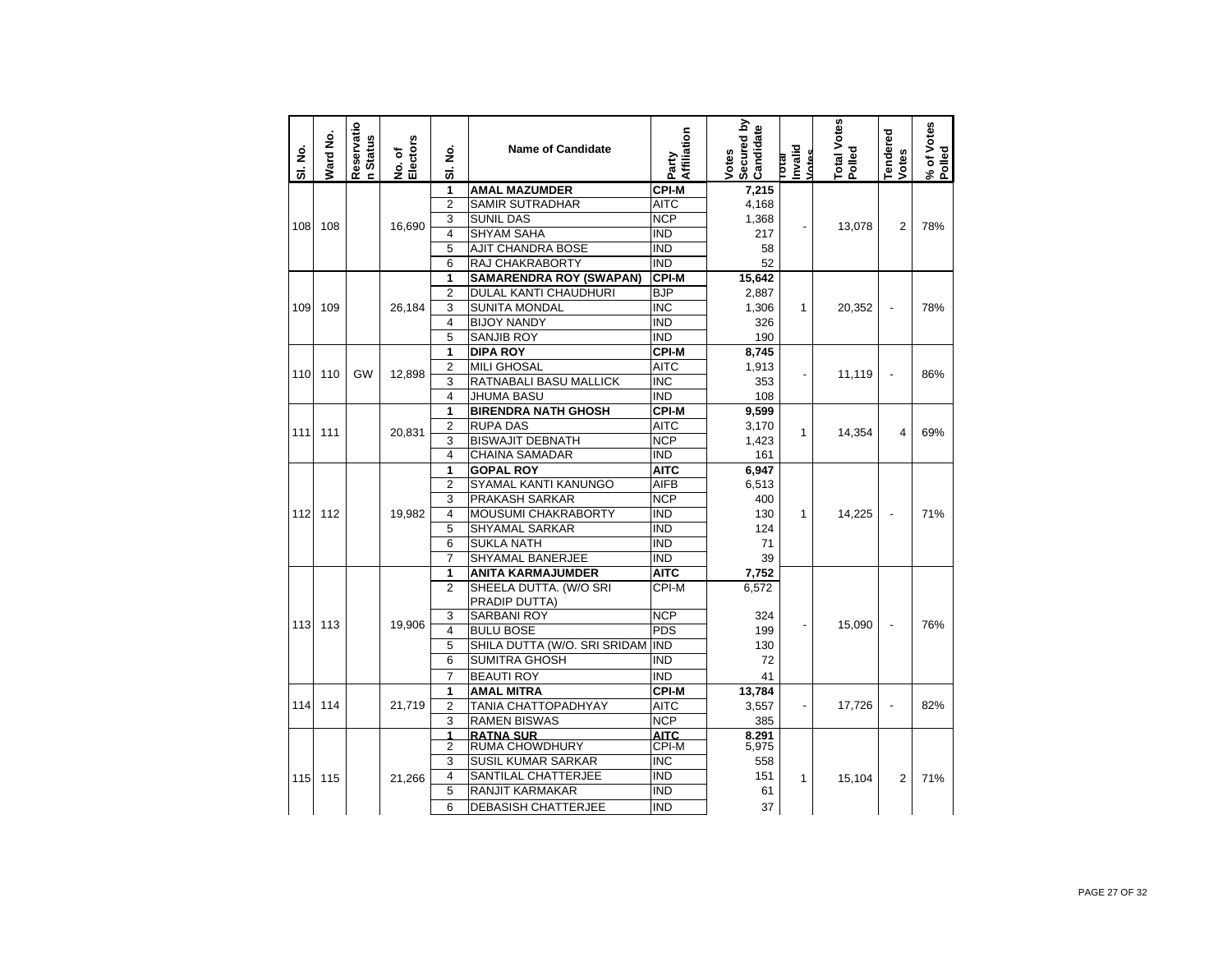| $\blacksquare$<br>$\circ$<br>–<br>-<br>ຑ | ο<br>ω | −<br>w<br>ω<br>≖<br>ω<br>œ<br>ت<br>ഗ<br>Ø<br>۵D<br>- | w<br>⊷<br>◡<br>⊷<br>o<br>౨<br>ш | Ο<br>7<br>∸<br>-<br>ັທ | <b>Name of Candidate</b>      | <br>پ<br>ത<br>≫<br>$\overline{\phantom{0}}$<br>ω<br>⊷ | œ<br>o<br>ω<br>$\overline{\phantom{a}}$<br><br>m<br>ω<br>ŗQ<br>ω<br>∾<br>o<br>œ<br>о<br>c<br>ഗ<br>- | <b>tn</b><br>æ | a<br>Φ<br>w<br>Ō<br>۵Ś<br>s<br>ā<br>о | m |
|------------------------------------------|--------|------------------------------------------------------|---------------------------------|------------------------|-------------------------------|-------------------------------------------------------|-----------------------------------------------------------------------------------------------------|----------------|---------------------------------------|---|
|                                          |        |                                                      |                                 |                        | TA RANJAN DAS<br><b>CHITT</b> | <b>IND</b>                                            | 30                                                                                                  |                |                                       |   |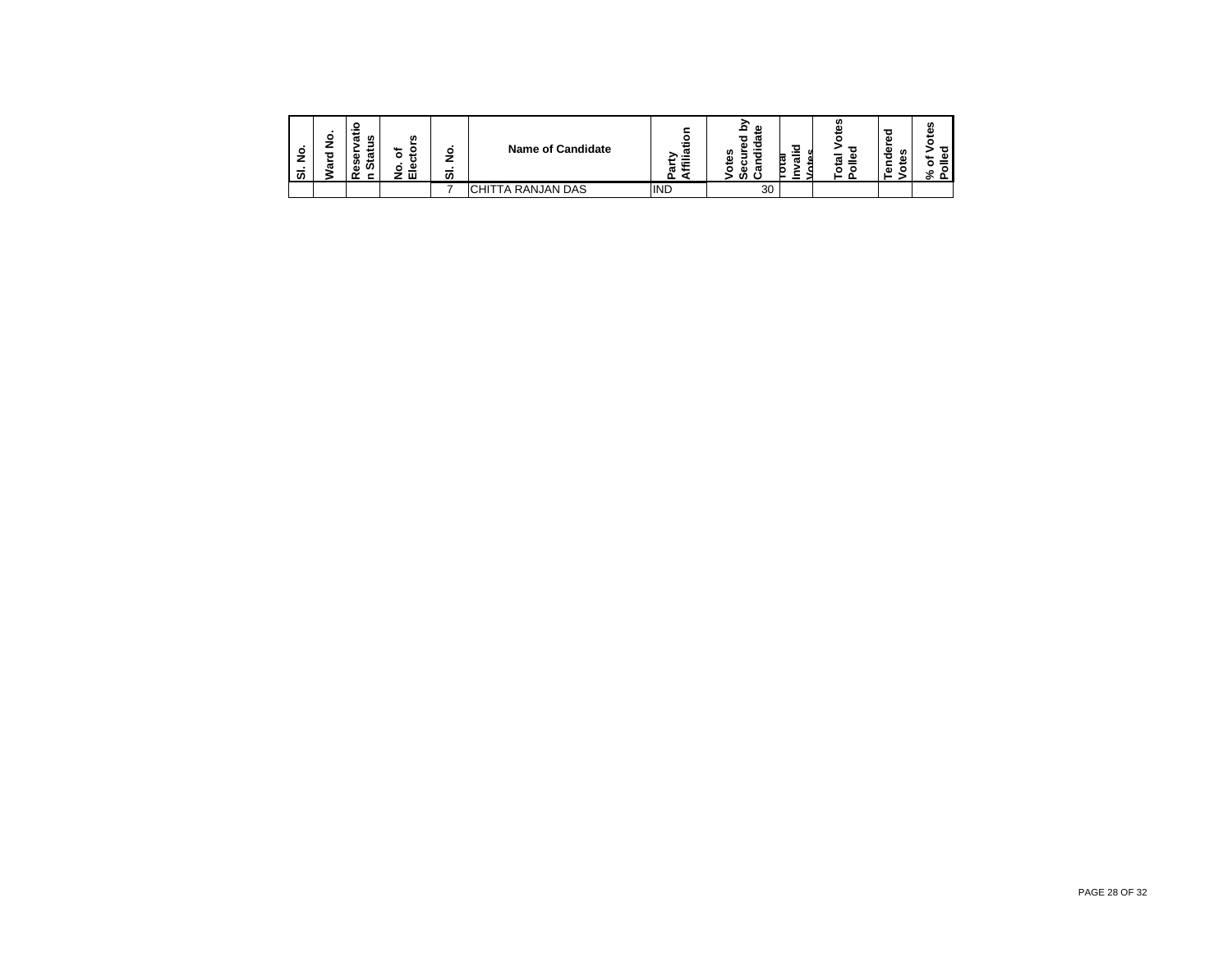| SI. No. | Ward No. | Reservatio<br>In Status | No. of<br>Electors | ş<br>ಹ                  | <b>Name of Candidate</b>       | Affiliation<br>Party           | Secured by<br>Candidate<br>Votes | hvalid<br>Votes<br>rotal | Total Votes<br>Polled | Tendered<br>Votes        | % of Votes<br>Polled |
|---------|----------|-------------------------|--------------------|-------------------------|--------------------------------|--------------------------------|----------------------------------|--------------------------|-----------------------|--------------------------|----------------------|
|         |          |                         |                    | 1                       | <b>KRISHNA SINGH</b>           | <b>AITC</b>                    | 7,390                            |                          |                       |                          |                      |
|         |          |                         |                    | $\overline{2}$          | ANJALI ADHIKARY                | <b>CPI</b>                     | 3,707                            |                          |                       |                          |                      |
| 116     | 116      | <b>GW</b>               | 18.035             | 3                       | SUCHARITA CHAKRABORTY          | <b>INC</b>                     | 1,039                            |                          | 12,530                | $\overline{a}$           | 69%                  |
|         |          |                         |                    | $\overline{\mathbf{4}}$ | <b>DIPTI NASKAR</b>            | <b>IND</b>                     | 147                              |                          |                       |                          |                      |
|         |          |                         |                    | 5                       | SABITA SAMANTA                 | $\overline{\text{IND}}$        | 130                              |                          |                       |                          |                      |
|         |          |                         |                    | 6                       | <b>SULEKHA HALDER</b>          | <b>IND</b>                     | 117                              |                          |                       |                          |                      |
|         |          |                         |                    | 1                       | <b>SAILEN DASGUPTA</b>         | <b>INC</b>                     | 4,505                            |                          |                       |                          |                      |
|         |          |                         |                    | $\overline{2}$          | <b>TARAK SINGH</b>             | AITC                           | 3,643                            |                          |                       |                          |                      |
| 117     | 117      |                         | 15.928             | 3                       | <b>GOPAL BARIK</b>             | CPI-M                          | 2,762                            | $\overline{a}$           | 11.042                | $\overline{2}$           | 69%                  |
|         |          |                         |                    | 4                       | <b>NIRMAL SINGH</b>            | <b>IND</b>                     | 70                               |                          |                       |                          |                      |
|         |          |                         |                    | 5                       | <b>SANTU DAS</b>               | <b>IND</b>                     | 62                               |                          |                       |                          |                      |
|         |          |                         |                    | 1                       | <b>AJOY ADHIKARY</b>           | <b>CPI-M</b>                   | 5,565                            |                          |                       |                          |                      |
|         |          |                         |                    | $\overline{2}$          | <b>ALOKE ROY</b>               | <b>AITC</b>                    | 5,004                            |                          |                       |                          |                      |
| 118     | 118      |                         | 16,961             | 3                       | SUBROTA GHOSH (SHANKAR)        | <b>NCP</b>                     | 1,113                            |                          | 11,909                | $\overline{a}$           | 70%                  |
|         |          |                         |                    | 4                       | <b>SHAMIR KUMAR MAITY</b>      | IND                            | 104                              |                          |                       |                          |                      |
|         |          |                         |                    | 5                       | KRISHNAKANTA BANERJEE          | <b>IND</b>                     | 84                               |                          |                       |                          |                      |
|         |          |                         |                    | 6                       | <b>UDAY SANKAR DAS</b>         | <b>IND</b>                     | 39                               |                          |                       |                          |                      |
|         |          |                         |                    | 1                       | <b>ASHOKA MONDAL</b>           | <b>AITC</b>                    | 4,659                            |                          |                       |                          |                      |
|         |          |                         |                    | 2                       | SAMITA HAR CHOWDHURY           | CPI-M                          | 3,205                            |                          |                       |                          |                      |
| 119     | 119      | <b>GW</b>               | 13.217             | 3                       | SOMA DUTTA                     | <b>INC</b>                     | 525                              |                          | 8.567                 | $\overline{a}$           | 65%                  |
|         |          |                         |                    | $\overline{4}$          | <b>JOLLY PANDIT</b>            | IND<br>$\overline{\text{IND}}$ | 71                               |                          |                       |                          |                      |
|         |          |                         |                    | 5<br>6                  | SONALI GOSWAMI                 | <b>IND</b>                     | 67                               |                          |                       |                          |                      |
|         |          |                         |                    |                         | SHIBANI POLLEY                 |                                | 40                               |                          |                       |                          |                      |
|         |          |                         |                    | 1<br>$\overline{2}$     | <b>SUSANTA GHOSH</b>           | <b>INC</b><br>CPI-M            | 7,453                            |                          |                       |                          |                      |
|         |          |                         |                    | 3                       | ALOK KUMAR RUDRA<br>RAJIB GUHA | <b>AITC</b>                    | 2,476<br>802                     |                          |                       |                          |                      |
| 120     | 120      |                         | 16.285             | $\overline{\mathbf{4}}$ | <b>AMAN KHAN</b>               | <b>IND</b>                     | 56                               | 1                        | 10.889                |                          | 67%                  |
|         |          |                         |                    | 5                       | <b>SOMA DUTTA</b>              | <b>IND</b>                     | 54                               |                          |                       |                          |                      |
|         |          |                         |                    | 6                       | <b>SANJIB GHOSH</b>            | <b>IND</b>                     | 47                               |                          |                       |                          |                      |
|         |          |                         |                    | 1                       | <b>KISHORE GHOSH</b>           | <b>CPI-M</b>                   | 7,442                            |                          |                       |                          |                      |
|         |          |                         |                    | $\overline{2}$          | SARBANI ROY                    | <b>INC</b>                     | 3,802                            |                          |                       |                          |                      |
|         |          |                         |                    | 3                       | TAPAN MUKHERJEE (BUDDHA)       | <b>AITC</b>                    | 3,038                            |                          |                       |                          |                      |
| 121     | 121      |                         | 20,550             | 4                       | <b>GOBINDA MANNA</b>           | CPI-ML                         | 241                              | $\overline{\phantom{0}}$ | 14,743                |                          | 72%                  |
|         |          |                         |                    | 5                       | <b>SAJAL BISWAS</b>            | <b>IND</b>                     | 100                              |                          |                       |                          |                      |
|         |          |                         |                    | 6                       | DIBYENDU DEY                   | <b>IND</b>                     | 68                               |                          |                       |                          |                      |
|         |          |                         |                    | $\overline{7}$          | <b>ABESH MAJUMDER</b>          | <b>IND</b>                     | 52                               |                          |                       |                          |                      |
|         |          |                         |                    | 1                       | <b>MANJU KAR</b>               | <b>CPI-M</b>                   | 10,424                           |                          |                       |                          |                      |
|         |          |                         |                    | $\overline{2}$          | <b>GITA DAS</b>                | <b>AITC</b>                    | 6,074                            |                          |                       |                          |                      |
|         |          |                         |                    | 3                       | KRISHNA BHATTACHARJEE          | $\overline{\text{INC}}$        | 975                              |                          |                       |                          |                      |
| 122     | 122      | GW                      | 24,685             | 4                       | <b>DULALI DAS</b>              | $\overline{\text{IND}}$        | 319                              | 1                        | 18,184                | $\overline{\phantom{m}}$ | 74%                  |
|         |          |                         |                    | 5                       | <b>SUKLA DEY</b>               | <b>IND</b>                     | 171                              |                          |                       |                          |                      |
|         |          |                         |                    | 6                       | ARATI SHARMA                   | <b>IND</b>                     | 147                              |                          |                       |                          |                      |
|         |          |                         |                    | $\overline{7}$          | PUTUL ROY                      | <b>IND</b>                     | 73                               |                          |                       |                          |                      |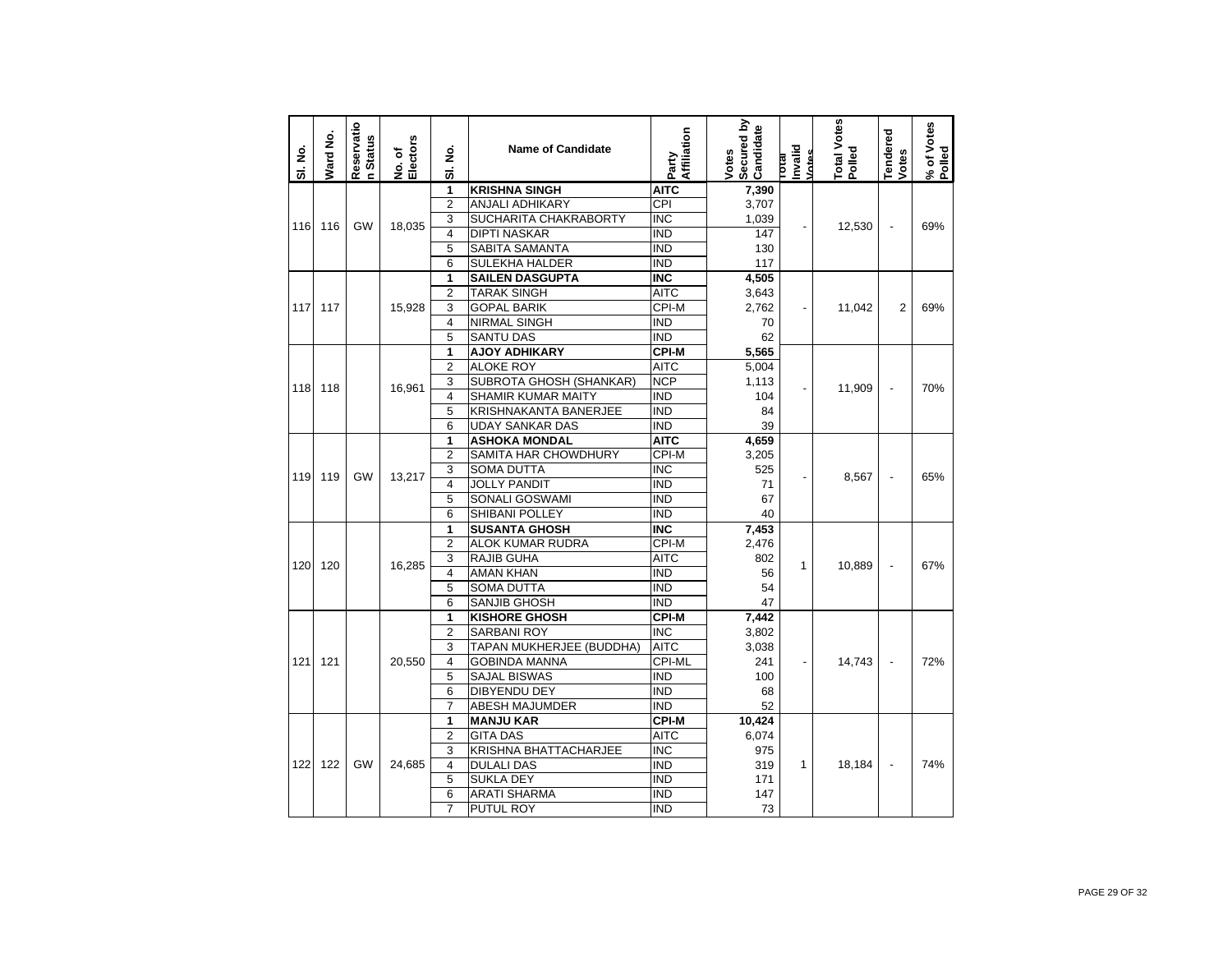| SI. No. | Ward No. | Reservatio<br>n Status | No. of<br>Electors | ş<br>5                  | <b>Name of Candidate</b>     | Affiliation<br>Party    | Secured by<br>Candidate<br>Votes | Invalid<br>Votes<br>leno | Total Votes<br>Polled | <b>Tendered</b><br>Votes | % of Votes<br>Polled |
|---------|----------|------------------------|--------------------|-------------------------|------------------------------|-------------------------|----------------------------------|--------------------------|-----------------------|--------------------------|----------------------|
|         |          |                        |                    | 1                       | <b>SAMAR ROY CHOWDHURY</b>   | <b>CPI-M</b>            | 9,531                            |                          |                       |                          |                      |
|         |          |                        |                    | $\overline{2}$          | <b>SMT. SUMAN GUPTA</b>      | <b>BJP</b>              | 3,323                            |                          |                       |                          |                      |
|         |          |                        |                    | 3                       | RANJAN GHOSH (LALTU)         | <b>NCP</b>              | 1,218                            |                          |                       |                          |                      |
| 123     | 123      |                        | 22.586             | $\overline{\mathbf{4}}$ | <b>ASHIS DANDA (JHUNU)</b>   | <b>IND</b>              | 628                              | 2                        | 14,878                | $\overline{a}$           | 66%                  |
|         |          |                        |                    | 5                       | <b>SUBRATA PATHAK</b>        | <b>IND</b>              | 76                               |                          |                       |                          |                      |
|         |          |                        |                    | 6                       | <b>BIDYUT PANTI</b>          | <b>IND</b>              | 64                               |                          |                       |                          |                      |
|         |          |                        |                    | $\overline{7}$          | <b>GOURANGA MONDOL</b>       | <b>IND</b>              | 36                               |                          |                       |                          |                      |
|         |          |                        |                    | 1                       | <b>SUKUMAR SARKAR</b>        | <b>CPI-M</b>            | 9,631                            |                          |                       |                          |                      |
|         |          |                        |                    | $\overline{2}$          | PRASANTA DHARA (BULGAN)      | <b>AITC</b>             | 6,365                            |                          |                       |                          |                      |
| 124     | 124      |                        | 23,449             | 3                       | <b>SWARUP DEB BARMAN</b>     | <b>NCP</b>              | 453                              |                          | 17,043                | $\overline{2}$           | 73%                  |
|         |          |                        |                    | $\overline{\mathbf{4}}$ | <b>SANJIB BISWAS</b>         | <b>BSP</b>              | 407                              |                          |                       |                          |                      |
|         |          |                        |                    | 5                       | <b>BASUDEB BANERJEE</b>      | <b>IND</b>              | 142                              |                          |                       |                          |                      |
|         |          |                        |                    | 6                       | <b>ASIM SAU</b>              | <b>IND</b>              | 45                               |                          |                       |                          |                      |
|         |          |                        |                    | 1                       | <b>SIPRA GHATAK</b>          | <b>AITC</b>             | 9,655                            |                          |                       |                          |                      |
|         |          |                        |                    | $\overline{2}$          | <b>SUSMITA BANERJEE</b>      | CPI-M                   | 8,345                            |                          |                       |                          |                      |
|         |          |                        |                    | 3                       | <b>SHILA SEAL</b>            | $\overline{\text{INC}}$ | 764                              |                          |                       |                          |                      |
| 125     | 125      | GW                     | 28,370             | 4                       | SAHANAJ BEGAM                | <b>IND</b>              | 192                              | 1                        | 19,190                | 3                        | 68%                  |
|         |          |                        |                    | 5                       | <b>SRABONI MITRA</b>         | <b>IND</b>              | 132                              |                          |                       |                          |                      |
|         |          |                        |                    | 6                       | KALPANA MUKHERJEE            | <b>IND</b>              | 101                              |                          |                       |                          |                      |
|         |          |                        |                    | 1                       | <b>SHYAMADAS ROY</b>         | <b>AITC</b>             | 7,623                            |                          |                       |                          |                      |
|         |          |                        |                    | $\overline{2}$          | <b>BIPLAB GUHATHAKURTA</b>   | CPI                     | 7,109                            |                          |                       |                          |                      |
| 126     | 126      |                        | 21.710             | 3                       | SOUMEN ROY CHOWDHURY         | $\overline{\text{INC}}$ | 510                              |                          | 15,554                | ÷,                       | 72%                  |
|         |          |                        |                    | $\overline{\mathbf{4}}$ | <b>MRITYUNJAY RAY</b>        | <b>IND</b>              | 200                              |                          |                       |                          |                      |
|         |          |                        |                    | 5                       | <b>SWAPAN CHAKRABORTY</b>    | <b>IND</b>              | 112                              |                          |                       |                          |                      |
|         |          |                        |                    | 1                       | <b>NIRMAL MUKHERJEE</b>      | <b>CPI-M</b>            | 12,369                           |                          |                       |                          |                      |
| 127     | 127      |                        | 27,081             | $\overline{2}$          | PARITOSH MAJI                | <b>AITC</b>             | 6,314                            | $\overline{\phantom{0}}$ | 19,594                | 1                        | 72%                  |
|         |          |                        |                    | 3                       | <b>AMAL BANERJEE</b>         | $\overline{\text{INC}}$ | 911                              |                          |                       |                          |                      |
|         |          |                        |                    | 1                       | <b>RATNA ROY MAZUMDAR</b>    | $CPI-M$                 | 9.744                            |                          |                       |                          |                      |
|         |          |                        |                    | $\overline{2}$          | <b>SATHI MUKHERJEE</b>       | <b>INC</b>              | 4,099                            |                          |                       |                          |                      |
| 128     | 128      | GW                     | 23,269             | 3                       | <b>SUSAMA DUTTA</b>          | <b>BJP</b>              | 1,175                            | $\mathbf{1}$             | 15,224                | 1                        | 65%                  |
|         |          |                        |                    | 4                       | <b>RUMA DAS</b>              | <b>IND</b>              | 124                              |                          |                       |                          |                      |
|         |          |                        |                    | 5                       | PRIYANKA DAS                 | <b>IND</b>              | 81                               |                          |                       |                          |                      |
|         |          |                        |                    | 1                       | <b>ANJAN DAS</b>             | <b>AITC</b>             | 12,489                           |                          |                       |                          |                      |
|         |          |                        |                    | $\overline{2}$          | <b>DIBYENDU GUPTA</b>        | CPI-M                   | 7,924                            |                          |                       |                          |                      |
|         |          |                        |                    | 3                       | <b>TARUN KANTI DAS</b>       | <b>NCP</b>              | 429                              |                          |                       |                          |                      |
|         |          |                        |                    | $\overline{\mathbf{4}}$ | <b>RATAN NASKAR</b>          | <b>IND</b>              | 213                              |                          |                       |                          |                      |
| 129     | 129      |                        | 28,783             | 5                       | <b>BISWANATH DAS (SHIBU)</b> | <b>PDS</b>              | 199                              |                          | 21,505                | $\overline{\phantom{a}}$ | 75%                  |
|         |          |                        |                    | 6                       | <b>SUSANTA BOSE</b>          | <b>IND</b>              | 91                               |                          |                       |                          |                      |
|         |          |                        |                    | $\overline{7}$          | <b>PRASENJIT GUHA</b>        | <b>IND</b>              | 66                               |                          |                       |                          |                      |
|         |          |                        |                    | 8                       | <b>ANJAN BHOWMICK</b>        | <b>IND</b>              | 50                               |                          |                       |                          |                      |
|         |          |                        |                    | 9                       | <b>DIBYENDU RAHA</b>         | <b>IND</b>              | 44                               |                          |                       |                          |                      |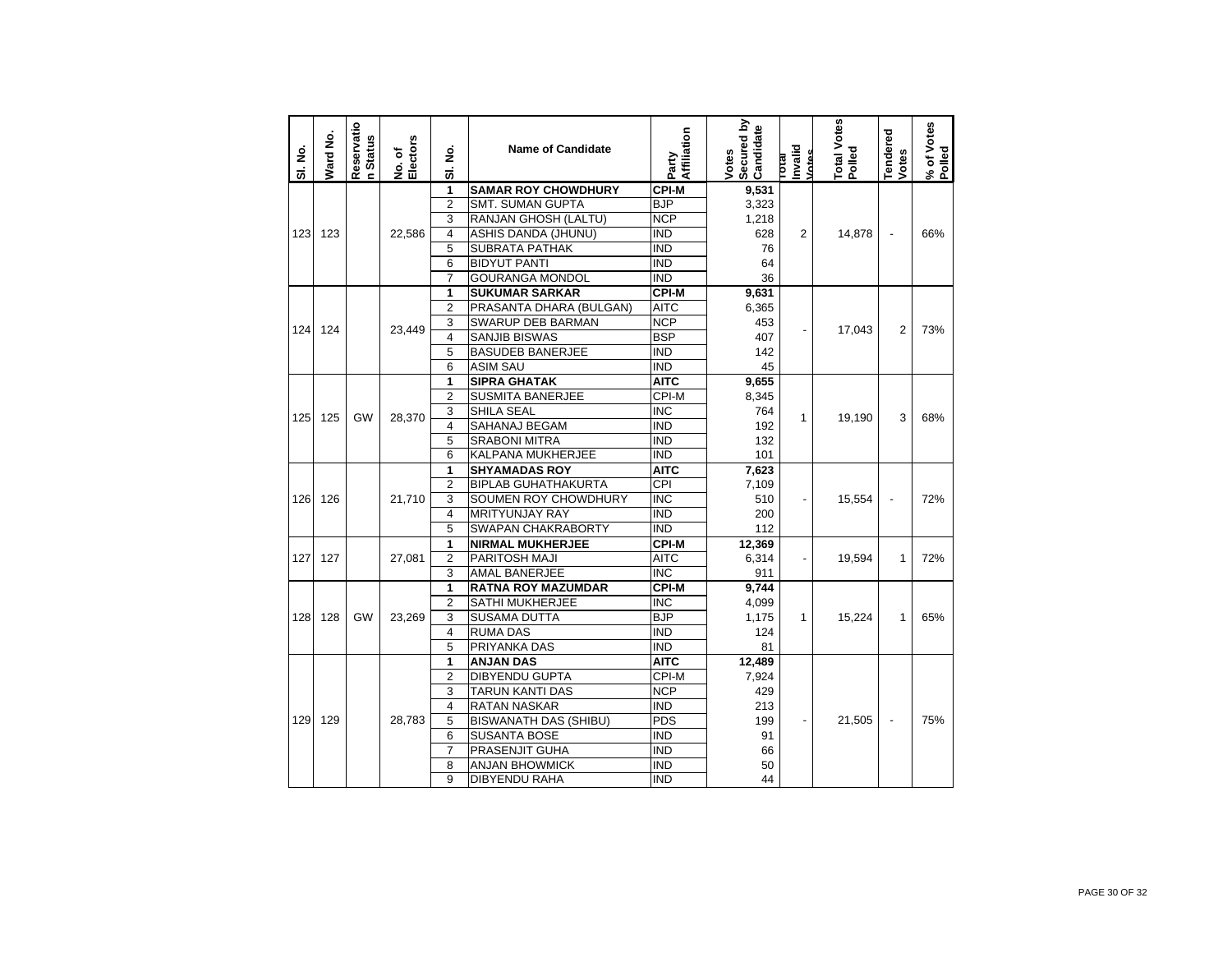| SI. No. | Ward No. | Reservatio<br><b>Status</b><br>Ė | Electors<br>No. of | ş<br>5                  | <b>Name of Candidate</b>    | Affiliation<br>Party | Secured by<br>Candidate<br>Votes | Invalid<br>Votes<br><b>IP101</b> | Total Votes<br>Polled | Tendered<br>Votes | % of Votes<br>Polled |
|---------|----------|----------------------------------|--------------------|-------------------------|-----------------------------|----------------------|----------------------------------|----------------------------------|-----------------------|-------------------|----------------------|
|         |          |                                  |                    | 1                       | <b>SREELA BANERJEE</b>      | <b>AITC</b>          | 6,139                            |                                  |                       |                   |                      |
|         |          |                                  |                    | $\overline{2}$          | SHYAMAL KANTI CHATTERJEE    | <b>RSP</b>           | 4,837                            |                                  |                       |                   |                      |
|         |          |                                  |                    | 3                       | <b>SAIBAL RAY</b>           | <b>INC</b>           | 829                              |                                  |                       |                   |                      |
|         |          |                                  |                    | 4                       | <b>ASIM ROY</b>             | IND                  | 248                              |                                  |                       |                   |                      |
| 130     | 130      |                                  | 19,235             | 5                       | <b>GOSTO BEHARI JANA</b>    | <b>IND</b>           | 88                               | $\overline{a}$                   | 12,285                | 1                 | 64%                  |
|         |          |                                  |                    | 6                       | <b>KABERI BHATTACHARJEE</b> | <b>IND</b>           | 47                               |                                  |                       |                   |                      |
|         |          |                                  |                    | $\overline{7}$          | <b>SWATEE BASAK</b>         | <b>IND</b>           | 43                               |                                  |                       |                   |                      |
|         |          |                                  |                    | 8                       | TANDRA BHATTACHARJEE        | <b>IND</b>           | 35                               |                                  |                       |                   |                      |
|         |          |                                  |                    | 9                       | <b>RANU GUHA ROY</b>        | <b>IND</b>           | 19                               |                                  |                       |                   |                      |
|         |          |                                  |                    | 1                       | <b>SOVA GHOSH</b>           | <b>AITC</b>          | 7,911                            |                                  |                       |                   |                      |
|         |          |                                  |                    | $\overline{2}$          | <b>NUPUR BANERJEE</b>       | CPI-M                | 6,192                            |                                  |                       |                   |                      |
| 131     | 131      | GW                               | 23,139             | 3                       | RANJANA SARKAR              | <b>INC</b>           | 688                              | $\overline{a}$                   | 15,008                | 2                 | 65%                  |
|         |          |                                  |                    | 4                       | <b>MANIKA CHOWDHURY</b>     | <b>IND</b>           | 82                               |                                  |                       |                   |                      |
|         |          |                                  |                    | 5                       | ANJALI SARKAR               | <b>IND</b>           | 68                               |                                  |                       |                   |                      |
|         |          |                                  |                    | 6                       | <b>GEETA PATRA</b>          | <b>IND</b>           | 67                               |                                  |                       |                   |                      |
|         |          |                                  |                    | 1                       | <b>SOVAN CHATTERJEE</b>     | <b>AITC</b>          | 7,875                            |                                  |                       |                   |                      |
|         |          |                                  |                    | $\overline{2}$          | RAJESH CHAKRABORTY          | CPI-M                | 5,688                            |                                  |                       |                   |                      |
| 132     | 132      |                                  | 20,153             | 3                       | SANJIB BHATTACHERJEE        | <b>NCP</b>           | 221                              |                                  | 13,954                |                   | 69%                  |
|         |          |                                  |                    | $\overline{\mathbf{4}}$ | SUBIR CHATTERJEE            | <b>IND</b>           | 114                              |                                  |                       |                   |                      |
|         |          |                                  |                    | 5                       | <b>SANJOY RAUTH</b>         | <b>IND</b>           | 56                               |                                  |                       |                   |                      |
|         |          |                                  |                    | 1                       | <b>MRINAL KANTI MONDAL</b>  | <b>CPI-M</b>         | 12,233                           |                                  |                       |                   |                      |
|         |          |                                  | 15,888             | $\overline{2}$          | ASLAM PARVEZ                | IND                  | 895                              |                                  |                       |                   |                      |
| 133     | 133      |                                  |                    | 3                       | <b>ASESH GHOSH</b>          | <b>BJP</b>           | 484                              | $\overline{a}$                   | 13,892                | ÷,                | 87%                  |
|         |          |                                  |                    | 4                       | <b>MADAN MOHAN SHAW</b>     | <b>IND</b>           | 172                              |                                  |                       |                   |                      |
|         |          |                                  |                    | 5                       | RANJIT POLLEY               | <b>IND</b>           | 78                               |                                  |                       |                   |                      |
|         |          |                                  |                    | 6                       | SK. SHAHJAHAN               | <b>IND</b>           | 30                               |                                  |                       |                   |                      |
|         |          |                                  |                    | 1                       | YASMIN SULTAN HOSSAIN       | CPI-M                | 13,176                           |                                  |                       |                   |                      |
|         |          |                                  |                    | $\overline{2}$          | <b>TABASSUM ARA</b>         | <b>INC</b>           | 1,433                            |                                  |                       |                   |                      |
| 134     | 134      | GW                               | 19,691             | 3                       | SANJU SRIBASTAVA            | <b>AITC</b>          | 164                              | -                                | 14,858                |                   | 75%                  |
|         |          |                                  |                    | 4                       | SAJDA KHATOON               | <b>IND</b>           | 64                               |                                  |                       |                   |                      |
|         |          |                                  |                    | 5                       | PARVEEN BEGUM               | <b>IND</b>           | 21                               |                                  |                       |                   |                      |
|         |          |                                  |                    | $\overline{1}$          | <b>SHAMSUZZAMAN ANSARI</b>  | <b>INC</b>           | 7,952                            |                                  |                       |                   |                      |
|         |          |                                  |                    | $\overline{2}$          | MUNTAZIM AHMED              | CPI                  | 1,733                            |                                  |                       |                   |                      |
| 135     | 135      |                                  | 19,681             | 3                       | MD. QASIM                   | <b>AITC</b>          | 140                              | -                                | 9,997                 |                   | 51%                  |
|         |          |                                  |                    | $\overline{\mathbf{4}}$ | <b>IQBAL QURAISHI</b>       | <b>IND</b>           | 90                               |                                  |                       |                   |                      |
|         |          |                                  |                    | 5                       | MD. SALIM KHAN              | <b>IND</b>           | 82                               |                                  |                       |                   |                      |
|         |          |                                  |                    | 1                       | <b>SHYAM SUNDAR BERA</b>    | <b>CPI-M</b>         | 9,353                            |                                  |                       |                   |                      |
|         |          |                                  |                    | $\overline{2}$          | <b>MD. SALIM ANSARI</b>     | <b>AITC</b>          | 1,209                            |                                  |                       |                   |                      |
| 136     | 136      |                                  | 13,243             | 3                       | KANCHAN ADHIKARY (KAJU)     | <b>IND</b>           | 157                              | $\overline{a}$                   | 10,837                | ÷,                | 82%                  |
|         |          |                                  |                    | 4                       | <b>SWAPAN DEY</b>           | <b>IND</b>           | 66                               |                                  |                       |                   |                      |
|         |          |                                  |                    | 5                       | <b>TABREZ ALAM</b>          | <b>IND</b>           | 52                               |                                  |                       |                   |                      |
|         |          |                                  |                    | 1                       | <b>SARWAR JAHAN</b>         | <b>CPI-M</b>         | 9,213                            |                                  |                       |                   |                      |
|         | 137 137  | <b>GW</b>                        | 11,341             | $\overline{2}$          | SAHAJAHAN ALAM BEGAM        | <b>INC</b>           | 553                              |                                  | 9.900                 |                   | 87%                  |